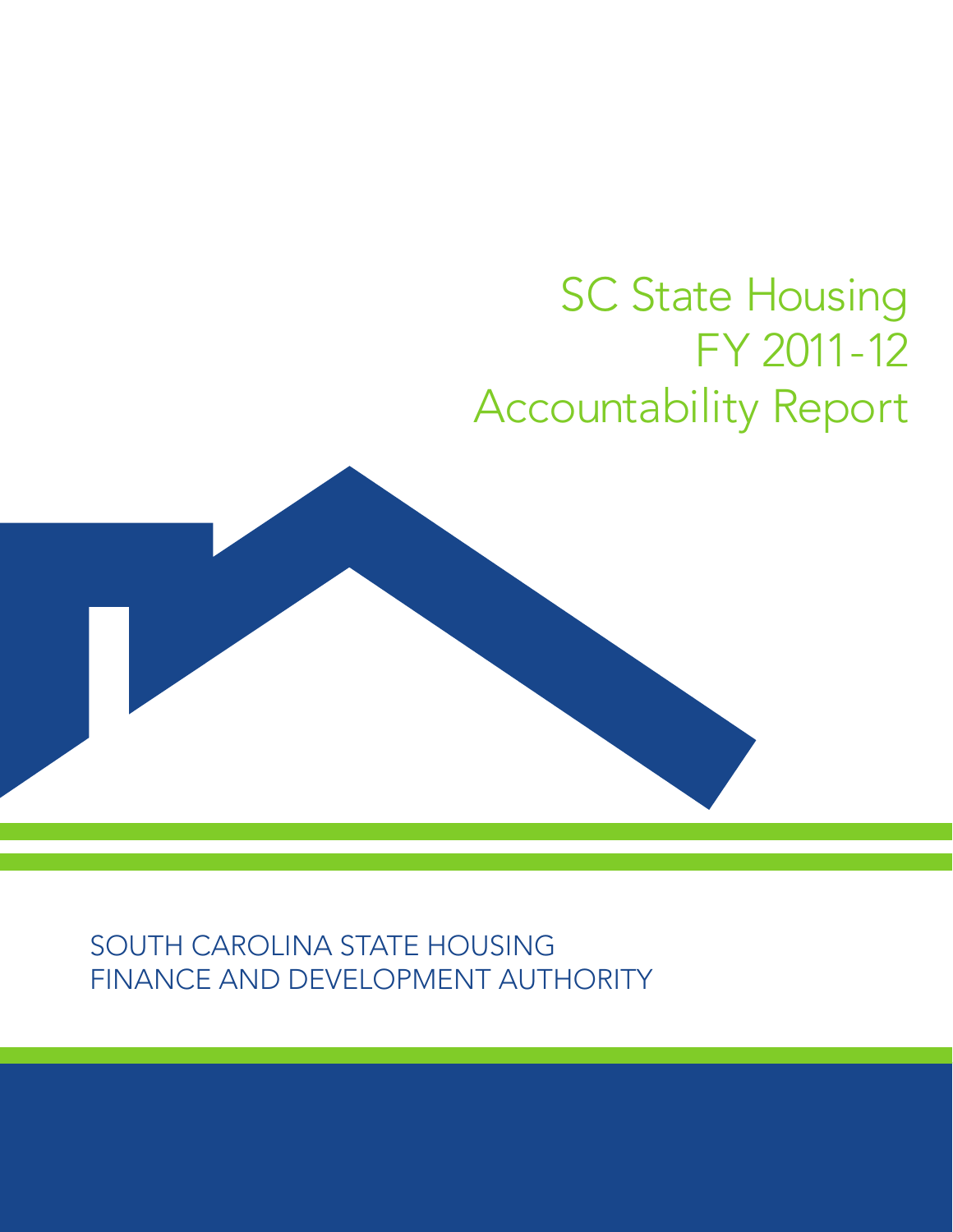## **TABLE OF CONTENTS**

|                                                                     | $\overline{2}$          |
|---------------------------------------------------------------------|-------------------------|
|                                                                     | $\overline{2}$          |
|                                                                     | $\overline{\mathbf{3}}$ |
|                                                                     |                         |
|                                                                     | $\overline{\mathbf{4}}$ |
|                                                                     | 5                       |
|                                                                     | $\overline{\mathbf{5}}$ |
| <b>MAIN PRODUCTS AND SERVICES AND PRIMARY DELIVERY METHODS </b>     | 5                       |
| <b>KEY CUSTOMER SEGMENTS AND KEY REQUIREMENTS AND EXPECTATIONS </b> | 6                       |
|                                                                     | 6                       |
|                                                                     | $\overline{7}$          |
|                                                                     | $\overline{7}$          |
|                                                                     | $\overline{7}$          |
|                                                                     | $\overline{7}$          |
|                                                                     | 8                       |
|                                                                     | 8                       |
|                                                                     | 9                       |
|                                                                     |                         |
|                                                                     |                         |
|                                                                     |                         |
|                                                                     |                         |
|                                                                     |                         |
|                                                                     |                         |
|                                                                     |                         |
|                                                                     |                         |
|                                                                     |                         |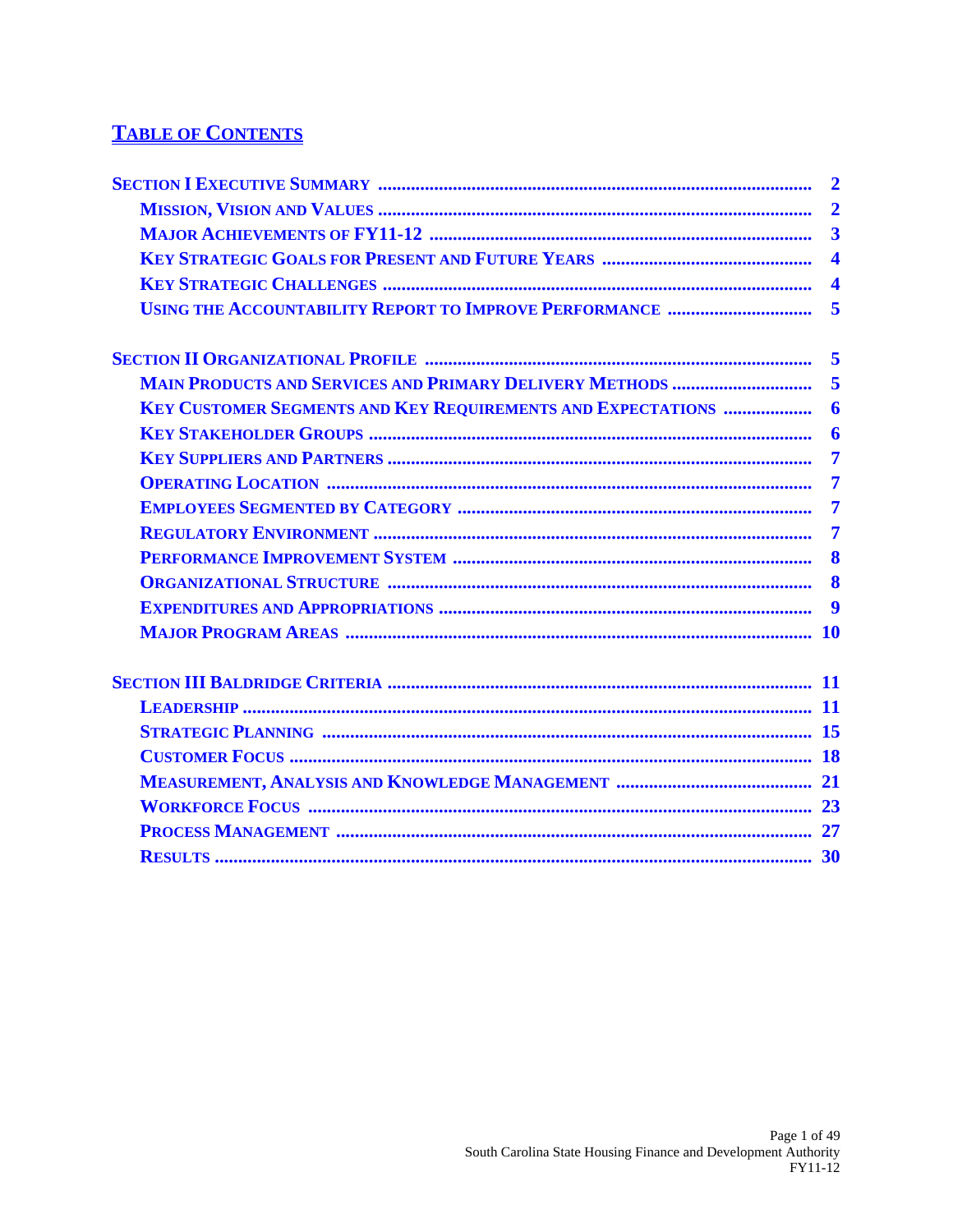## **"Housing South Carolina is Our Business"**

For more than 40 years, the South Carolina State Housing Finance and Development Authority (hereafter referred to as "SC State Housing") has been helping low- and low-to-moderate income families, older adults, persons with disabilities, and others who are frequently underserved with quality, safe and affordable housing. SC State Housing is able to do this by using its proven financial strength to sell securities to investors all over the country. This allows SC State Housing to make mortgage loans to home buyers a reality. Additionally, SC State Housing administers a number of federal and state programs providing housing opportunities where they are needed most.

SC State Housing takes pride in serving the state of South Carolina and knowing that its work helps the state's local economy – as well as creates jobs in the construction, financial and real estate industries.

Our programs offer opportunities from rental assistance to homeownership and have made the quality of life better for tens of thousands of South Carolinians. SC State Housing enjoys significant partnerships with a wide spectrum of individuals, agencies, businesses and other affordable housing advocates – all working together to help fulfill a basic need for the citizens of South Carolina.

#### **MISSION, VISION AND VALUES**

The mission of SC State Housing is to create quality affordable housing opportunities for the citizens of South Carolina through a vision that all South Carolinians have the opportunity to live in safe, decent and affordable housing. In order to accomplish its mission and fulfill its vision, SC State Housing employs four core values:

- **Customer Focus**: SC State Housing strives to know and understand its customers and their needs. It respects all persons and values their diversity. The agency continually seeks ways to improve its service. SC State Housing encourages and appreciates its partnerships.
- **Public Trust**: SC State Housing takes responsibility for its actions and protects the public trust by upholding the constitution and laws of our nation and state. As guardians of public funds and resources, SC State Housing will exercise competent and judicious management. The agency values integrity and ethical conduct above all else.
- **Employee Focus**: SC State Housing values its employees and treats them with dignity and respect. The agency ensures its employees have the tools and the training they need to be successful. The agency recognizes and rewards them for their outstanding contributions to its mission. SC State Housing empowers them to improve upon the systems and processes that they control.
- **Quality and Innovation**: SC State Housing is comprised of dedicated, committed and competent public servants. The agency is visionary, creative and open to change. The agency constantly seeks to improve its knowledge and ability to serve its customers. Professionalism, Quality and Innovation are the hallmarks of SC State Housing.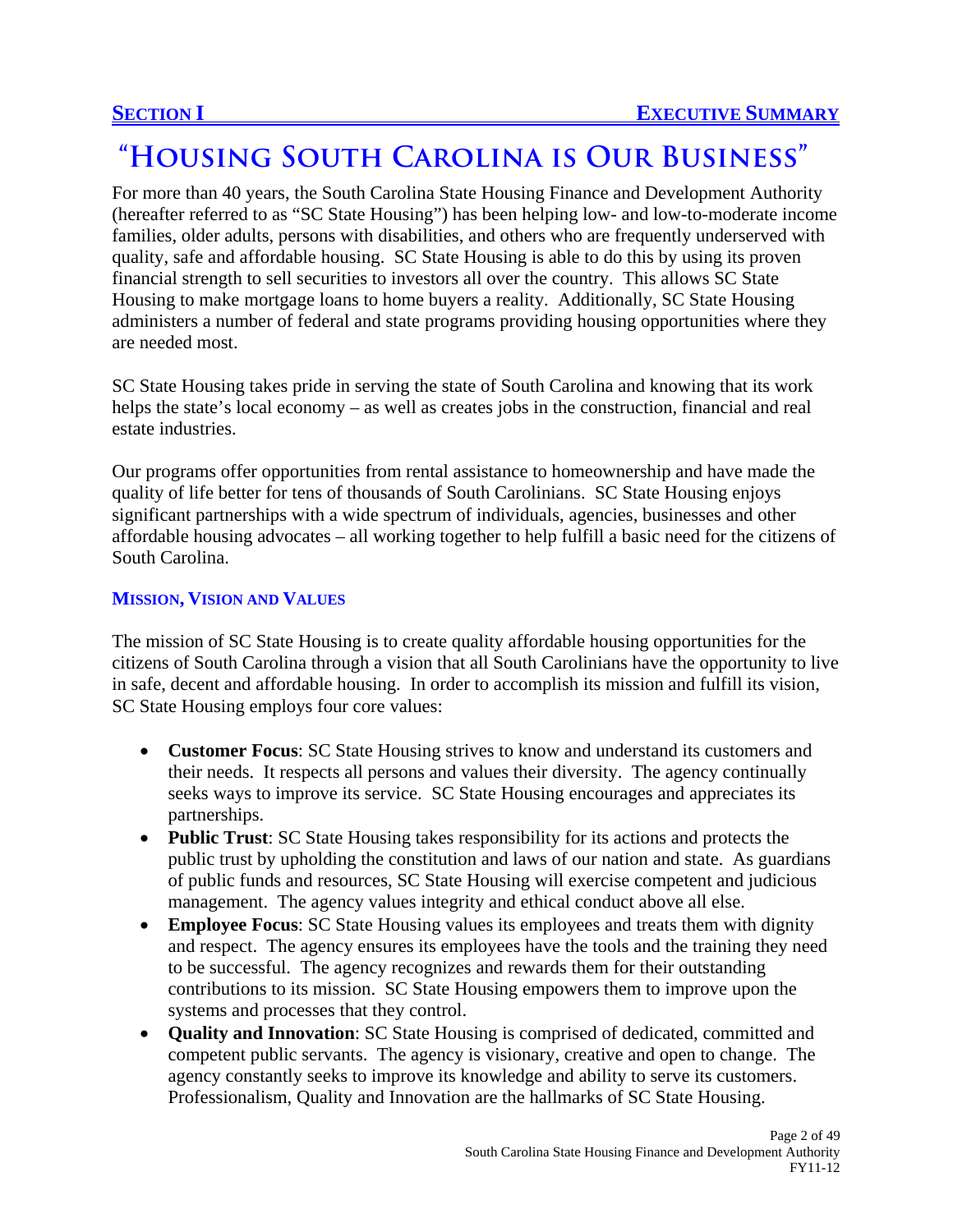#### **MAJOR ACHIEVEMENTS OF FY11-12**

Measuring achievement does not always mean measuring dollars. While SC State Housing's economic impact is an important outcome, achievement can also be measured by partnerships, participation, leadership and social impacts. These measures have afforded SC State Housing the opportunity to not only achieve success in its Contract Administration, HOME Investment Partnerships, The Neighborhood Stabilization Program (NSP) Housing Trust Fund, Mortgage Bond, Multifamily Tax Exempt Bond, Low Income Housing Tax Credit, Housing Choice Voucher Programs and SC HELP but to also play a critical role in other broad initiatives. Highlights of some of these initiatives include:

- SC State Housing maintained its Aaa bond rating level with Moody's.
- Invested over \$270 million into affordable housing initiatives resulting in an economic impact of \$425 million and the creation of over 3,400 jobs statewide
- Helped over 25,000 families realize quality, sustainable, affordable homes with a portfolio of programs that aid in the economic recovery
- The Homeownership Voucher Program continued to see an increase in participation during FY11-12. A total of 34 families are utilizing this housing option which provides vouchers to assist first-time homebuyers with their monthly homeownership expenses in lieu of a rental subsidy. Four of these families are now self-sufficient and no longer require assistance.
- NSP expended 94 percent of its NSP1 funds and 35 percent of its NSP3 funds.
- In 2012, SC State Housing dedicated \$10 million to its successful Palmetto Heroes Program which provides lower interest rates and down payment assistance to Teachers, Firefighters, Law Enforcement, Nurses, Veterans and EMS workers.
- The Mortgage Servicing Department has achieved a US Department of Housing and Urban Development (HUD) Tier 1 ranking for 13 of the last 14 consecutive quarters. The Tier ranking system is designed to measure the number of loss mitigation actions that are taken on loans in a delinquency status against the number of loans that are foreclosed. Loss Mitigation is responsible for loan reviews that capitalize on home retention or home liquidation options.
- The Mortgage Servicing Department successfully leveraged SC HELP to the benefit of the agency's borrowers. Currently, over 316 SC State Housing borrowers have received loan assistance through the program.
- The Marketing and Communications Department built upon its already successful social media efforts by enhancing SC State Housing's presence on Facebook and Twitter, and also created a LinkedIn group to enhance networking opportunities in the housing industry. Currently, SC State Housing has 190 fans on Facebook, over 1,300 followers on Twitter and 100 members on LinkedIn.
- For the seventeenth consecutive year, SC State Housing and its partners held a successful Palmetto Affordable Housing Forum, the state's largest and most comprehensive event dedicated to affordable housing. This year's Forum brought 531 attendees, numerous speakers and over 40 sponsors and exhibitors.
- Established a Subsidy Layering Collaborative initiative with US Department of Agriculture Rural Development (USDA-RD) and Department of Housing and Urban Development (HUD)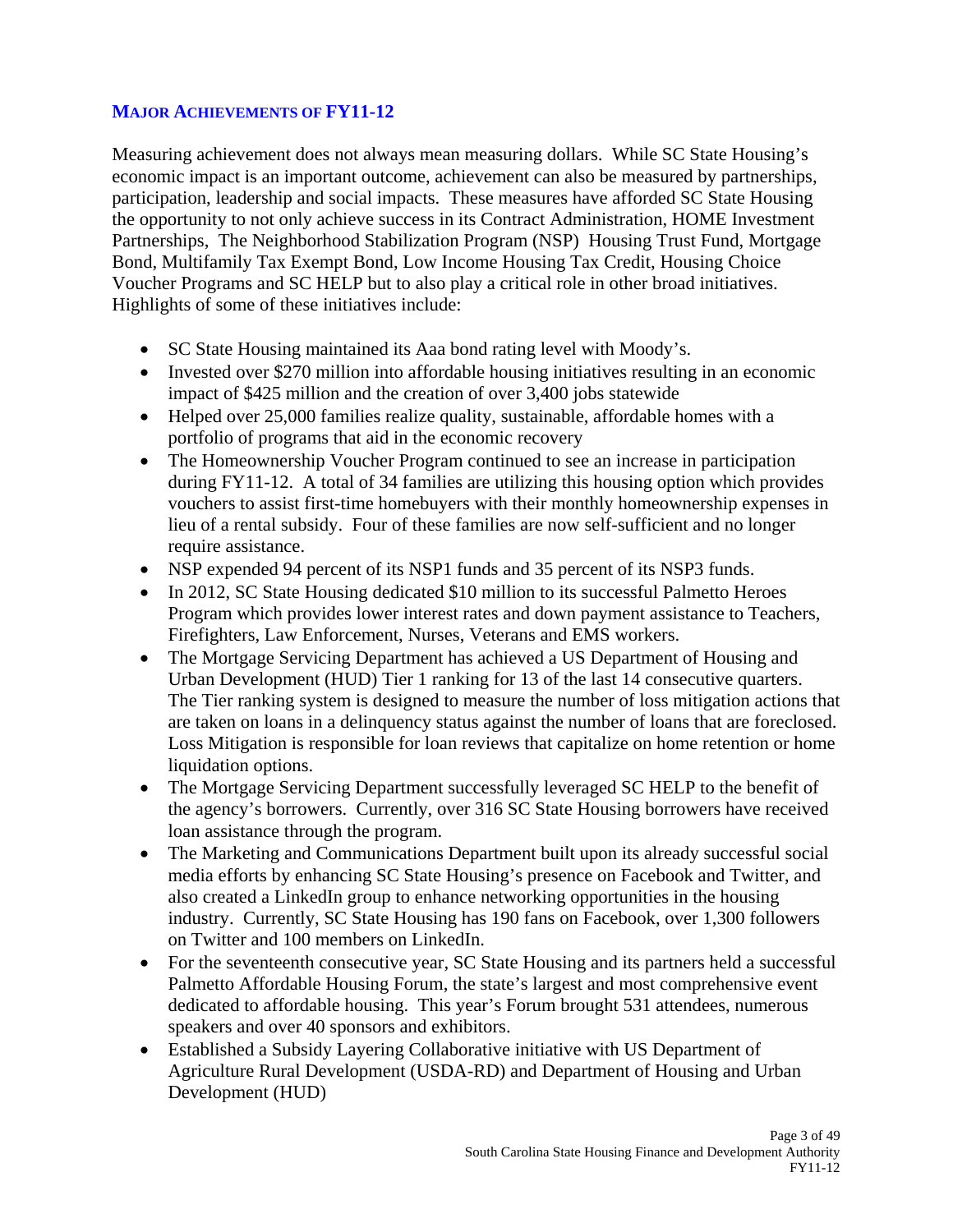### **KEY STRATEGIC GOALS FOR PRESENT AND FUTURE YEARS**

SC State Housing has outlined a set of four strategic planning objectives:

- Create and maintain a positive work culture that reinforces its mission, encourages innovation and is based on a spirit of cooperation and teamwork.
- Constantly review processes and the use of technology to improve customer service and enhance employee performance.
- Develop mutually supportive relationships that expand its ability to provide affordable housing while enhancing the value of its investments.
- Actively seek new and innovative ideas to improve affordable housing opportunities.

Table 2.2-1 Strategic Planning Chart outlines the objectives and initiatives, and Table 1.5-1 Performance Measures by Program outlines the performance measures that will be evaluated in order to determine the success rate of achieving these goals. Some goals will only be accomplished through the combination of successes of two or more objectives and initiatives.

#### **KEY STRATEGIC CHALLENGES**

SC State Housing has been measurably successful over its 40-year existence because its mission has been broad enough and flexible enough to change with the needs, opportunities, market conditions, organizational transitions and the ever-changing environment of the affordable housing industry and the priorities of legislative bodies. This flexibility ensures that SC State Housing can: react appropriately and effectively address situations that affect its business functions; originate programs and initiatives that are timely and relevant; and participate in opportunities that extend beyond the core components of its major programs.

In turn, SC State Housing faces challenges to its potential success. The most significant challenges to SC State Housing in achieving its mission are the limitations incurred by being a governmental agency and the uncertainty of bond cap allocations. While SC State Housing has been very successful in achieving its mission, these two issues continue to exist as significant constraints.

First, being a governmental agency has its limitations and associated complications. Many housing finance agencies have been allowed by their sponsoring states to become quasigovernmental agencies and, in some cases, to become private organizations. This allows the agencies to react more quickly to changing market conditions, similar to more traditional financial institutions.

Second, the uncertainty of the amount of the state's private activity tax exempt bond cap allocation that will be available to SC State Housing creates constraints. Many other southeastern states have set allocations of their state's bond cap that are earmarked for singleand multi-family housing revenue bond programs. This allows those housing finance agencies to effectively manage the allocation of bond proceeds within a fixed budget, so that the flow of resulting mortgages can be reasonably controlled through the use of forecasting and loan production models. At present, SC State Housing must request bond cap each year, with no guarantee or expectation in advance as to the amount or availability of the bond cap. Although a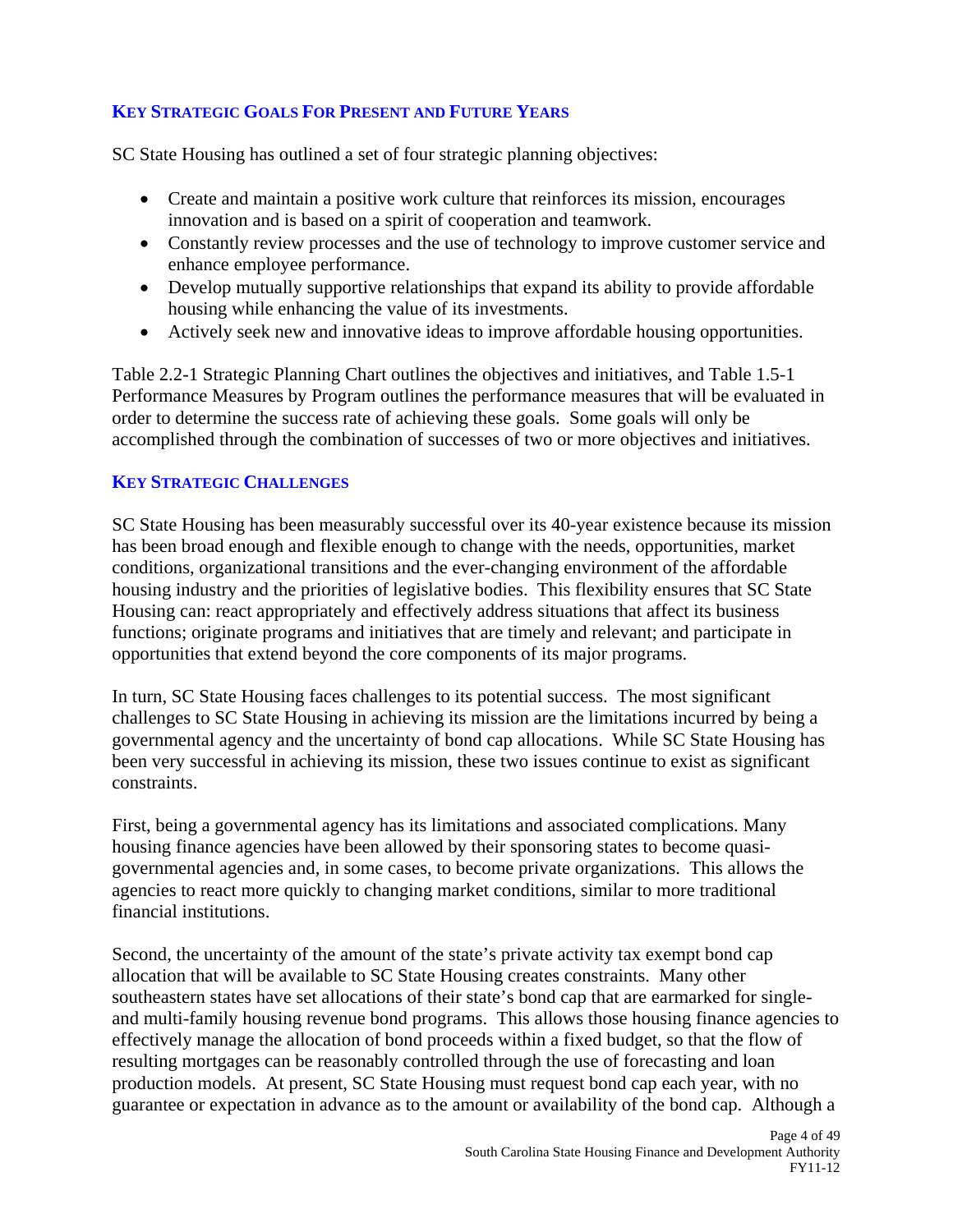recent surplus of bond cap has ameliorated the uncertainty, this method of allocation creates a more difficult process for controlling activity and production and will continue to be a concern in the future

The highlights of SC State Housing's major achievements and business results for FY11-12 are not indicative of a serious constraint from the limitations mentioned above, but noticeable improvements to program performance. Ultimately, SC State Housing's overall effectiveness could be significantly improved if these challenges were removed.

The primary key strategic challenges for SC State Housing are outlined in the action plan initiatives in Table 2.2-1. These action plan initiatives are the direct results of key strategic challenges that have presented themselves to such a degree that some resolution was required, whether that resolution be immediate and singular or continual, requiring a solution that provided sufficient flexibility to remain relevant as the key strategic challenge evolved over time.

#### **USING THE ACCOUNTABILITY REPORT TO IMPROVE PERFORMANCE**

The Accountability Report has afforded SC State Housing the ability to measure its performance over successive years and evaluate the trends associated with this performance, as well as evaluate the performance measures themselves. These evaluations have led to a review of supplemental measures during FY11-12 that measure employee efficiency, as well as program inputs, activities, outputs and most importantly, outcomes.

#### **SECTION II ORGANIZATIONAL PROFILE**

#### **MAIN PRODUCTS AND SERVICES AND PRIMARY DELIVERY METHODS**

SC State Housing has nine major 'products and services' that represent its core business functions and are delivered by various methods depending on the guidelines set forth in each program's rules and regulations (see also Section III, Category 7 – Business Results).

- The Mortgage Bond Program is delivered through lenders and brokers who offer mortgages secured by bond proceeds from bonds issued under SC State Housing's name.
- The South Carolina Housing Trust Fund Program is delivered primarily through sponsors who act according to the rules set forth in state guidelines and who act under the administrative oversight of SC State Housing.
- The HOME Investment Partnerships Program is delivered through developers (private sector, public sector and nonprofit) who act according to the rules set forth in federal guidelines and who are regulated under the administrative oversight of both SC State Housing and HUD.
- The Multifamily Tax Exempt Bond Program is delivered through developers (private sector and nonprofit) who act according to the rules set forth in federal guidelines and who are monitored by SC State Housing staff.
- The Low Income Housing Tax Credit Program is delivered through developers (private and nonprofit) who act according to the rules set forth in federal guidelines and who are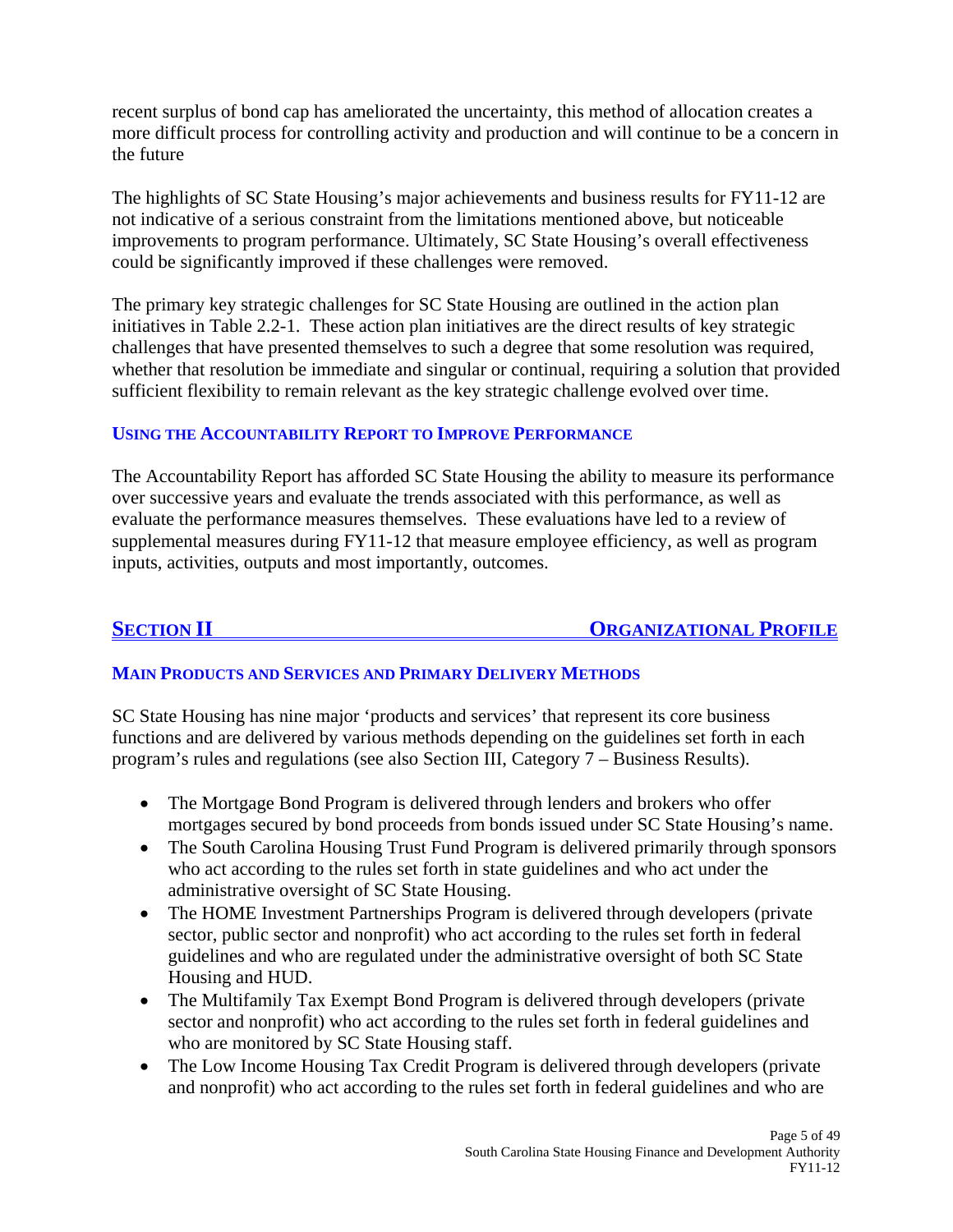under the Administrative oversight of both SC State Housing and the Internal Revenue Service.

- The Housing Choice Voucher Program is delivered through Housing Assistance Payments Contracts with landlords and property owners who are under the administrative oversight of both SC State Housing and HUD.
- The Contract Administration Program is delivered through property owners and management agents who are under administrative oversight of both SC State Housing and HUD.
- The Neighborhood Stabilization Program (NSP) is delivered through local governments and developers (private sector and nonprofit) who act according to the rules set forth in federal guidelines and are regulated under the administrative oversight of both SC State Housing and HUD.
- The SC Homeownership and Employment Lending Program (SC HELP) is a partnership between the SC Housing Corp. and SC State Housing. SC HELP operates under the support of the Board of Directors of the SC Housing Corp. and the direction of the US Department of the Treasury. Services are delivered through dedicated SC Housing Corp./SC HELP staff and joint agreements with SC State Housing. Benefits are delivered to struggling but responsible homeowners throughout the state through a network of trained and certified counselors.

#### **KEY CUSTOMER GROUPS AND KEY REQUIREMENTS AND EXPECTATIONS**

SC State Housing's key customer groups are primarily dependent on the program under which the customer is classified. For the Contract Administration, Multifamily Tax Exempt Bond Program, Low Income Housing Tax Credit and Housing Choice Voucher Programs, the primary customers are very low- and low-income families. For the HOME Investment Partnerships Program, South Carolina Housing Trust Fund Program and NSP the primary customers are very low- and low-income tenants, homeowners and special needs populations. For the Mortgage Bond Program, the primary customers are low- to moderate-income homebuyers.

The key requirements and expectations of these customer segments are broad, but can be integrated based on the type of financing available to produce safe, decent and affordable housing for their respective needs.

#### **KEY STAKEHOLDER GROUPS**

SC State Housing's key stakeholders are primarily dependent on the program under which they are identified. For the Contract Administration Program, the stakeholders are the federal government, property owners and management agents. For the HOME Investment Partnerships and the Neighborhood Stabilization Programs, the stakeholders are the federal government, local governments, nonprofit entities and public and private sector entities. For the South Carolina Housing Trust Fund Program, the stakeholders are state government, local governments and nonprofit entities. For the Mortgage Bond Program, the stakeholders are lenders, brokers, bond investors and qualified borrowers. For the Multifamily Tax Exempt Bond Program, the stakeholders are nonprofit entities and private sector entities. For the Low Income Housing Tax Credit Program, the stakeholders are the federal government, local governments, nonprofit entities and private sector entities. For the Housing Choice Voucher Program, the stakeholders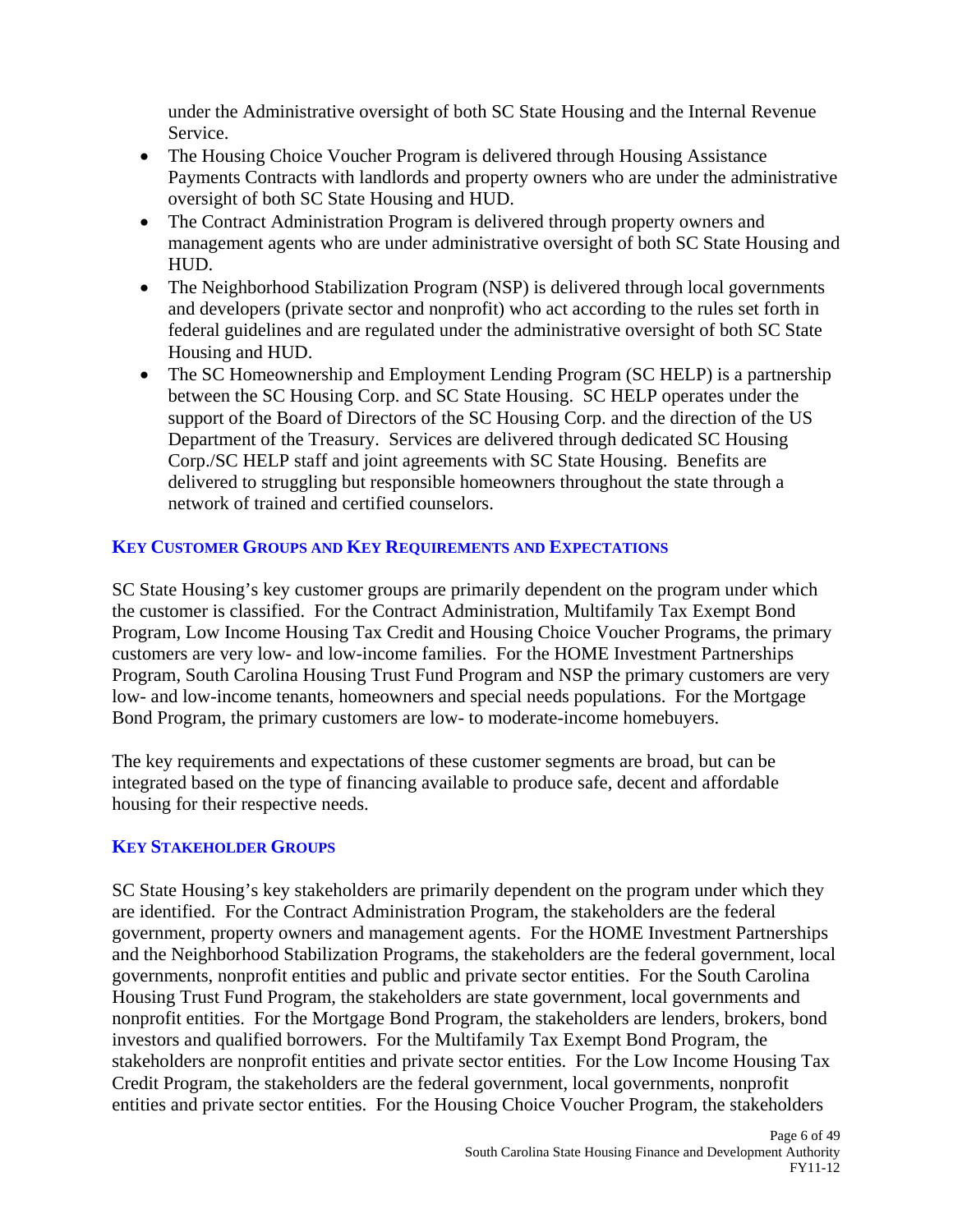are the federal government and private sector property owners and landlords. For SC HELP, stakeholders include lenders, homeowners, the U.S. Department of the Treasury, state and local governments and non-profit agencies.

#### **KEY SUPPLIERS AND PARTNERS**

Listed in the table below are SC State Housing's key suppliers by service or product vended.

| <b>Service or Product</b>                           | <b>Supplier</b>                                                                                                                                                                                   |  |  |  |
|-----------------------------------------------------|---------------------------------------------------------------------------------------------------------------------------------------------------------------------------------------------------|--|--|--|
| <b>Computer Software</b>                            | Mortgage Servicing Package (MSP), Applications Oriented Design (AOD),<br>Housing Development Software (HDS), Yardi Voyager (including Inspector<br>General), Westlaw®, Lender Processing Services |  |  |  |
| <b>Computer Hardware</b>                            | Dell Computers, HP Direct, CDW Computer Supplies                                                                                                                                                  |  |  |  |
| <b>Office Supplies</b>                              | Lorick Office Supplies, Forms & Supply, J M Grace, Office Depot, Office<br>Max, Staples                                                                                                           |  |  |  |
| <b>Office Equipment</b>                             | Xerox Corporation, Pitney Bowes                                                                                                                                                                   |  |  |  |
| <b>Office Furniture</b>                             | SCDC Division of Industries, Lorick Office Supplies, JM Grace, COF                                                                                                                                |  |  |  |
| <b>Printing and Binding</b>                         | SCDC Printing & Graphics, Professional Printers, Lexington Printers, FedEx<br>Kinkos, SC DSIT, Another Printer, Inc.                                                                              |  |  |  |
| <b>Mail, Freight and Courier</b><br><b>Services</b> | US Postal Service, Federal Express, United Parcel Service                                                                                                                                         |  |  |  |
| <b>Temporary Services</b>                           | Find Great People, Spherion, TEMPO, Aerotek                                                                                                                                                       |  |  |  |
| <b>Travel Services</b>                              | Travel Network, Forest Lake Travel                                                                                                                                                                |  |  |  |
| <b>Promotional Supplies</b>                         | Paper Pro, Adstreet Specialties, Palmetto Promotions, Joe Henry<br>Company, National Pen Corp                                                                                                     |  |  |  |

#### **OPERATING LOCATION**

SC State Housing's operations are located at 300-C Outlet Pointe Boulevard, Columbia, SC 29210. This is its only location.

#### **EMPLOYEES SEGMENTED BY CATEGORY**

SC State Housing staff consists of 123 filled classified positions, one (1) filled unclassified position, four (4) filled time-limited equivalent positions, 12 filled temporary positions and eight (8) vacant classified positions.

#### **REGULATORY ENVIRONMENT**

SC State Housing operates under the regulatory oversight of the South Carolina General Assembly, Housing and Urban Development (HUD), the Internal Revenue Service and the U.S. Department of the Treasury.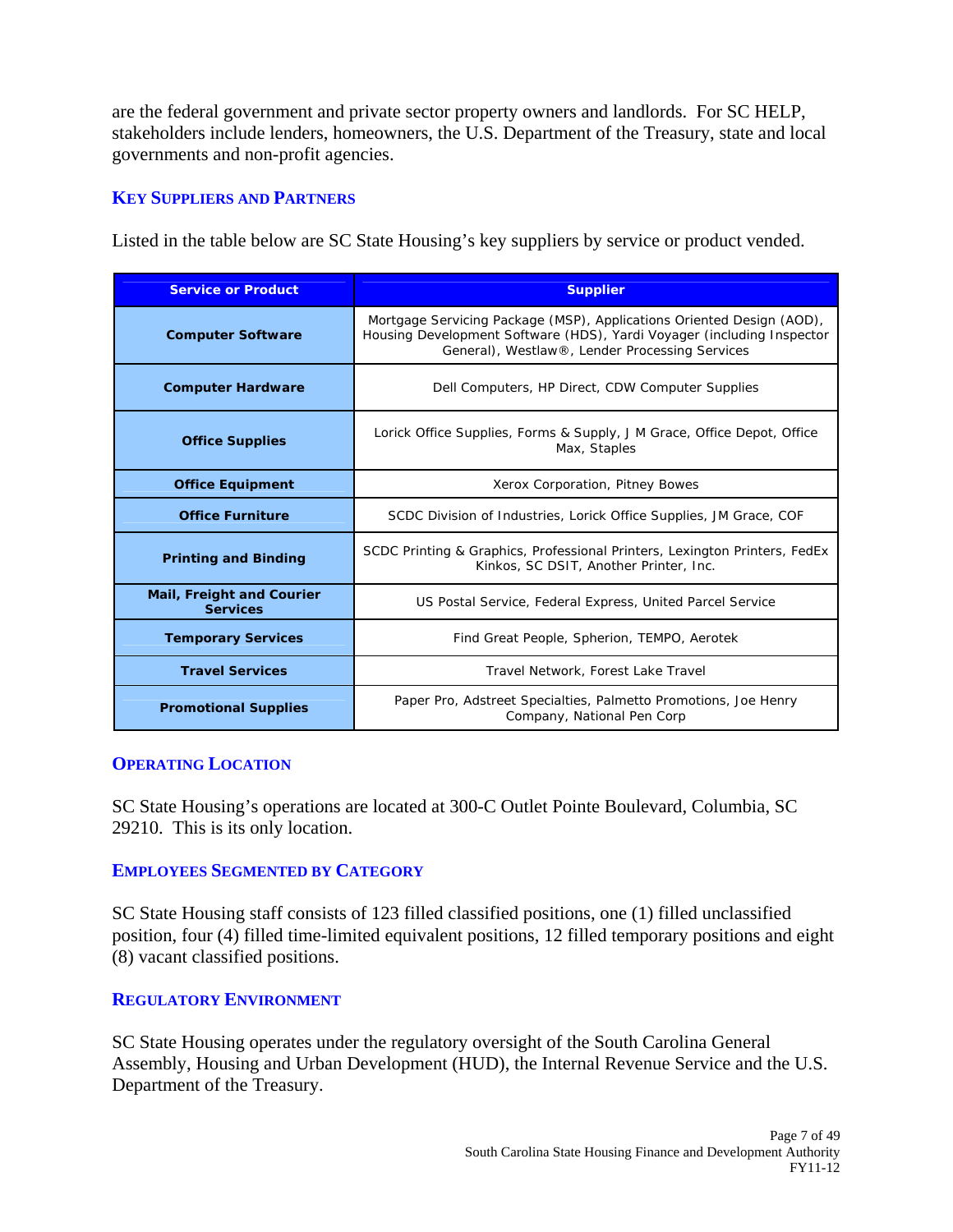#### **PERFORMANCE IMPROVEMENT SYSTEM**

SC State Housing utilizes the Employee Performance Management System (EPMS), (Section III, Category 5 – Human Resource Focus) as a performance improvement system for all employees. The Executive Director is evaluated by the Agency Head Salary Commission.

SC State Housing utilizes program appropriate performance measures (Table 1.5-1) as a performance improvement system for all programs.

#### **ORGANIZATIONAL STRUCTURE**

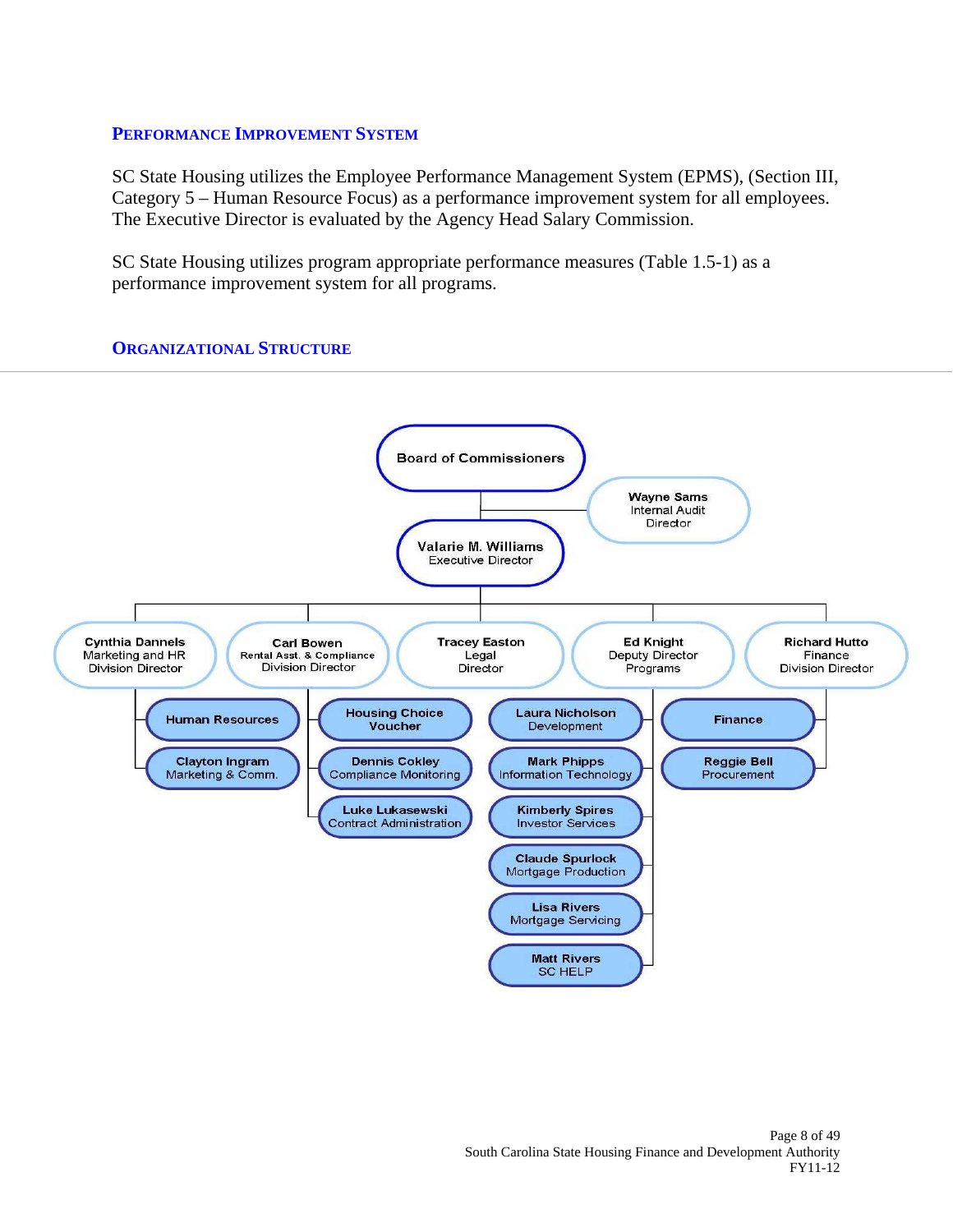#### **EXPENDITURES AND APPROPRIATIONS**

SC State Housing is a self-sustaining agency that does not rely on state general fund revenues for its operations. It is supported through proceeds generated by the sale of revenue bonds, administrative funds provided by HUD and the Internal Revenue Service as well as user fees. All notes and bonds issued by SC State Housing are special obligations of SC State Housing and do not constitute a debt, grant or line of credit by the state of South Carolina, or any political subdivision thereof. SC State Housing works in partnership with the private sector and operates in a fashion that more closely resembles a private financial institution than a governmental entity.

The only allocation SC State Housing receives from the state of South Carolina comes in the form of a portion of deed recording fees transferred to the South Carolina Housing Trust Fund to be used for award allocations.

|                                          | <b>FY10-11 Actual</b><br><b>Expenditures</b> |                         | <b>FY11-12 Actual</b><br><b>Expenditures</b> |                         | <b>FY12-13</b><br><b>Appropriations Act</b> |                         |
|------------------------------------------|----------------------------------------------|-------------------------|----------------------------------------------|-------------------------|---------------------------------------------|-------------------------|
| <b>Major Budget</b><br><b>Categories</b> | <b>Total Funds</b>                           | General<br><b>Funds</b> | <b>Total Funds</b>                           | General<br><b>Funds</b> | <b>Total Funds</b>                          | General<br><b>Funds</b> |
| Personal Service                         | \$6,184,838                                  | \$0                     | \$5,806,011                                  | \$0                     | \$7,294,744                                 | \$0                     |
| Other Operating                          | \$4,545,948                                  | \$0                     | \$3,543,350                                  | \$0                     | \$5,811,266                                 | \$0                     |
| Special Items                            | \$0                                          | \$0                     | \$0                                          | \$0                     | \$0                                         | \$0                     |
| Permanent<br>Improvements                | \$0                                          | \$0                     | \$0                                          | \$0                     | \$0                                         | \$0                     |
| Case Services                            | \$123,110,736                                | \$0                     | \$126,311,917                                | \$0                     | \$131,425,000                               | \$0                     |
| Distributions to<br><b>Subdivisions</b>  | \$94,202,485                                 | \$0                     | \$15,180,546                                 | \$0                     | \$32,413,055                                | \$0                     |
| <b>Fringe Benefits</b>                   | \$1,857,321                                  | \$0                     | \$1,766,842                                  | \$0                     | \$2,232,552                                 | \$0                     |
| Non-recurring                            | \$0                                          | \$0                     | \$0                                          | \$0                     | \$0                                         | \$0                     |
| <b>Total</b>                             | \$229,901,328                                | \$0                     | \$152,608,666                                | \$0                     | \$179,176,617                               | \$0                     |

#### **BASE BUDGET EXPENDITURES AND APPROPRIATIONS**

#### **OTHER EXPENDITURES**

| <b>Sources of Funds</b> | <b>FY10-11 Actual</b><br><b>Expenditures</b> | <b>FY11-12 Actual</b><br><b>Expenditures</b> |
|-------------------------|----------------------------------------------|----------------------------------------------|
| Supplemental Bills      | \$0                                          | \$0                                          |
| Capital Reserve Funds   | \$0                                          | \$0                                          |
| <b>Bonds</b>            | \$0                                          | \$0                                          |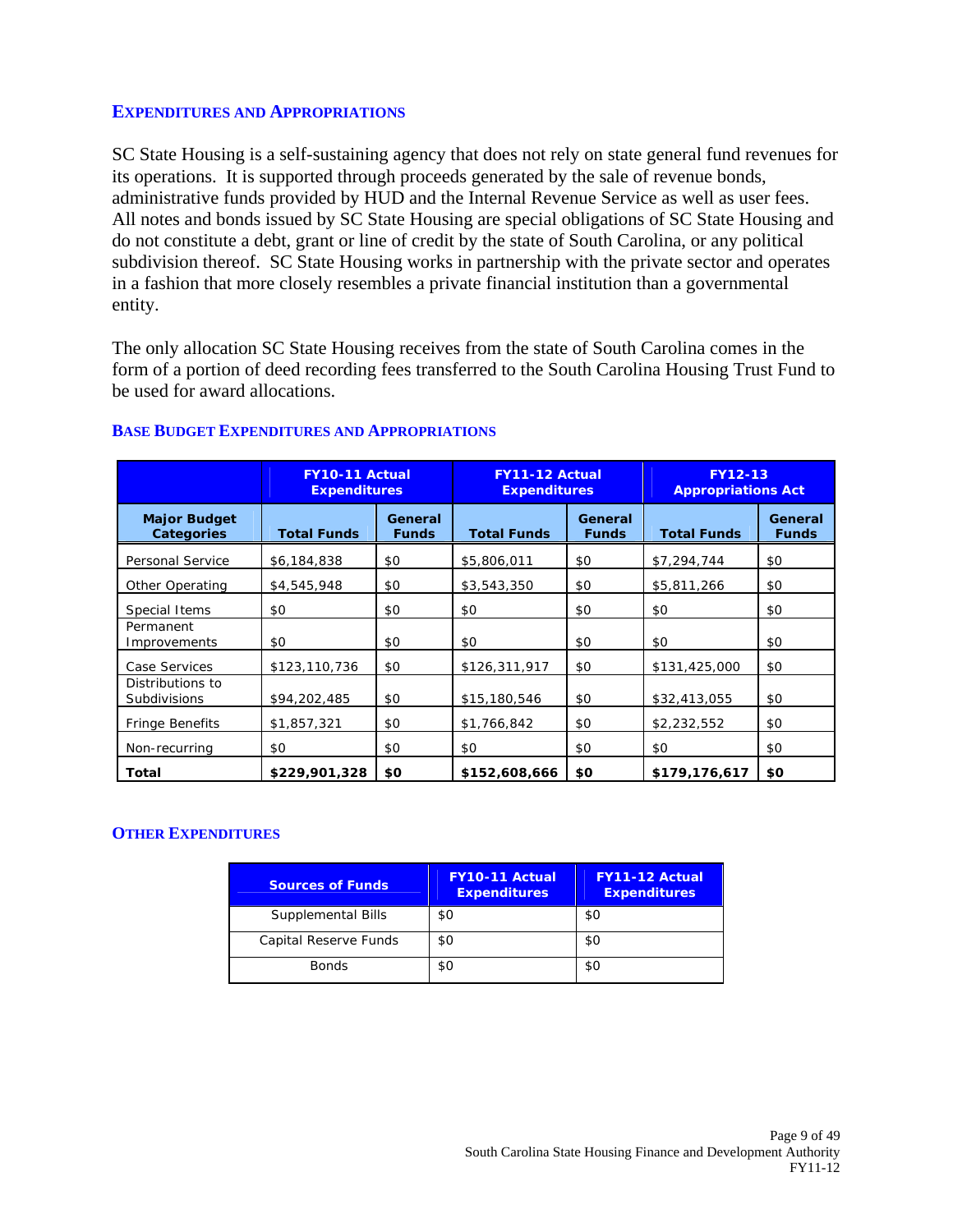#### **MAJOR PROGRAM AREAS**

| Program<br>Number and<br>Title                                                          | <b>Major Program</b><br><b>Area Purpose</b>                                                                                                                                                                                                   | FY10-11 Budget<br><b>Expenditures</b>                           |                                                | FY11-12 Budget<br><b>Expenditures</b>                                              |                                                | <b>Key Cross</b><br><b>References</b><br>for<br>Financial<br><b>Results</b> |
|-----------------------------------------------------------------------------------------|-----------------------------------------------------------------------------------------------------------------------------------------------------------------------------------------------------------------------------------------------|-----------------------------------------------------------------|------------------------------------------------|------------------------------------------------------------------------------------|------------------------------------------------|-----------------------------------------------------------------------------|
| <b>II.A. Contract</b><br>Administration<br>(CA) and<br>Compliance<br>Monitoring<br>(CM) | CA monitors and<br>disburses rental<br>assistance under a<br>contract with HUD.<br>CM monitors other<br>government<br>assisted affordable<br>housing.                                                                                         | State:<br>Federal:<br>Other:<br>Total:<br>% of Total<br>Budget: | 106,738,810<br>1,886,123<br>108,624,933<br>55% | State:<br>Federal:<br>Other:<br>Total:<br>$%$ of<br><b>Total</b><br><b>Budget:</b> | 115,342,829<br>1,551.198<br>116,894,027<br>77% | $7.0 - 1, 7.1 -$<br>$7, 7.2 - 6 -$                                          |
| II.C. Housing<br><b>Initiatives</b>                                                     | The HUD HOME<br>Program, the HUD<br>Neighborhood<br>Stabilization<br>Program, and the<br><b>Housing Trust</b><br>Fund promote<br>public/private<br>partnerships to<br>support the<br>development and<br>maintenance of<br>affordable housing. | State:<br>Federal:<br>Other:<br>Total:<br>% of Total<br>Budget: | 66,491,238<br>3,374,196<br>69,865,434<br>35%   | State:<br>Federal:<br>Other:<br>Total:<br>% of<br><b>Total</b><br>Budget:          | 12,591,391<br>3,810,748<br>16,402,139<br>11%   | $7.0 - 1, 7.1 -$<br>$8, 7.1 - 9,$<br>$7.1 - 12, 7.1 -$<br>13                |
| <b>II.B. Rental</b><br>Assistance                                                       | The HUD Housing<br>Choice Voucher<br>Program provides<br>rental assistance<br>to very low-income<br>families.                                                                                                                                 | State:<br>Federal:<br>Other:<br>Total:<br>% of Total<br>Budget: | 11,939,649<br>11,939,649<br>6%                 | State:<br>Federal:<br>Other:<br>Total:<br>% of<br><b>Total</b><br>Budget:          | 12,547,203<br>12,547,203<br>8%                 | $7.1 - 0, 7.1 - 7$                                                          |
| III.<br>Homeownership                                                                   | The<br>Homeownership<br>Program provides<br>below-market<br>home mortgages<br>to low-to-<br>moderate income<br>South Carolinians.                                                                                                             | State:<br>Federal:<br>Other:<br>Total:<br>% of Total<br>Budget: | 2,397,797<br>2,397,797<br>1%                   | State:<br>Federal:<br>Other:<br>Total:<br>% of<br><b>Total</b><br>Budget:          | 2,296,657<br>2,296,657<br>2%                   | $7.0 - 1, 7.1 -$<br>$2, 7.1 - 3,$<br>$7.1 - 4$                              |

**Below: List any programs not included and show the remainder of expenditures by source of funds.** 

Low Income Housing Tax Credit Program and Administration

|                      | State:     |           | State:         |           |
|----------------------|------------|-----------|----------------|-----------|
|                      | Federal:   |           | Federal:       |           |
| <b>Remainder of</b>  | Other:     | 5,211,785 | Other:         | 4,468,640 |
| <b>Expenditures:</b> | Total:     | 5,211,785 | Total:         | 4,468,640 |
|                      | % of Total |           | $%$ of         |           |
|                      | Budget:    | 3%        | Total          | 3%        |
|                      |            |           | <b>Budget:</b> |           |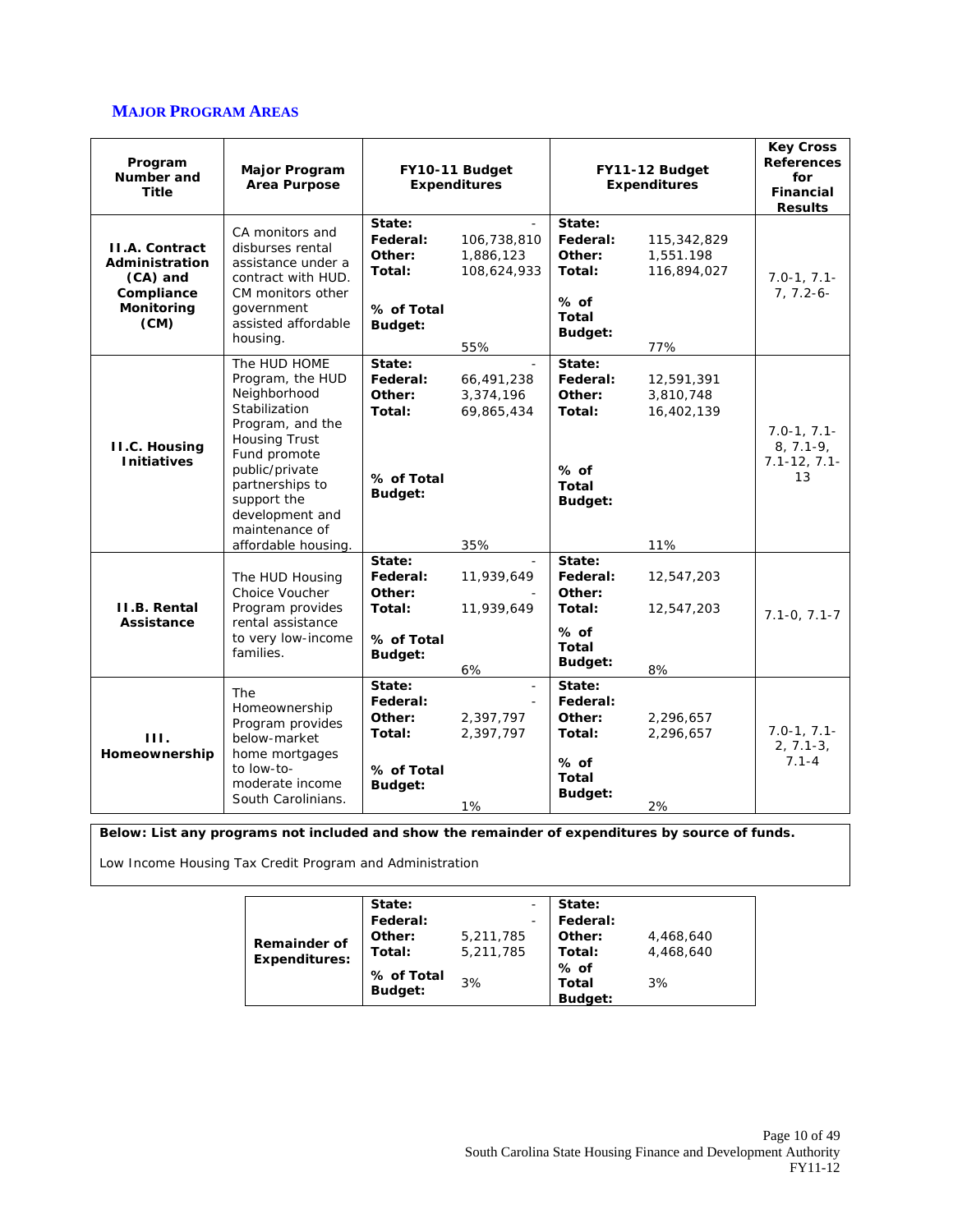#### **1. LEADERSHIP**

#### *1.1 How do senior leaders set, deploy, and ensure two-way communication for: a) short and long term direction and organizational priorities, b) performance expectations, c) organizational values, d) ethical behavior?*

The Board of Commissioners provides policy direction for SC State Housing, and executive and senior management are responsible for translating this direction into strategic and tactical plans. Most direction is set by senior leaders during regularly scheduled meetings, as well as monthly board meetings. The Board of Commissioners utilizes several committees composed of board members to address important decisions regarding organizational direction that must be dealt with outside of the normal planning process. It is the ultimate responsibility of all managers to communicate the importance of goals and plans to employees. The most effective way in which senior leaders set, communicate and deploy direction at the individual level is through the EPMS review process. These reviews ensure that the employee is aware of and understands their role toward helping achieve the goals of SC State Housing.

Senior leaders establish the tone for setting, deploying and communicating performance expectations by requiring that each employee's objectives and success criteria as outlined in the employee's EPMS align with SC State Housing's strategic goals. Senior leaders also communicate a high standard for performance by placing a strong emphasis on maintaining excellent standing with agency stakeholders, particularly HUD, which conducts annual audits of SC State Housing's performance in several departments.

Organizational values are the basis of SC State Housing's operations. SC State Housing's core values are public trust, quality and innovation, employee focus and customer focus. These values are reinforced in the EPMS process, employee functions, SC State Housing newsletters and other internal communications. As role models, senior leaders display these values by remaining good stewards of funds and resources, by always endeavoring to improve processes and services and encouraging the same of their employees, by cultivating their employees to be contributors and treating them with respect, and by realizing and communicating a strong customer focus, remembering that meeting the needs of the agency's customers is at the center of what they do.

Organizational and professional development is offered through access to professional certifications, seminars and other training. All supervisors and managers are encouraged to participate in the Associate and Certified Public Manager courses. Each employee follows an individualized training plan to ensure consistency and thoroughness.

Ethical behavior standards are endorsed and communicated by the actions and examples of SC State Housing leadership, and through personnel policies. Progressive discipline and proper conduct are addressed in accordance with SC State Housing's progressive discipline policy while performance deficiencies are addressed through the EPMS substandard performance process.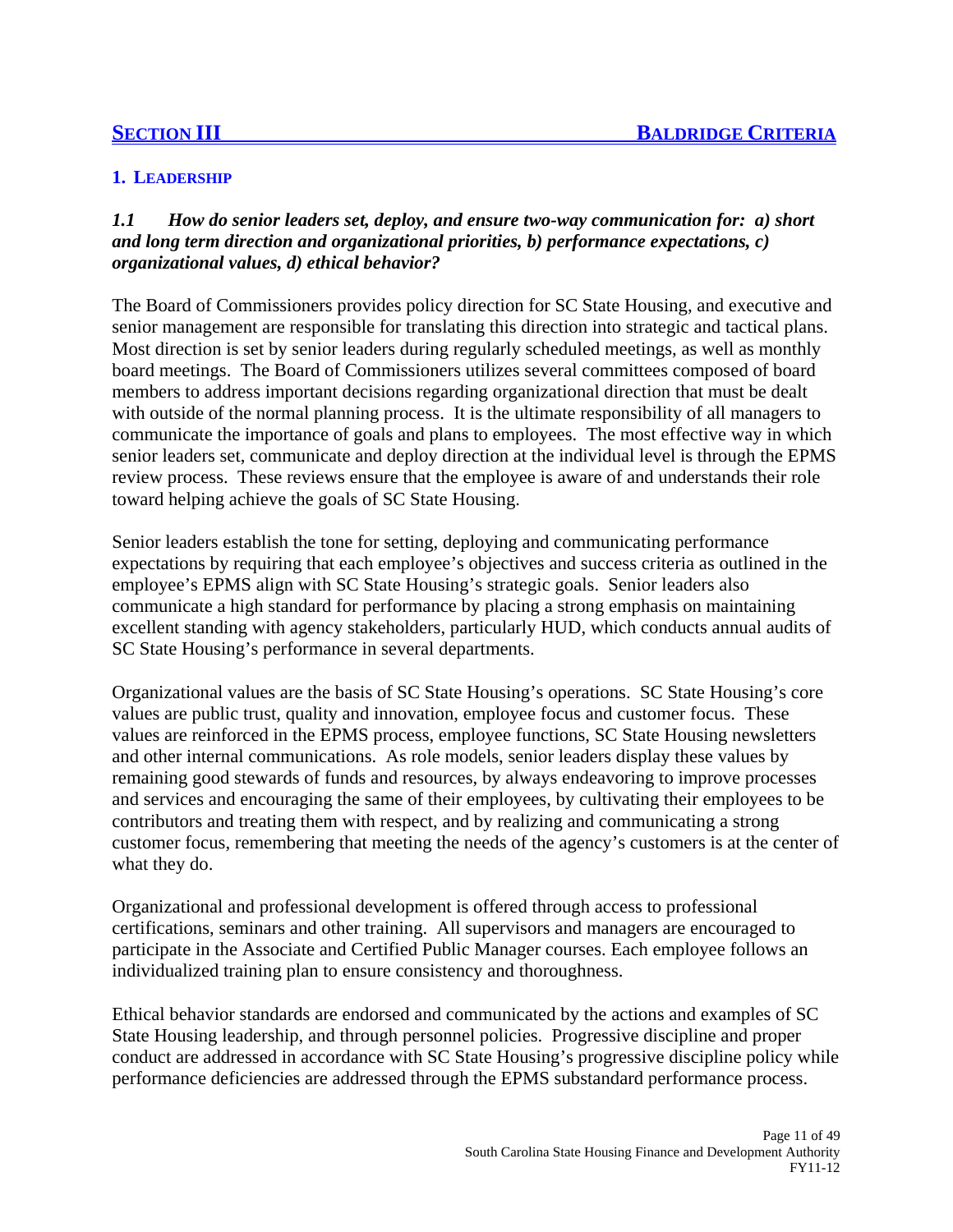#### *1.2 How do senior leaders establish and promote a focus on customers and other stakeholders?*

SC State Housing emphasizes special initiatives in order to affect the expansion of knowledge and awareness of SC State Housing products by reaching out to current and prospective customers and stakeholders. The senior staff continues to create technical assistance functions to assist customers and stakeholders in their utilization and application of SC State Housing products.

#### *1.3 How does the organization address the current and potential impact on the public of its products, programs, services, facilities and operations, including associated risks?*

Public trust is a core value of SC State Housing; therefore, addressing the impact of its programs and services on the public is of great importance. SC State Housing gauges the current and potential impact of its programs and services on the public in a variety of ways. Perhaps the most important tool for determining impact is through its Annual Investment Report which outlines the amount of money that has been invested in the state through SC State Housing programs that create affordable housing. This report measures the impact these programs have on job creation, expansion of tax base, generation of tax revenues and, most importantly, families assisted. This report not only serves as a means to address SC State Housing's impact on the public, but is also a method of being held accountable to SC State Housing customers and stakeholders.

SC State Housing uses "roundtables" and public hearings to outline proposed program enhancements. These forums garner public input that is considered when making any final decisions.

#### *1.4 How do senior leaders maintain fiscal, legal, and regulatory accountability?*

Fiscal accountability is accomplished via a comprehensive internal budgeting process. This process is conducted in addition to the usual agency-level budgets required by the Comptroller General's office. The internal budgeting process requires each program director to carefully review past and expected revenues and expenses and to provide a detailed estimate for each line item.

Legal and regulatory accountability is driven by both external and internal forces. Externally, each program area is subject to various compliance audits by HUD or other outside parties. These audits generally focus on process compliance in addition to results. The results of all audits are reviewed in detail by the program director, the Internal Audits Director, the Executive Director and any other affected staff.

Internally, each program area carefully coordinates new processes or products with internal and external legal counsel to ensure compliance with all legal and regulatory requirements. In addition, the Internal Audits department will facilitate each program area's self-assessment of risks and controls. Management of each program area will report the results of the selfassessment to the program director and the Executive Director. The Internal Audits department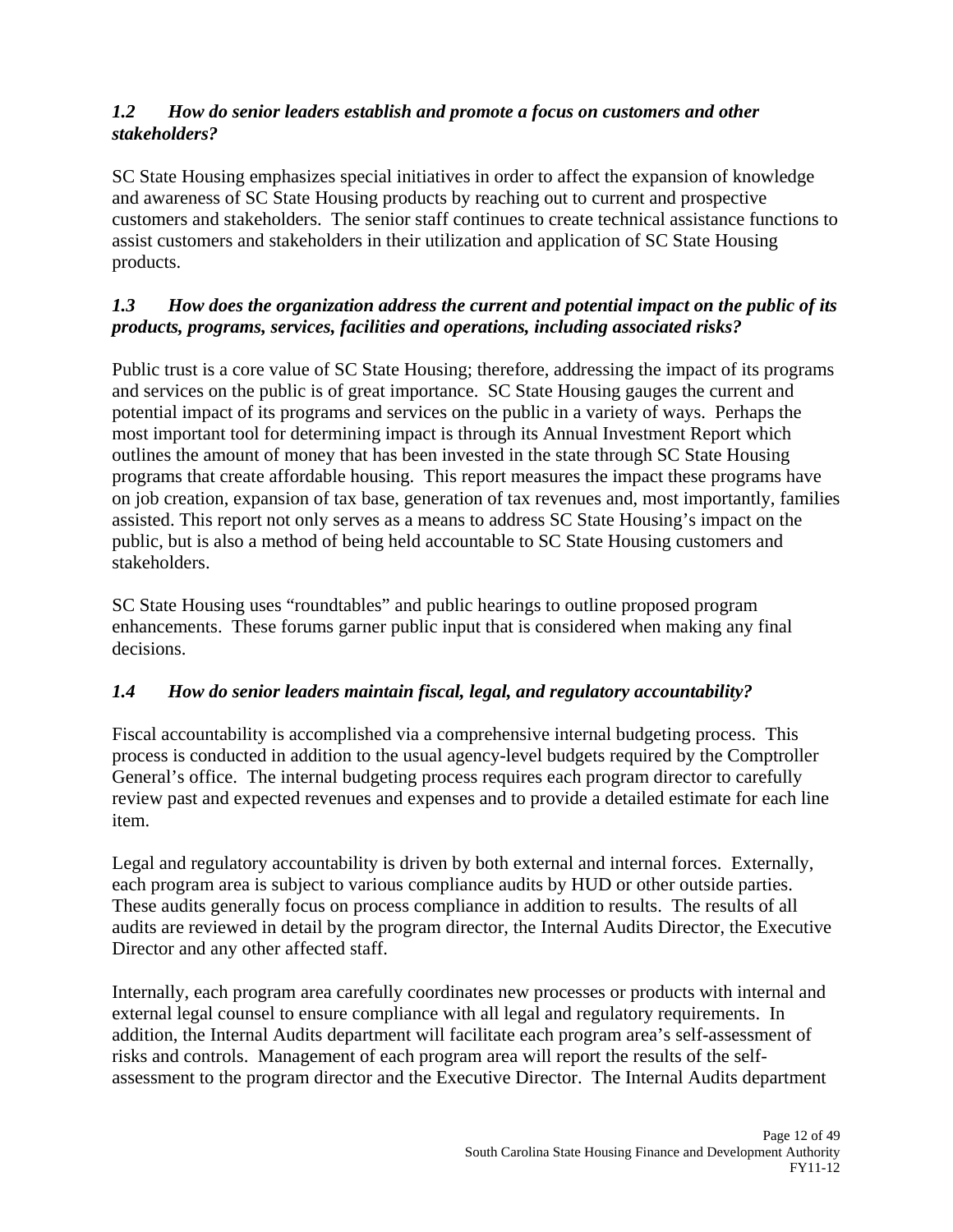will review different areas of SC State Housing for compliance and participate in all external audit processes.

#### *1.5 What key performance measures are regularly reviewed by your senior leaders?*

Performance measures vary by program. Table 1.5-1 outlines the key performance measures regularly reviewed by senior staff:

| <b>Program or Support Area</b> | <b>Measure</b>                                      |  |  |  |
|--------------------------------|-----------------------------------------------------|--|--|--|
|                                | Percent of Voucher Program Participant Satisfaction |  |  |  |
|                                | Percent of Voucher Program Owner Satisfaction       |  |  |  |
|                                | <b>HUD SEMAP Score</b>                              |  |  |  |
| <b>Rental Assistance</b>       | Percent of Administrative Fees Earned               |  |  |  |
|                                | Number of Annual Compliance Review Findings         |  |  |  |
|                                | Number of Families Assisted                         |  |  |  |
|                                | Family Data Submission                              |  |  |  |
|                                | Dollar Cost Per Contract Administration Unit        |  |  |  |
|                                | Number of Mortgage Loans Purchased                  |  |  |  |
| Homeownership                  | Number of Mortgage Loans Managed                    |  |  |  |
|                                | Number of Mortgage Loans Serviced                   |  |  |  |
|                                | SC State Housing Foreclosure Rate                   |  |  |  |
|                                | Number of Serviced Loans Per Servicing FTE          |  |  |  |
|                                | Pull Through Rate                                   |  |  |  |
|                                | Number of Awards                                    |  |  |  |
| <b>HOME</b>                    | Dollar Value of Awards                              |  |  |  |
|                                | Number of Units Produced                            |  |  |  |
|                                | Percent of Budget Awarded                           |  |  |  |
| <b>SC HELP</b>                 | Number of Borrowers Approved for Assistance         |  |  |  |
|                                | Assistance Provided                                 |  |  |  |
|                                | Number of Awards                                    |  |  |  |
| Low Income Housing Tax Credit  | Dollar Value of Awards                              |  |  |  |
|                                | Number of Units Produced                            |  |  |  |
| <b>Housing Trust Fund</b>      | Number of Awards                                    |  |  |  |
|                                | Dollar Value of Awards                              |  |  |  |
|                                | Number of Units                                     |  |  |  |
| <b>Human Resources</b>         | <b>State Percent Turnover</b>                       |  |  |  |
|                                | SC State Housing Percent Turnover                   |  |  |  |

#### **TABLE 1.5-1 PERFORMANCE MEASURES BY PROGRAM**

#### *1.6 How do senior leaders use organizational performance review findings and employee feedback to improve their own leadership effectiveness, the effectiveness of management throughout the organization including the head of the organization, and the governance board? How do their personal actions reflect a commitment to the organizational values?*

Senior leaders compare organizational performance with either industry standards or historical data to determine progress and effectiveness, where possible. Senior leaders regularly review findings collected as part of the EPMS process and exit interviews to evaluate leadership effectiveness. All senior leaders are also encouraged to complete the Certified Public Manager program. Within this curriculum is the Edge 360 class which includes a formal assessment by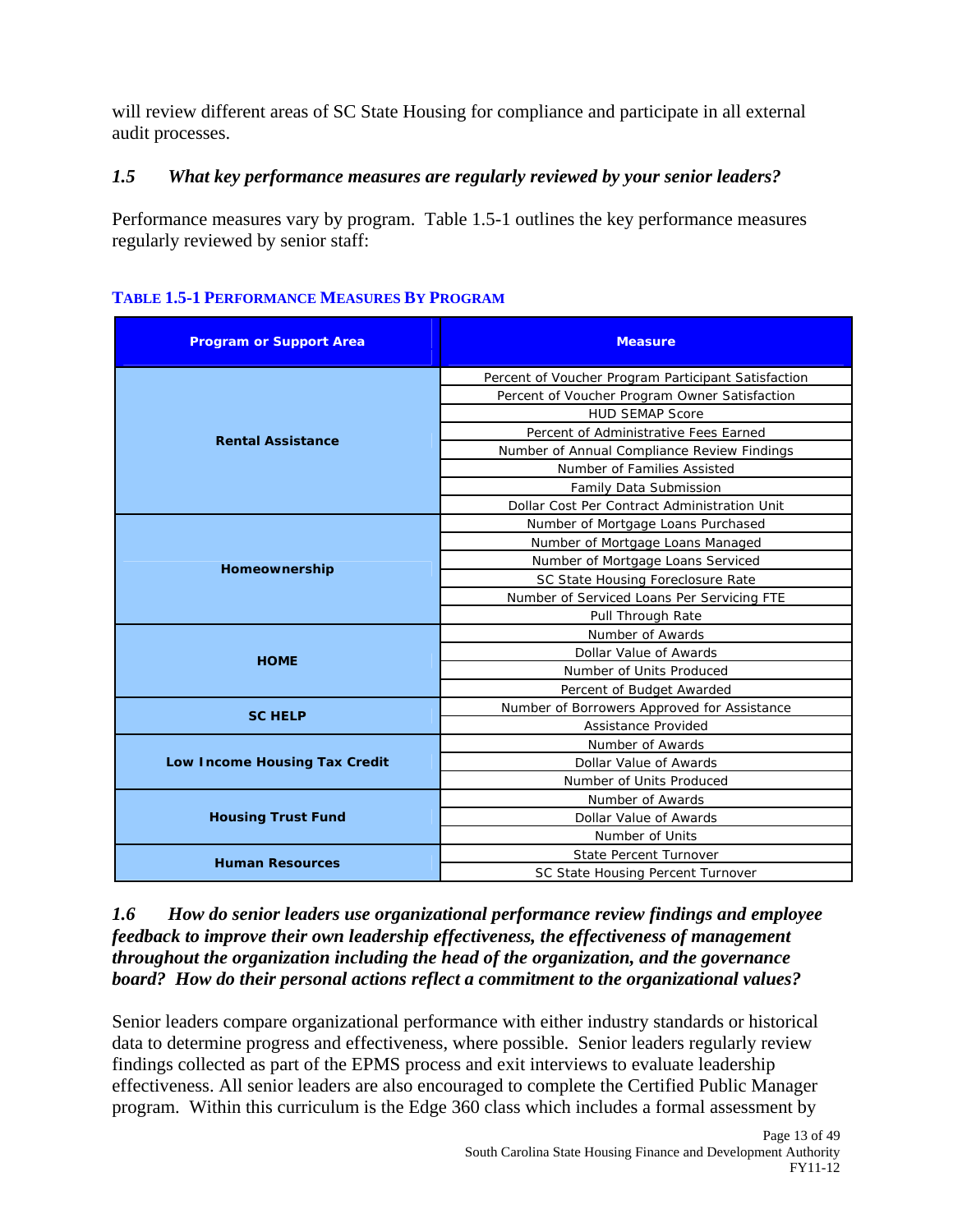peers, supervisors and employees. As role models, senior leaders reflect a commitment to organizational values by remaining good stewards of public funds and resources, by always endeavoring to improve processes and services and encouraging the same of their employees, by cultivating their employees to be contributors and treating them with respect, and by realizing and communicating a strong customer focus, remembering that meeting the often divergent needs of the agency's customers is at the center of what they do.

#### *1.7 How do senior leaders promote and personally participate in succession planning and the development of future organizational leaders?*

Senior leaders provide opportunities through which staff members are able to showcase their innovation, ideas and leadership potential. SC State Housing encourages all managers to complete the Associate and Certified Public Manager program as well as function-specific training and certifications. Employees who think progressively and are not constrained by convention or status quo, who are creative and foster an inventive atmosphere that is receptive and adaptive to new and different ideas, who are solution- and goal-oriented and who seek out opportunities to improve processes and procedures are rewarded with opportunities to attend skill-building workshops and conferences, such as those offered through National Council of State Housing Agencies (NCSHA).

#### *1.8 How do senior leaders create an environment for performance improvement and the accomplishment of strategic objectives?*

Major organizational priorities for improvement are generally set and addressed through regular meetings of the senior management group, including annual senior and executive staff planning meetings, strategic planning sessions, leadership development and collective solution-driven initiatives. Depending on the complexity of the improvement task, SC State Housing may assemble a team comprised of employees from across the organization working collectively to develop a solution.

#### *1.9 How do senior leaders create an environment for organizational and workforce learning?*

Innovation and employee focus are among SC State Housing's most important stated organizational objectives. Senior leaders empower their employees with the information, education, resources and flexibility they need to do their jobs to best of their abilities. Creativity and innovation in the services SC State Housing provides, the delivery of those services, and process management are encouraged through awards and recognition.

Organizational and workforce learning is encouraged through access to professional certifications, seminars and other training. All supervisors and managers are encouraged to participate in the Associate and Certified Public Manager programs. Each employee follows an individualized training plan to ensure consistency and thoroughness.

#### *1.10 How do senior leaders engage, empower, and motivate the entire workforce throughout the organization? How do senior leaders take an active role in reward and recognition processes to reinforce high-performance throughout the organization?*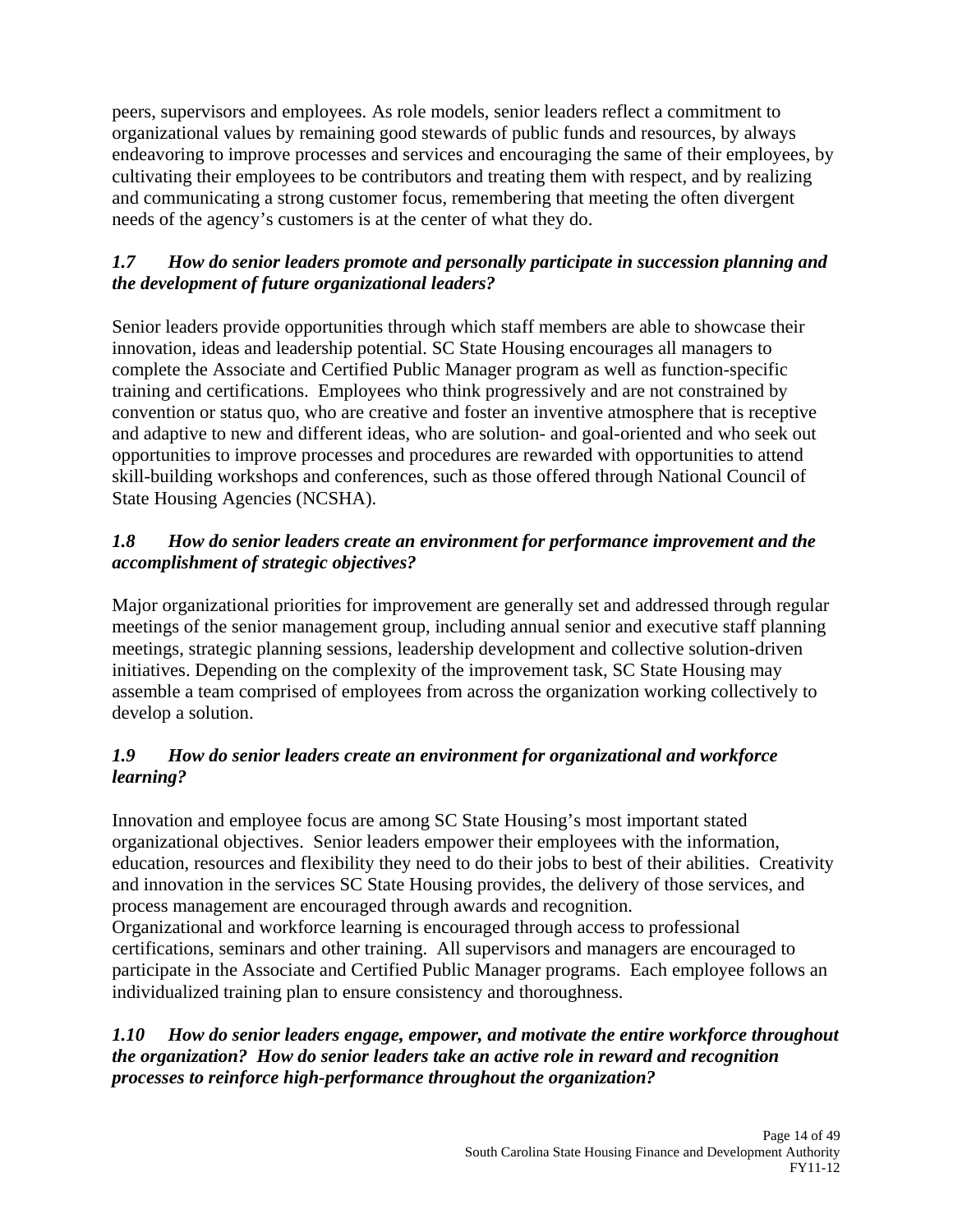Senior leaders communicate at the individual level through the annual review process using the Employee Performance Management System (EPMS) to ensure the employee is aware of the goals of SC State Housing and the responsibilities of the employee towards helping SC State Housing achieve those goals. Senior leaders also advocate an open door policy to all staff to encourage open communication. SC State Housing offers several recognition programs in order to encourage, motivate and recognize employees. Each program stresses the importance of individual contributions, teamwork, creativity and innovation. "Kudo" awards are given for short term, immediate impact employee contributions; Safe Driving awards are given to employees who have not received a ticket or who have not been charged in an automobile accident during the year. In 2011, SC State Housing implemented the Lunch & Learn Program, which allows employees to take part in in-house learning enhancement as well as field visits around Columbia and surrounding areas to gain knowledge of various agency programs. Employees also take part in agency wide socials and fundraising activities and regular staff meetings. Management plans at least two activities per year to promote employee appreciation.

#### *1.11 How do senior leader actively support and strengthen the communities in which your organization operates? Include how senior leaders determine areas of emphasis for organizational involvement and support, and how senior leaders, the workforce, and the organization contribute to improving these communities.*

Providing affordable housing is, by its nature, a community strengthening public service. Each time SC State Housing employees place a very low-income family in an affordable home, each time the agency is able to finance the new home of a low-income single parent, each time we help a nonprofit build an affordable housing complex for elderly, disabled or low-income individuals, SC State Housing is strengthening the community. Beyond this, SC State Housing supports many community activities benefiting low-income individuals and families. Community activities sponsored by SC State Housing and its staff concentrate on helping individuals who are in the same economic positions as its customers. Some of these activities include an annual coloring and essay contest that benefits many children whose families are served by the agency's various programs; supporting Harvest Hope Food Bank by holding food drives; partnering with the Children's Garden to support homeless children; and participation in Red Cross blood drives. In addition to these, senior leadership encourages voluntary payroll deductions to charity causes such as the United Way Campaign and Community Health Charities.

#### **2. STRATEGIC PLANNING**

#### *2.1 What is your Strategic Planning process, including key participants, and how does it address:*

- *a. Your organization's strengths, weaknesses, opportunities and threats;*
- *b. Financial, regulatory, societal and other potential risks;*
- *c. Shifts in technology and customer preferences;*
- *d. Workforce capabilities and needs;*
- *e. Organizational continuity in emergencies;*
- *f. Your ability to execute the strategic plan.*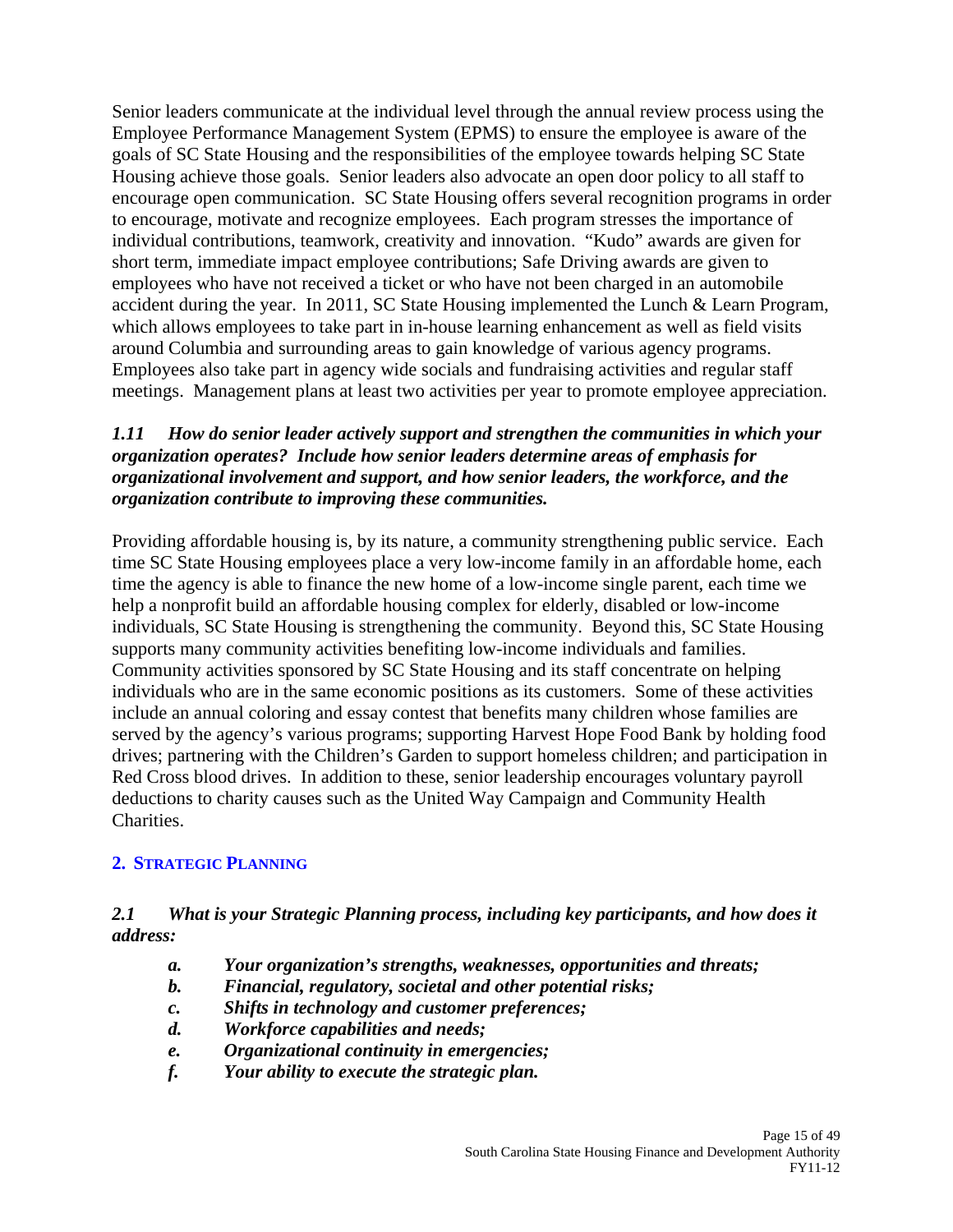Strategic planning is accomplished through regular meetings among the senior and executive staff of SC State Housing. For FY11-12, this process included a day-long offsite planning session where the management group evaluated a SWOT Analysis, strategic goals and enhancement opportunities in current program area operations.

All program and support department directors are represented during these periodic meetings and are afforded the opportunity to express their comments, views and feedback on issues that are brought before the group. This creates an environment of free-flowing dialogue that facilitates innovative thinking and conceptually philosophical debate. By directly involving senior staff with programmatic, regulatory, oversight and support responsibilities, this planning process ensures that internal and external needs and opportunities are addressed.

#### *2.2 How do your strategic objectives address the strategic challenges you identified in your Executive Summary?*

The strategic objectives outlined in Table 2.2-1 provide SC State Housing with a framework to follow in order to overcome key strategic challenges by using the key agency action plan initiatives. There is a direct correlation between the achievement of SC State Housing's action plan initiatives, the achievement of the key strategic objectives, the accomplishment of SC State Housing's key strategic goals, and the resolution of SC State Housing's key strategic challenges.

All strategic objectives are continuous and on-going.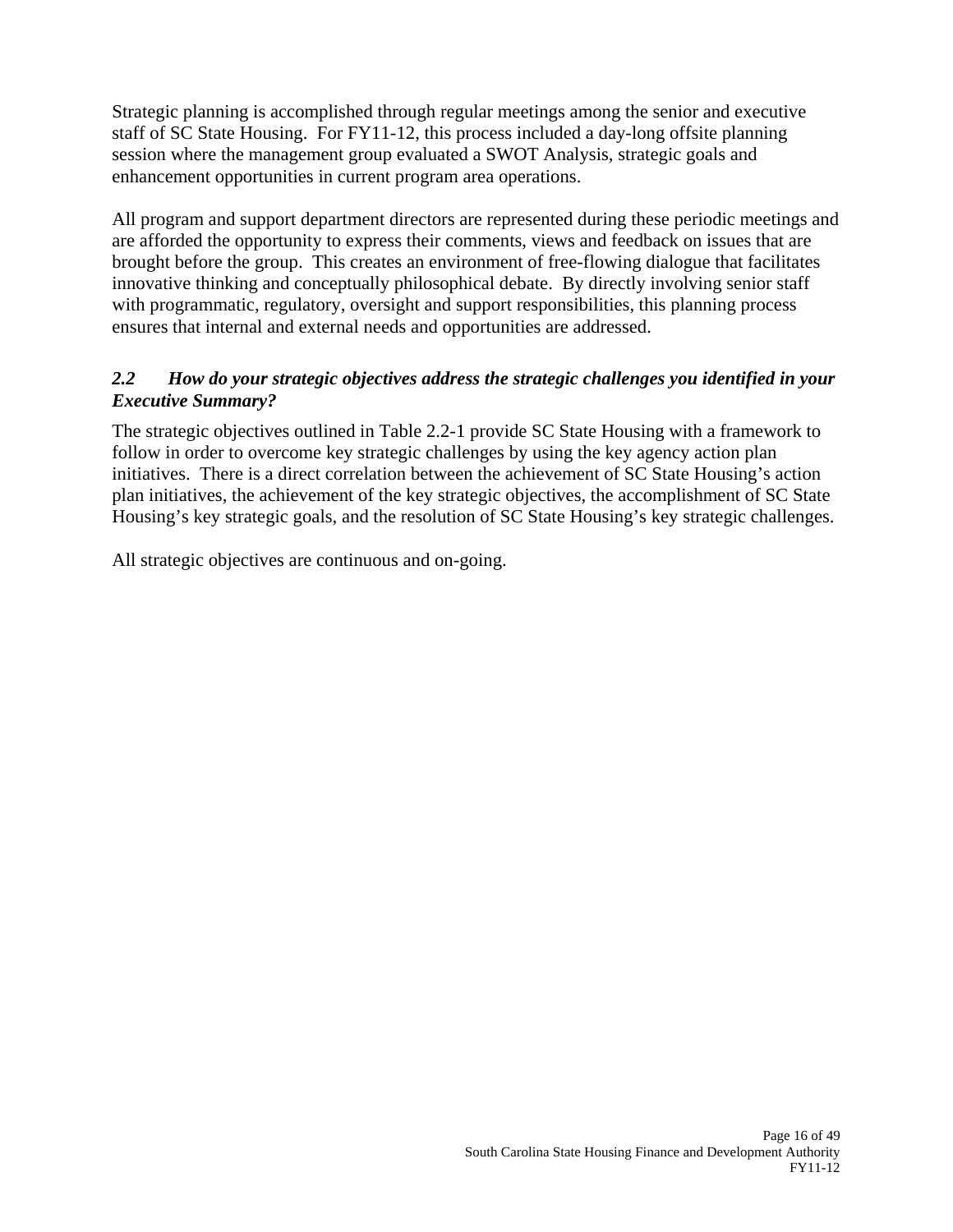### **TABLE 2.2-1 STRATEGIC PLANNING CHART**

| Program<br><b>Number</b><br>and<br><b>Title</b> | <b>Supported</b><br><b>Agency</b><br><b>Strategic</b><br><b>Planning</b><br>Goal/Objective | Related FY10-11 Key Agency Action Plan/Initiative(s)                                                                                                                                                                                                                                                                                                                                                                                                                                                                                                                                                                                                                                                      | <b>Key Cross</b><br><b>References</b><br>for<br><b>Performance</b><br><b>Measures</b>                                                                                                                                                                        |
|-------------------------------------------------|--------------------------------------------------------------------------------------------|-----------------------------------------------------------------------------------------------------------------------------------------------------------------------------------------------------------------------------------------------------------------------------------------------------------------------------------------------------------------------------------------------------------------------------------------------------------------------------------------------------------------------------------------------------------------------------------------------------------------------------------------------------------------------------------------------------------|--------------------------------------------------------------------------------------------------------------------------------------------------------------------------------------------------------------------------------------------------------------|
| All                                             | Maintain<br>Effective<br>Programs                                                          | Quickly disseminate information regarding program changes<br>$\bullet$<br>Use all available resources to identify best practices and programs,<br>as well as needs and opportunities<br>Actively seek new business partners to expand the reach and depth<br>of the programs offered by SC State Housing<br>Insure that the housing mission of SC State Housing operates in<br>$\bullet$<br>harmony with the state's overall goals of economic development                                                                                                                                                                                                                                                | $7.0 - 1, 7.1 - 1,$<br>$7.1 - 2, 7.1 - 3,$<br>$7.1 - 4, 7.1 - 5,$<br>$7.1 - 6, 7.1 - 7,$<br>$7.1 - 8, 7.1 - 9,$<br>$7.0 - 10, 7.1 - 11,$<br>$7.1 - 12, 7.1 - 13,$<br>$7.2 - 1, 7.2 - 2,$<br>$7.2 - 3, 7.2 - 4,$<br>$7.2 - 5, 7.3 - 1$                        |
| All                                             | Continuously<br>Improve Agency<br>Processes                                                | Actively involve employees at all levels in simplifying processes<br>$\bullet$<br>both internally and for external partners<br>Identify common processes and missions within SC State Housing<br>$\bullet$<br>to eliminate redundant and/or conflicting requirements and to<br>streamline operations<br>Establish quantifiable benchmarks to measure performance across<br>$\bullet$<br>the organization                                                                                                                                                                                                                                                                                                  | $7.0 - 1, 7.1 - 1,$<br>$7.1 - 2, 7.1 - 3,$<br>$7.1 - 4, 7.1 - 5,$<br>$7.1 - 6, 7.1 - 7,$<br>$7.1 - 8, 7.1 - 9,$<br>$7.0 - 10, 7.1 - 11,$<br>$7.1 - 12, 7.1 - 13,$<br>$7.2 - 1, 7.2 - 2,$<br>$7.2 - 3, 7.2 - 4,$<br>$7.2 - 5, 7.3 - 1$                        |
| All                                             | Strengthen the<br>Agency's Internal<br>Environment                                         | Maintain a clear understanding of the agency's current financial<br>$\bullet$<br>position, and institute planning and monitoring to accommodate<br>and anticipate market changes<br>Provide defined communication channels at all levels of the<br>٠<br>organization<br>Promote an environment that values cross-training and learning<br>across traditional organizational lines<br>Promote an environment that encourages teamwork and problem-<br>$\bullet$<br>solving at all levels of the organization<br>Create and maintain a project management discipline throughout<br>the organization to insure that expectations and results are<br>quantifiable and measureable                             | $7.0 - 1, 7.1 - 1,$<br>$7.1 - 2, 7.1 - 3,$<br>$7.1 - 4, 7.1 - 5,$<br>$7.1 - 6, 7.1 - 7,$<br>$7.1 - 8, 7.1 - 9,$<br>$7.0 - 10, 7.1 - 11,$<br>$7.1 - 12, 7.1 - 13,$<br>$7.2 - 1, 7.2 - 2,$<br>$7.2 - 3, 7.2 - 4,$<br>$7.2 - 5, 7.3 - 1,$<br>$7.4 - 1, 7.4 - 2$ |
| All                                             | Improve<br>Community<br>Relations                                                          | Actively seek partnerships within local communities that expand the<br>$\bullet$<br>reach of SC State Housing's programs<br>Work through established media channels to promote SC State<br>Housing's programs and public perception<br>Maintain effective relationships with the agency's Congressional<br>Delegation to insure that they are kept abreast of Federal programs<br>and regulations that impact the mission of SC State Housing<br>Maintain effective relationships within the General Assembly and<br>$\bullet$<br>Governor's Office to further the mission of SC State Housing<br>Expand outreach efforts to other state and local agencies to<br>$\bullet$<br>promote affordable housing | $7.0 - 1, 7.2 - 1,$<br>$7.2 - 2, 7.2 - 3,$<br>$7.2 - 4$                                                                                                                                                                                                      |
| All                                             | Make Effective<br>Use of<br>Information<br>Technology                                      | Define the role of the Information Technology department as<br>$\bullet$<br>business-centric and include the IT organization in the business<br>processes<br>Implement recognized "best practices" in the IT sector to include<br>$\bullet$<br>formal business analysis and project management<br>Use technology as a measure to rapidly disseminate information<br>$\bullet$<br>inside and outside SC State Housing                                                                                                                                                                                                                                                                                      | N/A                                                                                                                                                                                                                                                          |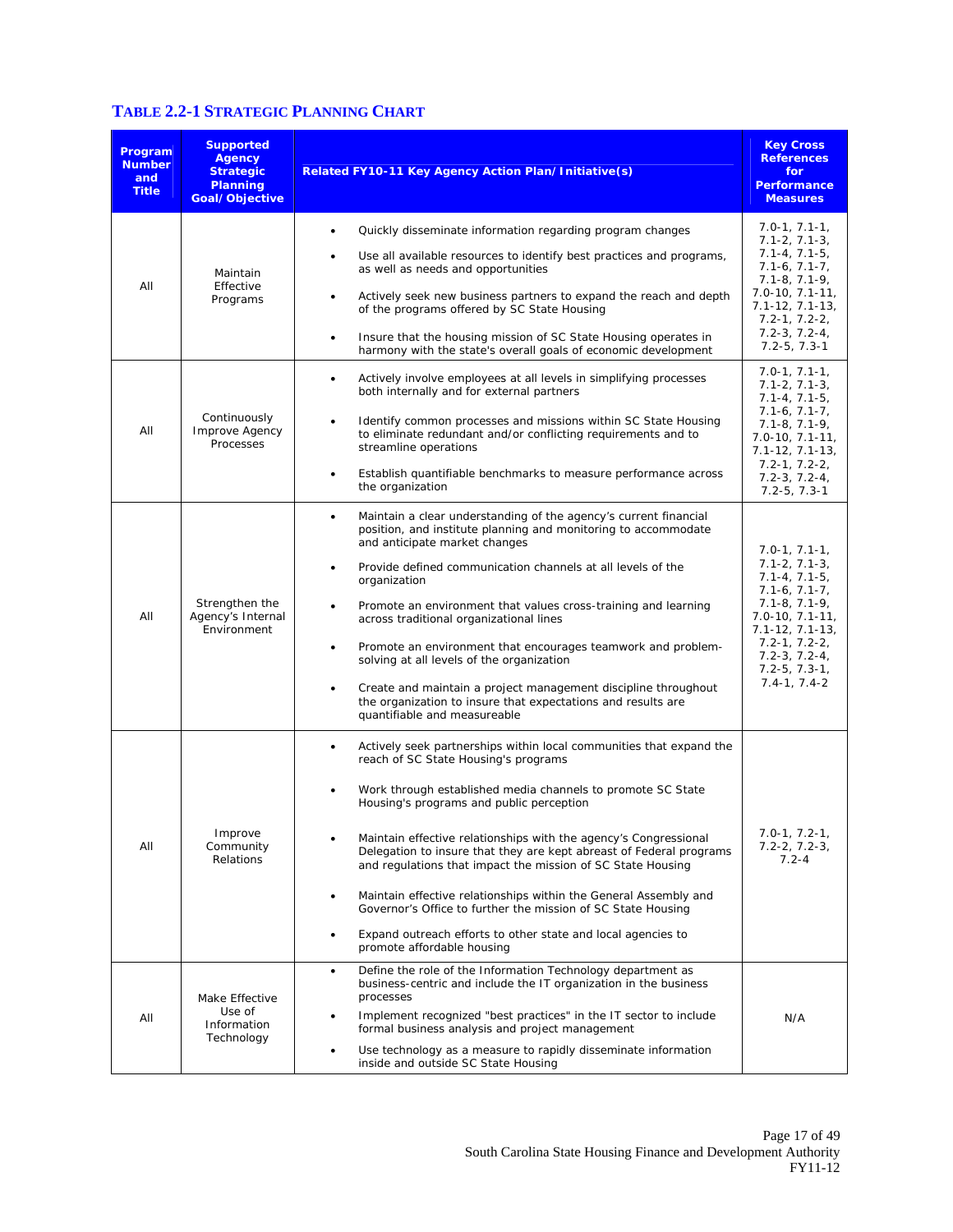#### *2.3 How do you develop and track action plans that address your key strategic objectives, and how do you allocate resources to ensure accomplishment of your action plans.*

Action plans are developed by SC State Housing senior staff, who are charged with analyzing the strategic objective, gathering all relevant data, and implementing an action plan. In most cases, the group responsible for creating the action plan is also responsible for creating performance measures and tracking performance, upon approval of executive staff.

#### *2.4 How do you communicate and deploy your strategic objectives, action plans and related performance measures?*

The senior staff of SC State Housing meets periodically to discuss a variety of issues. Part of this process involves periodic updates on objectives, plans and measures from the strategic plan. Work groups are assembled to address specific strategic objectives. Specific objectives that directly relate to components of the strategic plan are also included in the EPMS. By including these objectives in each employee's planning document, objectives, plans and measures are pushed down to all levels of the organization.

#### *2.5 How do you measure progress on your action plans?*

Progress on action plans is measured through the accomplishment of specified objectives with accompanying performance measurements, if applicable, periodic updates are provided to senior staff, executive staff and periodically to the board and identifiable outcomes that may be reflected in financial performance, change in productivity, change in outputs, identification of additional opportunities or barriers, and allocation of resources that will ultimately reflect in a rating of performance on an employee's EPMS.

#### *2.6 How do you evaluate and improve your strategic planning process?*

Depending on the scope of the strategic goal, group exercises and strategy sessions are conducted. New ideas and/or consensus is gathered. General results are shared agency wide.

#### *2.7 If SC State Housing's strategic plan is available to the public through SC State Housing's internet homepage, please provide an address for the plan on the website.*

The Strategic Plan is located at www.schousing.com, see "Public Information," "About SC State Housing," then "Strategic Plan."

#### **3. CUSTOMER FOCUS**

#### *3.1 How do you determine who your customers are and what their key requirements are?*

Regulatory guidelines and enabling legislation of the various SC State Housing programs mandate the beneficiary class and corresponding awards. The beneficiary classes range from extremely low-income households (less than 30 percent of the area median income, or AMI) to low-income households (less than 80 percent of AMI). Some beneficiaries include moderate income individuals and families (80-120 percent of AMI). Intermediary customers and stakeholders are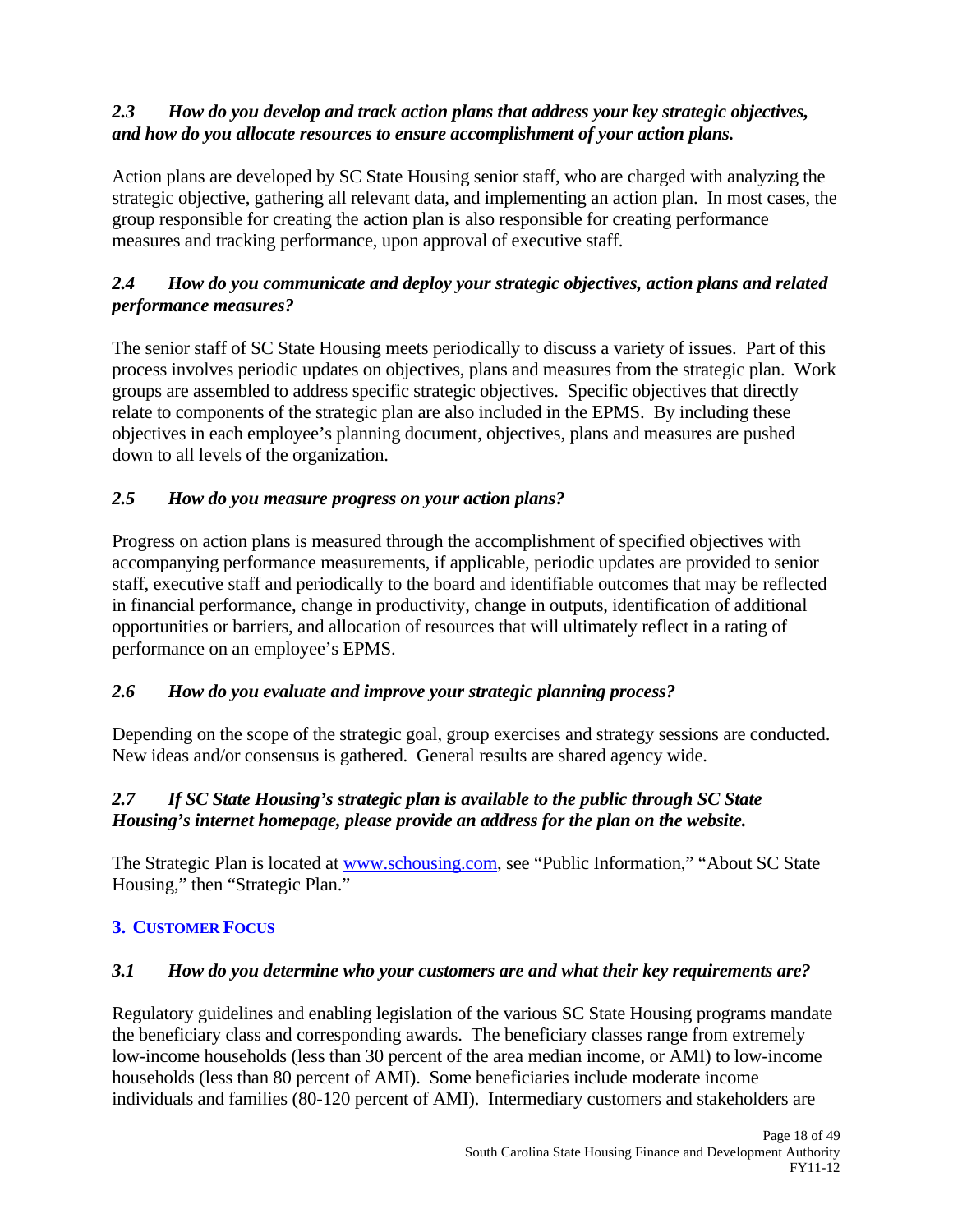determined by the services SC State Housing must provide in order to effectively administer its housing programs.

In an effort to stay abreast of changing customer/business needs, SC State Housing administered random sampling surveys and implemented quality assurance programs to streamline processes with more user friendly products. These changes reflect SC State Housing's desire to tailor industry products with new trends. In addition to customer service interaction and workshops, SC State Housing encourages customers to submit suggestions, comments and concerns. Builders, investors and owner-agents in the Multifamily Tax Exempt Bond Program and lenders and brokers in the Mortgage Bond Program participate in training, and periodic workshops to ensure intermediary customers' needs have been met.

The annual Palmetto Affordable Housing Forum continues to provide helpful, thought provoking opportunities for affordable housing professionals from across the state. This is an excellent opportunity for customers and stakeholders to share best practice techniques and voice opinions, needs and concerns.

#### *3.2 How do you keep your listening and learning methods current with changing customer/business needs and expectations?*

In an effort to stay abreast of changes in the business environment, staff members routinely attend industry-relevant local and national conferences. Interaction with such organizations as the National Council of State Housing Agencies (NCSHA), Southeastern Affordable Housing Management Association (SAHMA), HUD, and industry groups such as the Southeast Regional Section 8 Housing Association (SERSHA) and Nan McKay and Associates helps the staff to keep abreast of changes and trends in the field of housing. This exchange of information has prompted changes in the development of products that better meet customers' needs. Quality control, changes in regulatory guidelines and monthly conference calls with HUD liaisons allow staff to learn and share information with other agencies. This, too, helps meet changing customer needs.

#### *3.3 What are your key customer access mechanisms, and how do these access mechanisms enable customers to seek information, conduct business, and make complaints?*

Key customer access mechanisms include telephone (local number, toll free number and a TTY/TTD number for the hearing impaired); customers may visit the agency's office location at 300-C Outlet Pointe Blvd.; and may also access the agency via the internet at www.schousing.com, www.schousingsearch.com and www.schelp.com (a joint effort of SC State Housing and SC HELP). If necessary, customers may file a complaint over the phone or in person at SC State Housing's physical location. The agency also has a drop-box located in the parking area where customers may drop off their mortgage payments after hours and on weekends.

SC State Housing's Marketing and Communications Department oversees the agency's communications strategy and innovates new solutions for communicating and marketing the agency's programs to its constituents. The department creates and implements individually tailored marketing plans for each project in order to maximize exposure. The department creates and disseminates press releases and holds press conferences whenever possible. The department has greatly increased the agency's social media presence over the last FY and has plans to continue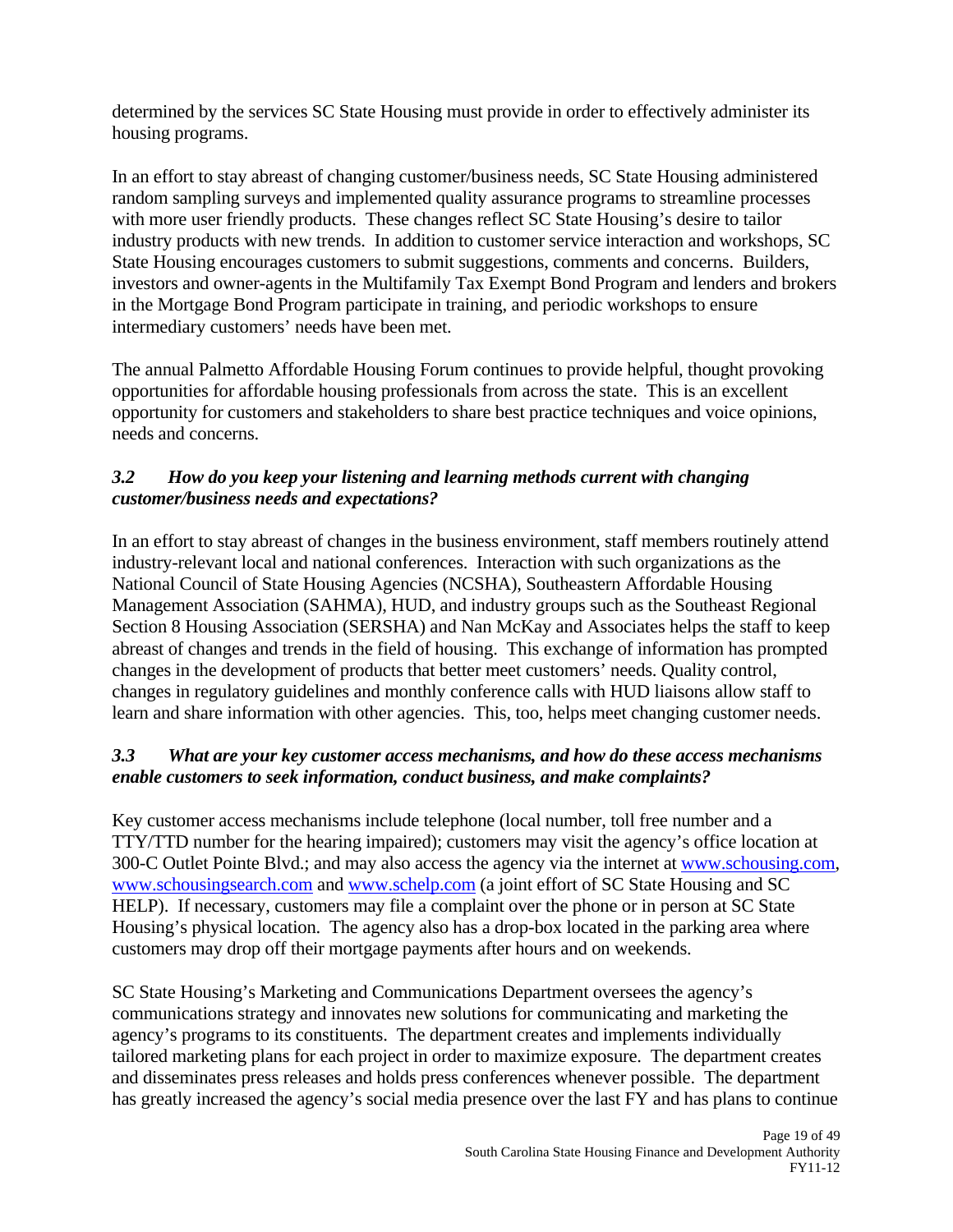to develop these efforts. In this FY a major rebranding initiative is concluding, yielding a new logo and tagline. A redesign of the agency's websites is currently under consideration and will increase usability and give greater and easier access to agency resources. The Marketing and Communications Department updates the agency's collateral as needed and exhibits at housingrelated events whenever possible. The department is also expanding the use of electronic communications with regular electronic newsletters and updates, both internally and externally, which are easily tailored to targeted constituent groups.

### *3.4 How do you measure customer/stakeholder satisfaction and dissatisfaction, and use this information to improve?*

Customer satisfaction is measured differently according to program areas. For example, SC State Housing's Contract Administration Department measures performance by annual HUD audits. The determination of fees earned as a ratio of potential fees is the primary indicator of customer satisfaction. SC State Housing's Housing Choice Voucher Program and Compliance Monitoring Departments are evaluated by surveys that are sent each year to both participants and property owners and landlords on the program. These surveys provide the means by which customer satisfaction can be measured. Suggestions from lenders and production volume serve as direct and indirect indicators of customer satisfaction for homeownership. SC State Housing Servicing Qualified Written Request Log is also an indicator of customer feedback received. SC State Housing also measures internal satisfaction with support services and management. Continuous communication, trust and respect are key elements in establishing customer/stakeholder satisfaction. Satisfaction is then measured against past performance and, where relevant, changes are made to address needs.

#### *3.5 How do you use information and feedback from customers and stakeholders to keep services and programs relevant and provide for continuous improvement?*

SC State Housing receives information and feedback from customers and stakeholders that is reflected in the action plans, applications and criteria of its programs. Periodically, SC State Housing produces brochures and publications that are designed to enhance an understanding of its products. These publications range from loan processing guides for lending partners to step by step homeownership information for current borrowers. Also, coordinated visits by Low Income Housing Tax Credit Program, HOME Investment Partnerships Program and Housing Trust Fund Program staff make it possible for owners and agents to schedule fewer visits to properties in an effort to save time and money. Workshops for developers, Housing Trust Fund Advisory Committee meetings and public hearings also encourage continuous improvement. SC State Housing strives to incorporate customer and stakeholder feedback, whenever possible, into program criteria to accommodate necessary adjustments.

#### *3.6 How do you build positive relationships with customers and stakeholders to meet and exceed their expectations? Indicate any key distinctions between different customer groups.*

SC State Housing hosts a statewide annual conference, the Palmetto Affordable Housing Forum, which brings affordable housing stakeholders together to network, share best practices and develop business strategies in an effort to expand and improve affordable housing opportunities in South Carolina. SC State Housing staff members participate in public hearings, NCSHA conferences and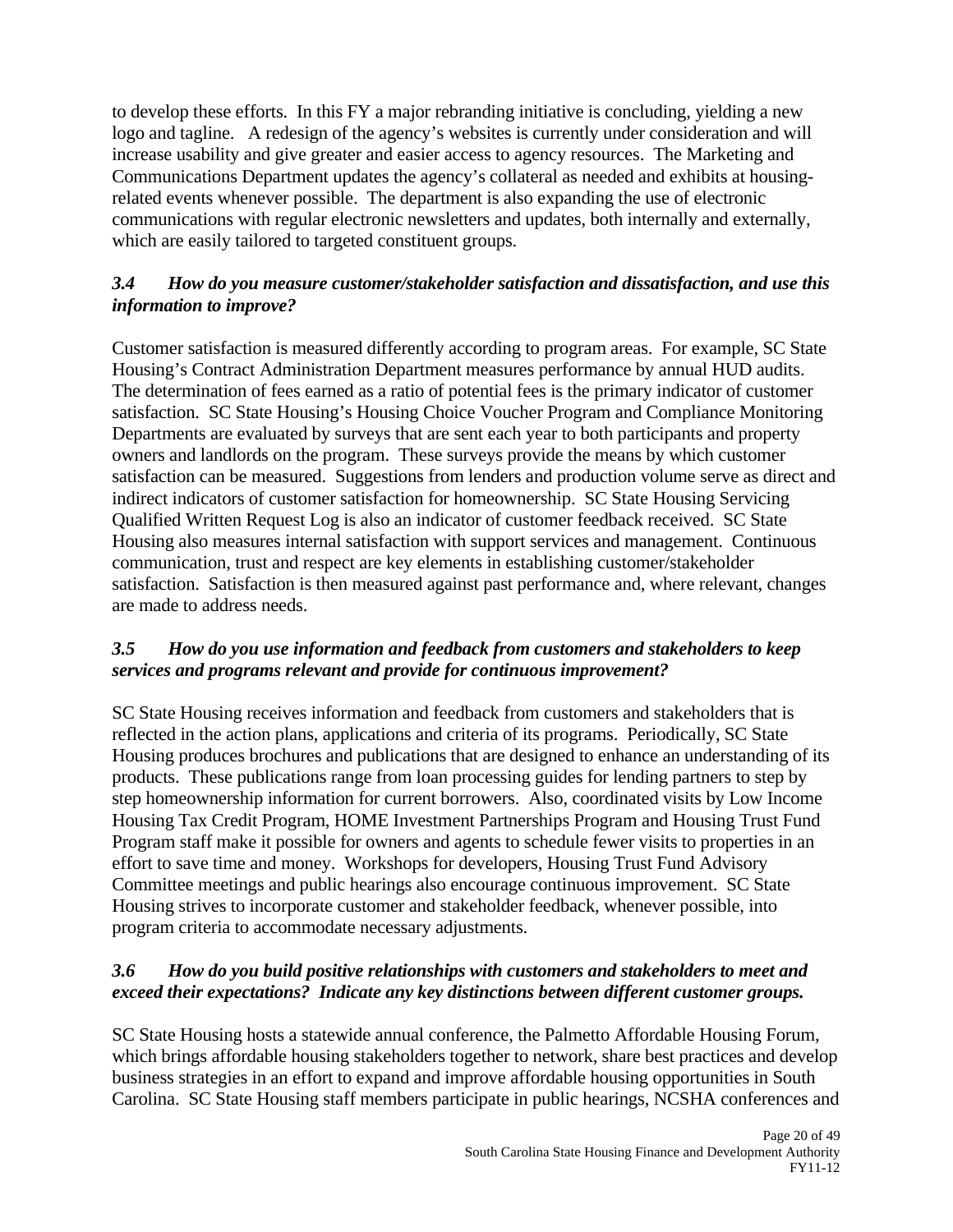SAHMA events that also build positive relationships. Lender, developer and builder relationships are fostered through timely turnaround of transactions. HUD, the Internal Revenue Service and other regulatory agencies are primarily interested in compliance with rules and regulations and timely reporting and are satisfied when those expectations are met. Property owners and managers look for correct and timely payments and consistent application of the rules. Finally, SC State Housing builds positive relationships through its willingness to consider partnerships and programs that achieve positive results from across industry spectrums. SC State Housing believes that building and maintaining positive relationships through interaction, availability, mutual respect, trust and cooperation are the best means to achieving success in a demand-driven environment with limited resources.

#### **4. MEASUREMENT, ANALYSIS AND KNOWLEDGE MANAGEMENT**

#### *4.1 How do you decide which operations, processes and systems to measure for tracking financial and operational performance, including progress relative to strategic objectives and action plans?*

Federal and state legislation mandates many of the financial and operational measurements for SC State Housing's programs. In 2005, the board requested that the program areas establish additional performance measures that focused on employee effectiveness and efficiency (Table 1.5-1). Since that time, staff members have included additional performance measures that focus on inputs, activities, outputs and outcomes with an emphasis on quantifying economic impact and articulating social impact.

#### *4.2 How do you select, collect, align, and integrate data/information for analysis to provide effective support for decision making and innovation throughout your organization?*

Data analysis is instrumental in the decision making activities of SC State Housing. The Marketing and Communications Department provides support services and is responsible for all data collection and analysis throughout the agency. The data and analysis are used to produce three major annual reports: The Accountability Report; The Investment Report and the Affordable Housing Statewide Impact Report. SC State Housing partners with USC's Moore School of Business on the compilation and analysis of the data for the annual Affordable Housing Statewide Impact and Investment Reports. Other reports are created on an as-needed basis. For efficiency, information for major reports is now collected simultaneously at the conclusion of the FY. Data analysis and the resulting information continue to be critical to the decision making process as more reliable and integrated systems are developed.

#### *4.3 What are your key measures, how do you review them, and how do you keep them current with business needs and direction?*

SC State Housing's key program measures deal primarily with utilization, efficiency and effectiveness (Table 1.5-1). Common program measures are production (housing units served), investment (program dollars awarded or disbursed), customer satisfaction (number of complaints and commendations), budget utilization and quality control (error rates and timeliness). These measures are primary measures of output. SC State Housing uses an evaluation that extends these measures to include those that will measure outcomes, including economic and social impact.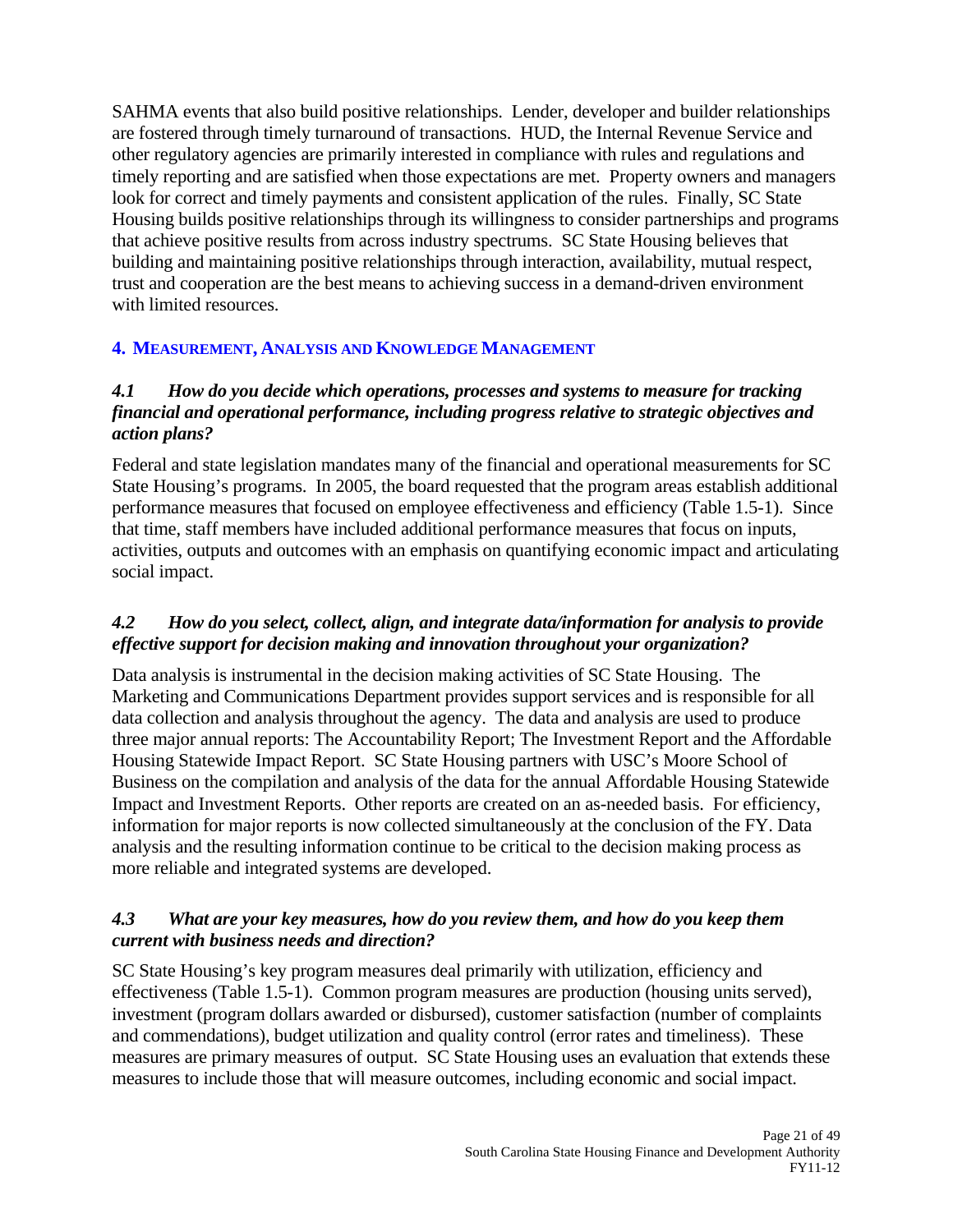#### *4.4 How do you select and use key comparative data and information to support operational and strategic decision making and innovation?*

The selection of comparative data varies from program to program. SC State Housing selects comparative data from external sources based on the appropriateness of the information and the applicability of its comparisons. Examples of comparative data are bond and loan yield rates, homeownership rates, HUD performance-based contract fees, and the ratio of operating costs to production. SC State Housing staff also compares internal data across multiple years as a measurement of performance and quality. With the implementation of these measures of outcome, internal comparative data will become critical to strategic decision making.

#### *4.5 How do you ensure data integrity, reliability, timeliness, accuracy, security and availability for decision making?*

SC State Housing uses a series of checks and balances to ensure data integrity, accuracy, security and availability for decision making. For programs and support areas, SC State Housing utilizes quality control software that audits the data, generates summary reports that are reviewed by SC State Housing staff. Staff members also manually review workloads and collaboratively evaluate the work products to ensure not only data integrity, but program integrity. Customer feedback is also an indicator of data integrity and quality control. Customer responses support or refute report audits and findings generated by SC State Housing software.

Additionally, SC State Housing ensures data integrity and accuracy for its major annual reports through a partnership with USC's Moore School of Business. USC analyzes data from various departments within the agency and determines its economic impact on the state.

#### *4.6 How do you translate organizational performance review findings into priorities for continuous improvement?*

Organizational performance review findings are translated into priorities for continuous improvement when the finding is relevant to the key strategic goals, the strategic planning objectives or the action plan initiatives set forth in SC State Housing's strategic plan. However, if an organizational performance review finding detects a strategic challenge for the organization, or exposes a critical flaw, then the review finding is immediately evaluated for its short- and longterm impacts. If the resulting evaluation determines that the impact of the review finding is significant, measures are developed to address the issue and incorporated in the agency's strategic plan.

#### *4.7 How do you collect, transfer, and maintain organizational and workforce knowledge (knowledge assets)? How do you identify, share and implement best practices, as appropriate?*

SC State Housing uses cross-training, on-the-job training, annual reviews, certification classes, training and development plans, and work teams to manage organizational knowledge in program and support areas. The collaboration of efforts results in higher retention rates and the transfer of critical knowledge.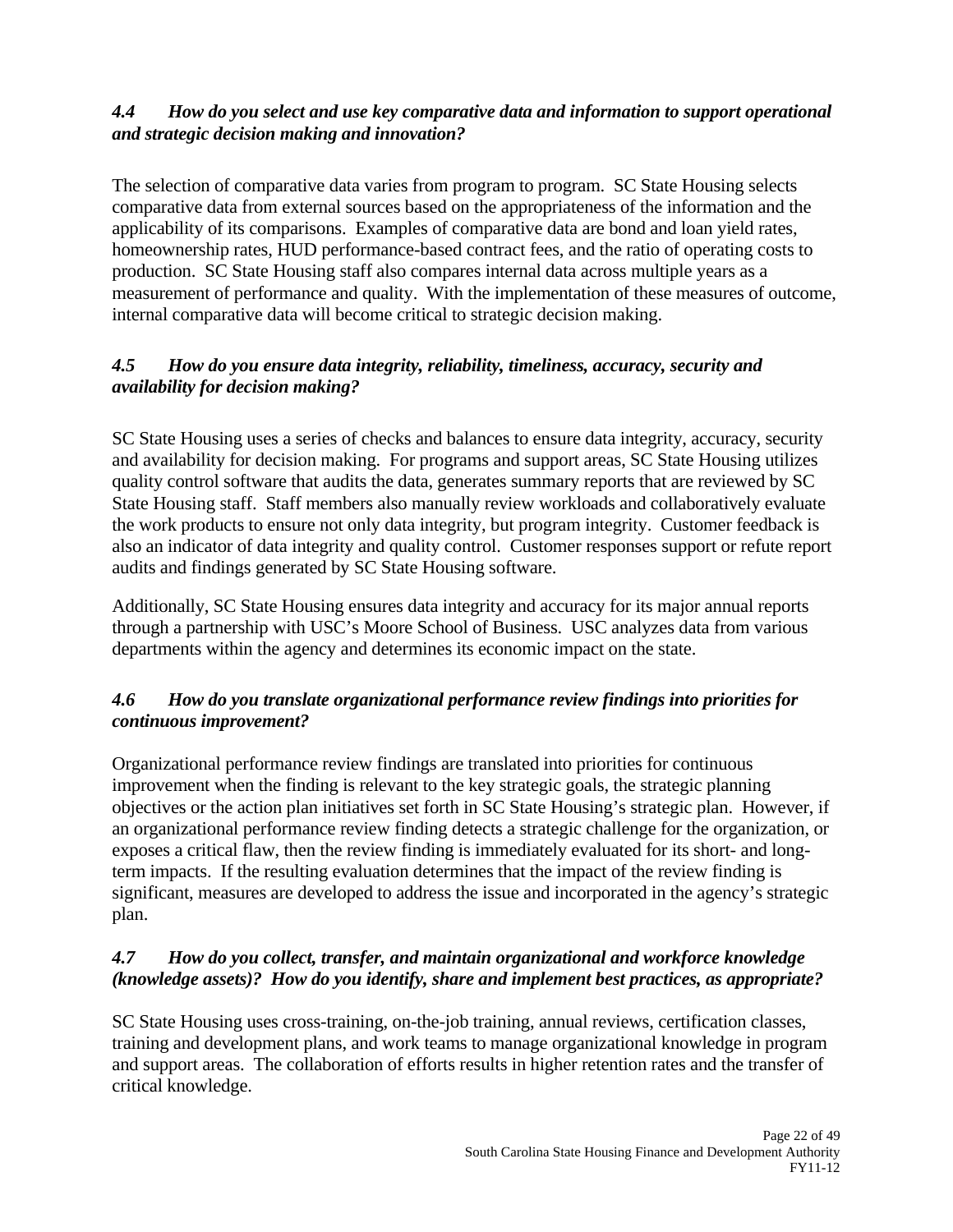#### **5. WORKFORCE FOCUS**

#### *5.1 How does management organize and measure work: to enable your workforce to: 1) develop to their full potential, aligned with the organization's objectives, strategies, and action plans; and2) promote cooperation, initiative, empowerment, teamwork, innovation and your organizational culture?*

SC State Housing has developed a strong Employee Performance Management System (EPMS) process that is aligned with the organizational objectives. The process encourages employees to develop their full potential. Strategies and action plans are incorporated into the EPMS process which outlines job duties and characteristics necessary to produce desired outcomes. Deficiencies in job duties or characteristics are addressed by a work improvement plan and/or the substandard performance process that outlines a course of action for obtaining the desired objectives. Innovation and employee focus are among the agency's most important organizational objectives. Senior leaders empower employees with the information, education and resources necessary to succeed. Creativity, teamwork and innovation are encouraged through recognition mechanisms.

#### *5.2 How do you achieve effective communication and knowledge/skill/best practice sharing across departments, jobs, and locations? Give examples.*

A hallmark of SC State Housing's discipline is the sharing of information and best practices amongst similar and related organizations locally, statewide, regionally and nationally. Internally, regular staff meetings are held within each department, as well as full staff meetings after each monthly board meeting. Cross-training and best-practice sharing is conducted within each department to ensure both internal and external needs and services are being conducted in a timely manner. Duties are often shared or executed in tandem to foster better understanding and skill set sharing within departments. Many senior staff members have worked in and supervised numerous departments and are able to share this institutional memory and knowledge throughout SC State Housing. Staff members attend workshops (i.e. NCSHA) and trainings to ensure industry standards are being met. This is simplified by the fact that SC State Housing operates from a single location.

#### *5.3 How does management recruit, hire, place, and retain new employees? Describe any barriers you may encounter.*

SC State Housing uses NEOGOV, the state's on-line employment system, to post all vacant positions. NEOGOV increases productivity by reducing the time and effort required to conduct recruitments, which allows SC State Housing to hire more qualified applicants. SC State Housing posts "difficult-to-fill" positions on industry-specific association websites. Positions are posted and touted on social media sites as well. All applicants are required to apply via the state's online employment website at www.jobs.sc.gov. NEOGOV has a supplemental questionnaire feature which allows SC State Housing to monitor applicants based on core job requirements during the screening process. The Human Resources Department screens all applications received via the online application process to determine eligibility. Eligible applications are then referred to the hiring manager(s). All full-time positions are subject to a panel interview and work-based exercises. Interview panels may consist of the department director, hiring manager(s) and a manager or director from another department within SC State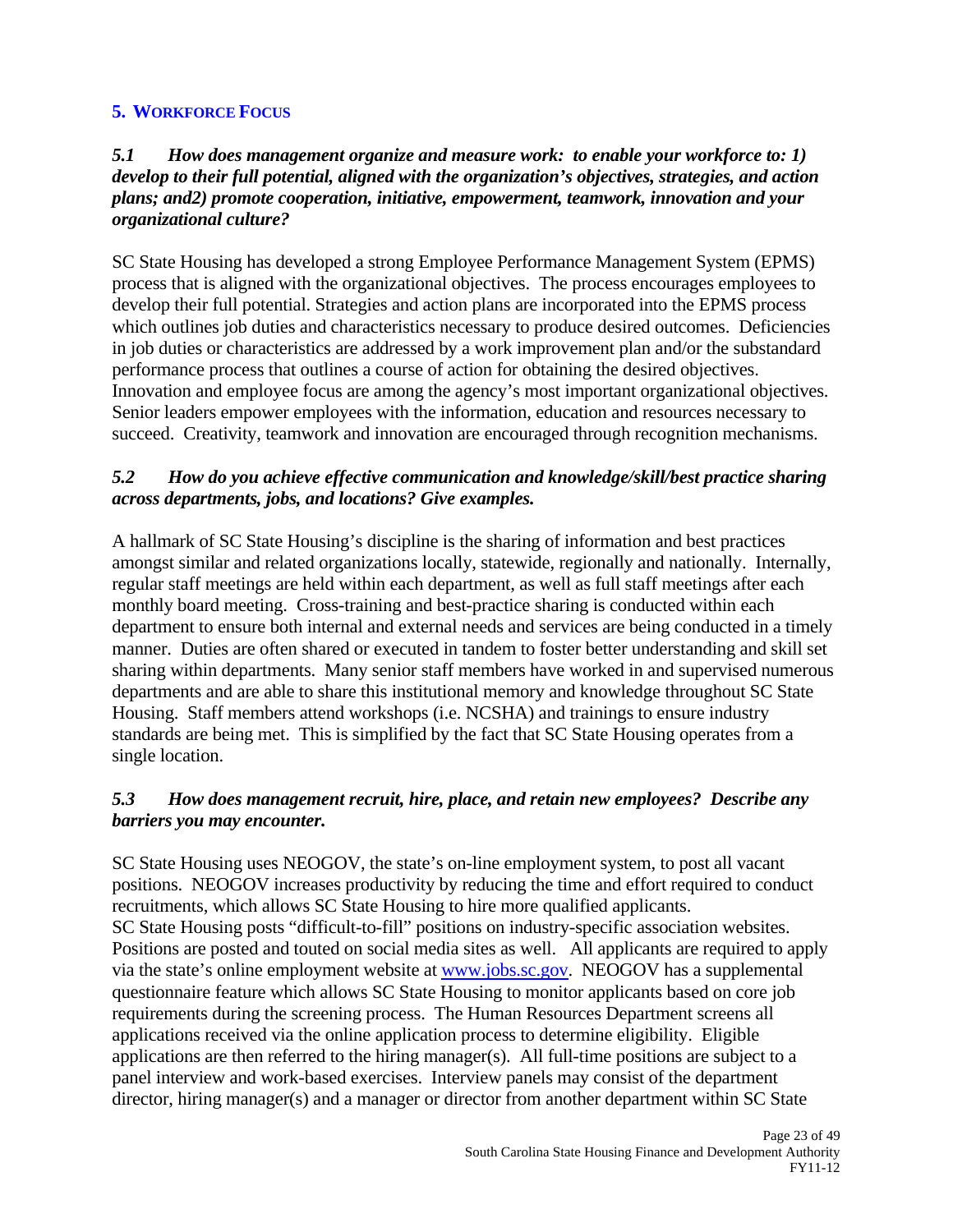Housing. The Human Resources Department reviews interview questions to ensure they contain both situational and behavioral questions. Candidates are generally asked to bring examples of their work to the interview. In addition, many interview processes include onsite or off-site skills based exercises that the candidate must complete. Based on the information gathered during the interview, the panel recommends the most qualified candidate for hire. All recommendations for hire are approved by the Department Director, Deputy or Division Director, Marketing and Human Resources Division Director and Executive Director. The Human Resources Department conducts a formal orientation with each new employee within three days of hire. During the first month of employment, the manager of the new employee has a checklist of tasks that must be completed. The manager also determines what training is needed for the new employee as well as additional training opportunities throughout the career of the employee.

#### *5.4 How do you assess your workforce capability and capacity needs, including skills, competencies, and staffing levels?*

SC State Housing's EPMS process incorporates individual employee qualitative and quantitative performance measures. These success criteria are based on department and organizational goals. Employees receive mid-year and year end evaluations. Analysis of performance and accomplishment of goals allows SC State Housing to evaluate compatibility and capacity needs.

#### *5.5 How does your workforce performance management system, including feedback to and from individual members of the workforce, support high performance work and contribute to the achievement of your action plans?*

SC State Housing uses the combined Position Description/EPMS form that is instrumental in ensuring that employee job descriptions and objectives are aligned. The EPMS (which is updated annually) reflects the employee's position responsibilities and requirements. The EPMS has an August 2 universal review date which coincides with Accountability Report timeframes and action plans.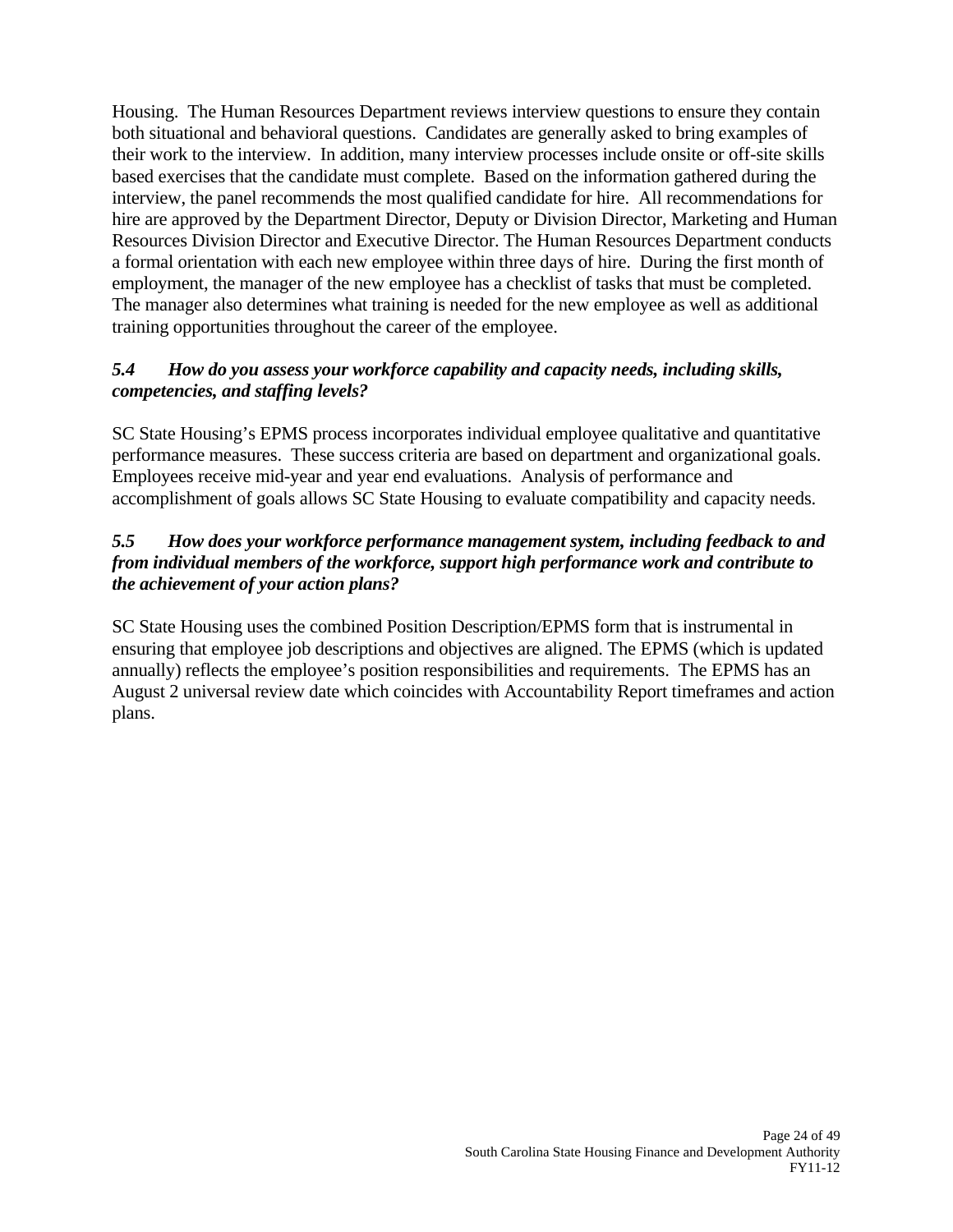#### *5.6 How does your development and learning system for leaders address the following:*

- *a. development of personal leadership attributes;*
- *b. development of organizational knowledge;*
- *c. ethical practices;*
- *d. your core competencies, strategic challenges, and accomplishment of action plans?*

#### **Development of personal leadership attributes**

SC State Housing enrolls management level employees in a variety of leadership training opportunities each year. Employees attend leadership training offered by the SC Human Resources Division (formerly the state Office of Human Resources) including the Certified Public Manager and Associate Public Manager Certification programs. In addition to training, employees are given opportunities to take the lead in various SC State Housing projects and initiatives, as well as with external stakeholders and partners throughout the state and on a national level within the affordable housing industry.

#### **Development of organizational knowledge**

Management level employees are regularly exposed to opportunities which expand their knowledge of SC State Housing and the affordable housing industry. The Executive Director holds monthly management meetings for senior and executive staff. Board meetings are always followed by a general meeting of all SC State Housing staff during which the proceedings and actions of the board are explained and discussed. An annual planning session retreat is also held for senior and executive staff members during which strategic initiatives, problem solving and collaborative sharing occurs. In addition, staff members participate on cross-functional teams including SC State Housing's Employee Satisfaction Committee, Imaging Implementation, New Initiatives Development teams and cross-divisional initiatives.

#### **Ethical practices**

Ethics training has been developed and delivered to all staff during this FY.

 **Your core competencies strategic challenges and accomplishment of action plans**  Executive staff meets on a bi-monthly basis to discuss the status of SC State Housing. These meetings include detailed discussions of strategic challenges and the progress of action plans.

#### *5.7 How do you identify and address key developmental training needs for your workforce, including job skills training, performance excellence training, diversity training, management/leadership development, new employee orientation, and safety training?*

SC State Housing encourages and supports each employee in developing their ambition, commitment and ability to meet current and future SC State Housing needs and goals. Training is outlined on each EPMS and evaluated after completion of the training on the document as it relates to the employee's work performance. On-the-job use of the training is encouraged through the EPMS document.

Supervisors are strongly encouraged to complete the Associate Public Manager (APM) program, and all senior staff members are encouraged to complete the Certified Public Manager (CPM) program.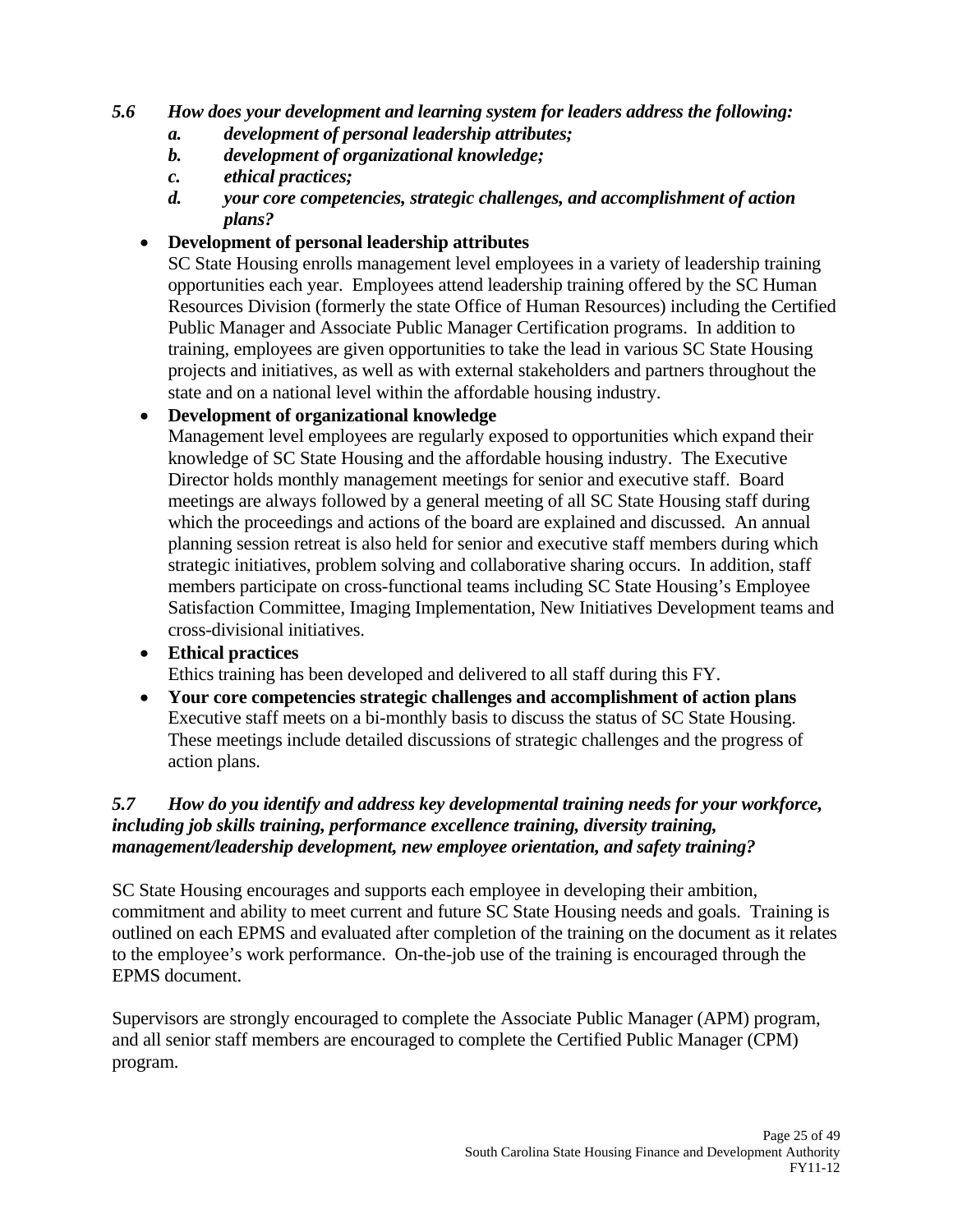### *5.8 How do you encourage on the job use of new knowledge and skills?*

Training is outlined on each EPMS and evaluated after the completion of the training as it relates to work performance. On-the-job use of the training is encouraged through the EPMS document.

#### *5.9 How does employee training contribute to the achievement of your action plan?*

Employee training is crucial for SC State Housing to successfully accomplish its action plan. Employee training is proactive in formulating the action plan through the benefit the training brings to an organization. New best-practices and procedures will create, augment and/or change the action plan and those are skills developed and discovered through the training. Employee training is reactive in responding to the identified action plans and adjusting activities to achieve the goals and objectives of the action plan. Essentially, employee training is a process of action/response, evaluation/reaction, so that the process is constantly evolving as new opportunities are introduced.

#### *5.10 How do you evaluate the effectiveness of your workforce and leader training and development systems?*

Each employee follows an individualized training plan to ensure consistency and thoroughness and is tracked through the use of the EPMS document.

#### *5.11 How do you motivate your workforce to develop and utilize their full potential?*

SC State Housing offers several recognition programs in order to encourage, motivate and recognize employees. Each of these programs stresses the importance of individual contributions in productivity and teamwork.

- "Kudos" awards are given for short-term, immediate-impact employee contributions. It consists of a twenty-five dollar gift card.
- "Safe Driving" awards are given to employees who have not received a ticket, or who have not been charged in an automobile accident during the year.

The hard work of all employees is acknowledged each year during the state's Employee Recognition Week with an Employee Appreciation luncheon, during which employees who have reached 10, 20 and 30 years of service are recognized. In addition, SC State Housing holds a holiday luncheon and an annual agency picnic. SC State Housing also offers flexible work hours and casual dress Fridays.

#### *5.12 What formal and/or informal assessment methods and measures do you use to obtain information on workforce well-being, satisfaction, and motivation? How do you use other measures such as employee retention and grievances?*

The Human Resources Department Director performs exit interviews with each employee leaving SC State Housing to measure and assess SC State Housing weaknesses and strengths. These interviews have resulted in valuable input for training of future employees and management/department improvement opportunities. The agency's flexible work schedule program allows employees to better balance their work and home lives.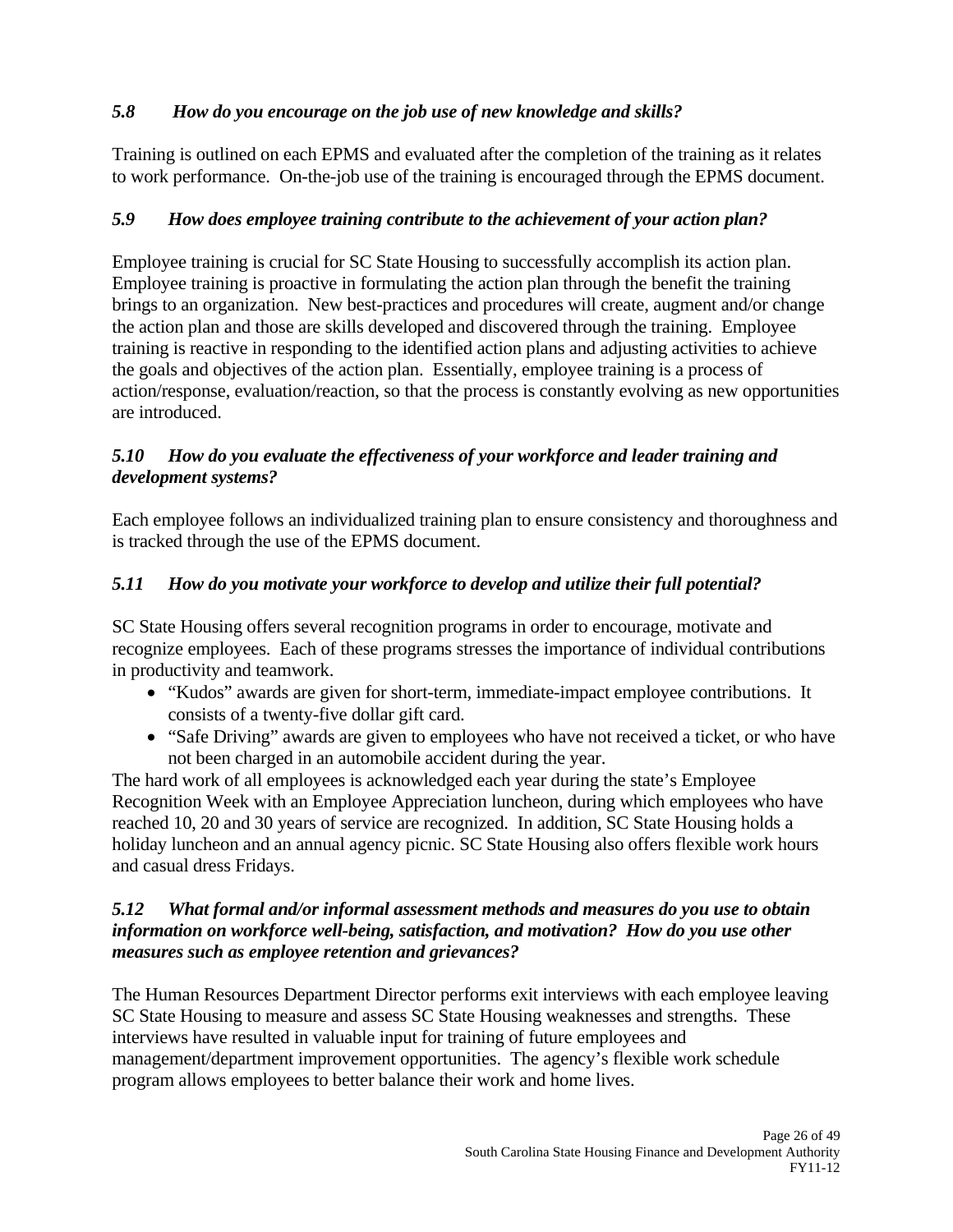#### *5.13 How do you manage effective career progression and effective succession planning for your entire workforce throughout the organization?*

Workforce focus is a stated organizational objective. Professional development is encouraged through access to seminars and professional certifications. Cross-training is encouraged within each department to not only promote a team environment, but to ensure that operations function smoothly should an employee have to undergo an extended absence from work.

#### *5.14 How do you maintain a safe, secure, and healthy work environment?*

SC State Housing follows OSHA guidelines to maintain a safe working environment.

SC State Housing offers programs that promote a healthy lifestyle at work and at home. Effective March 1, 2012, SC State Housing entered into an agreement with Deer Oaks to administer our Employee Assistance Program (EAP). The EAP is offered to our benefits eligible employees and their dependents and helps them strike a healthy work and home balance. Our Wellness Committee has offered classes in weight management, managing stress and personal safety. In addition, employees are offered: annual health screenings; influenza vaccines, onsite CPR training, and regular advisories from Prevention Partners and CIGNA VitaMin. SC State Housing has a written emergency response plan that gives detailed information on actions to take in a fire or bad weather. We are committed to the health and well-being of our employees.

#### **6. PROCESS MANAGEMENT**

#### *6.1 How do you determine and what are your organization's core competencies, and how do they relate to your mission, competitive environment, and action plans?*

SC State Housing's core competencies develop from its nine core programs and charter (Act No. 500 on June 22, 1971, by which the agency was created) as well as from its mission and values statements – "To create quality, affordable housing opportunities for the citizens of South Carolina," and "that all South Carolinians have the opportunity to live in safe, decent and affordable housing."

Just as the agency name implies, the core competencies of SC State Housing lie in its ability to finance and develop affordable housing for the people of South Carolina. This is achieved through another core competency, the sale of highly rated, tax-exempt bonds that are the sole obligation of SC State Housing.

As funds are needed to finance mortgages, SC State Housing, with the advice of its financial advisor and the input and consent of the Board of Commissioners and the Budget and Control Board, offers housing bonds for sale to both retail and commercial investors through its Mortgage Bond Program. These funds are then made available to qualified, potential homebuyers to finance low, fixed-rate mortgages. In FY11-12, the agency financed 988 mortgages totaling more than \$49 million. Since 1979, the agency has financed more than 39,300 mortgages with loan amounts exceeding \$2.4 billion.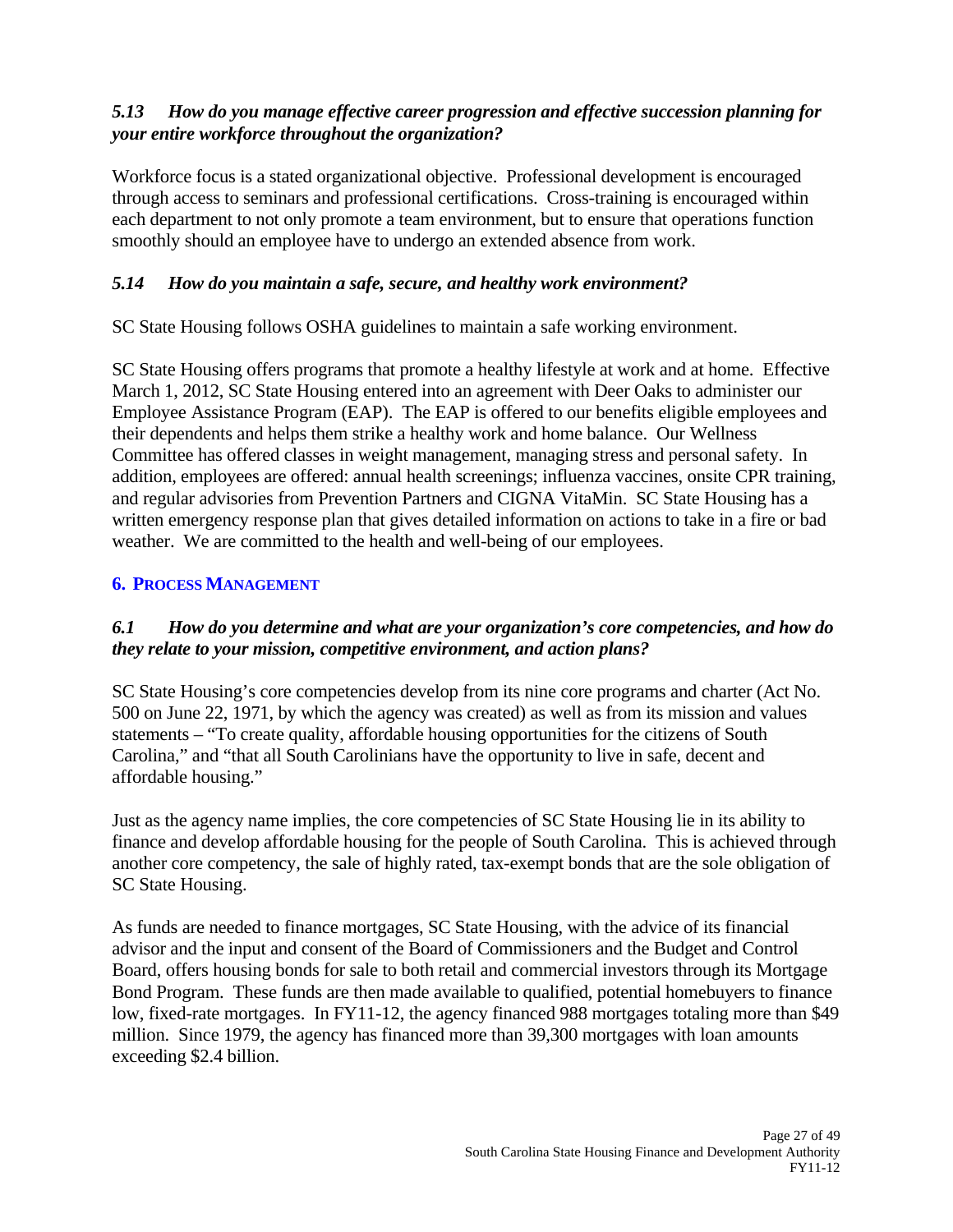Since the inception of the Mortgage Bond Program in 1978, all bonds offered have sold during their initial offering. It is also important to note that investors find these bonds attractive not only for their yield but for their security. Neither SC State Housing nor any other HFA has ever defaulted on its bond obligation. SC State Housing consistently maintains at least an Aa1 rating on its three bond indentures from Moody's.

As demonstrated in other sections of this report, SC State Housing is able to maintain default and foreclosure rates below the national average. See Table 7.1-5.

Other core competencies result from programs that are assigned to SC State Housing for administration. Some programs, like the Housing Trust Fund Program, are assigned by the General Assembly. Others, such as the HOME Investment Partnerships Program, Housing Choice Voucher Program and the South Carolina Homeownership Employment and Lending Program, are assigned by various entities of the federal government. The Contract Administration Program function comes from a competitive bid process with HUD.

All core competencies are directly related to the agency's mission, competitive environment and action plans.

#### *6.2 How do you determine and what are your key work processes that produce, create, or add value for your customers and your organization and how do they relate to your core competencies? How do you ensure these processes are used?*

From an external perspective, SC State Housing program areas provide workshops on and off-site to applicants interested in program resources and information. SC State Housing holds public hearings and feedback sessions to evaluate program changes. The Palmetto Affordable Housing Forum provides an environment for customers to meet staff and exchange information on general and specific topics. Customers also have the option of discussing program information with staff via telephone and e-mail.

From an internal perspective, SC State Housing automates many support processes including procurement, human resources and payroll. SC State Housing staff can access Human Resources information, including policies and forms via the intranet. All Human Resources functions are automated and accessible via SCEIS. SC State Housing also uses the state's employment website (www.jobs.sc.gov). Career opportunities at SC State Housing are shared via email and are also posted online at www.schousing.com under the "Public Information"/"Job Postings" section. In addition, "E-News for Today," the agency's electronic newsletter, and other information are regularly distributed to the staff. These communications provide instrumental information regarding staff and program changes that result in the continuity of program effectiveness.

#### *6.3 How do you incorporate organizational knowledge, new technology, cost controls, and other efficiency and effectiveness factors, such as cycle time, into process design and delivery?*

SC State Housing's website is the result of a combination of organizational knowledge, new technology, changing customer- and mission-related requirements, cost controls and other efficiency and effectiveness factors, all of which contributed to the process design and delivery of its functionality and availability. It allows customers to easily access program applications and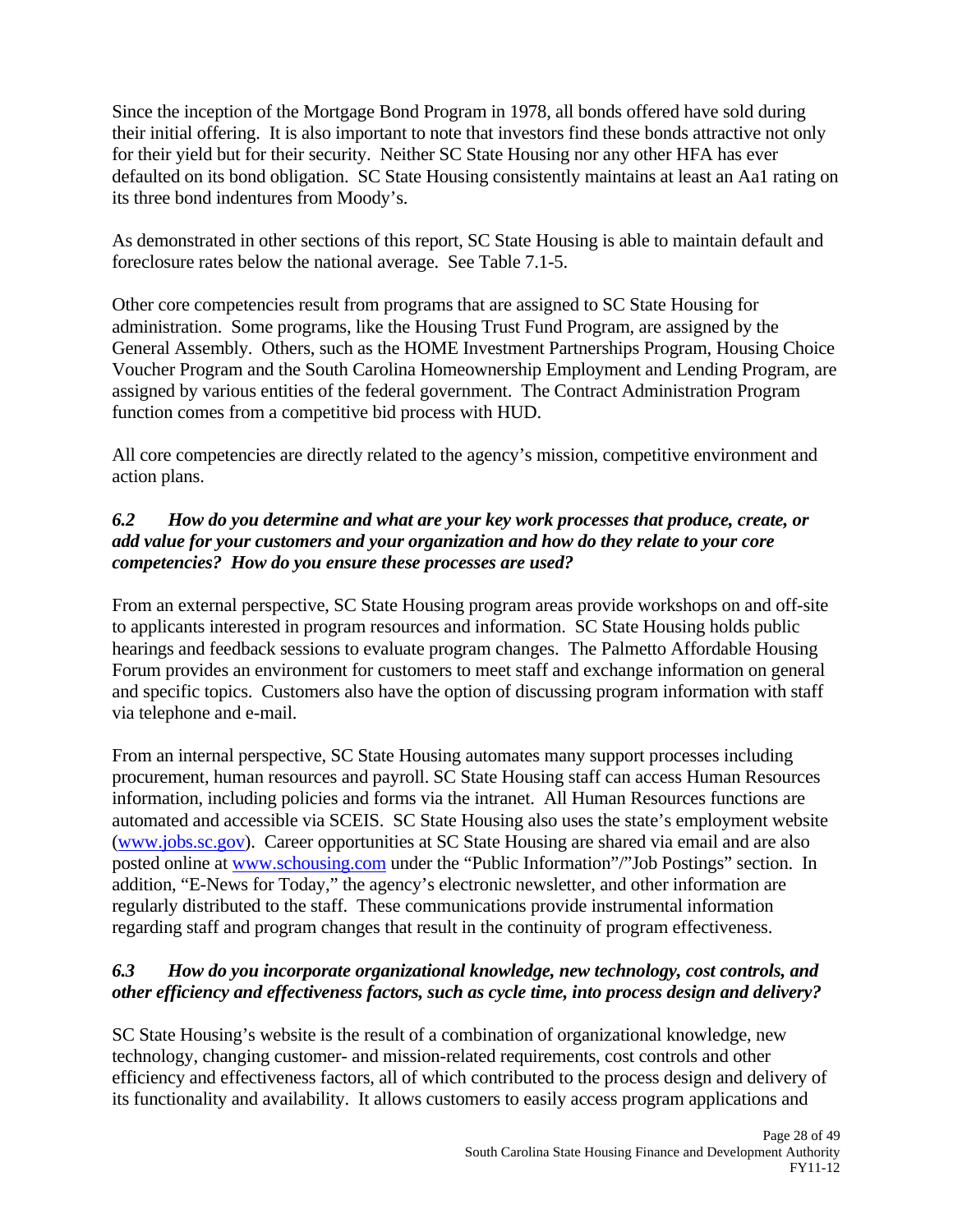guides, staff directories, press releases and publications, and the Extranet, a customer-based intranet access portal. SC State Housing uses the Extranet to deliver information that is targeted to each partner's specific interest and to create new ways for partners to interact with agency data systems and staff from anywhere. Through SC State Housing's Extranet, customers can obtain such information as subsidy look-ups and business partner information. The website also provides counseling resources through information on the High Cost Home Loan Counseling Program and connects landlords with renters through SCHousingSearch.com. SC State Housing's website represents a vast library of information available at the customer's convenience whenever the customer needs it. SC State Housing is currently considering a website redesign in order to create an even more user-friendly site.

SC State Housing continues to extend its outreach through social media as another way to reach its customers and housing-related partners.

The effect of these efforts is being able to quickly communicate real-time information to the agency's customers and partners. These work practices are the result of SC State Housing's innovative environment, which is cultivated through attending national and statewide workshops and conferences, utilizing feedback from the agency's internal and external customers, and following best practice standards established by industry experts, such as NCSHA.

#### *6.4 How does your day-to-day operation of these processes ensure meeting key performance requirements?*

The delivery of information is one of SC State Housing's primary day-to-day operational functions, whether the recipient is external or internal. SC State Housing's website is a key component in the transfer of that information. Information drives each of the strategic planning objectives set forth by SC State Housing: maintain effective programs; continuously improve processes; strengthen its internal environment; improve community relations; and make effective use of information technology. The focus of SC State Housing is to leverage daily operational activities in a way that maximizes the accomplishment of its strategic plan.

#### *6.5 How do you systematically evaluate and improve your key product and service related processes?*

As mentioned above, SC State Housing focuses on leveraging daily operational activities in order to maximize the accomplishment of its strategic plan. It is these daily activities that provide the framework and content for systematic evaluation and improvement of SC State Housing's key products and services. Open communication lines between executive staff and all other staff afford the flexibility to react to situations as they arise and to adjust workflows and business processes as appropriate. These daily activities also develop into operational procedures over time that are discussed and evaluated in senior staff meetings, during employee evaluations, and during the strategic planning process.

#### *6.6 What are your key support processes, and how do you improve and update these processes to achieve better performance?*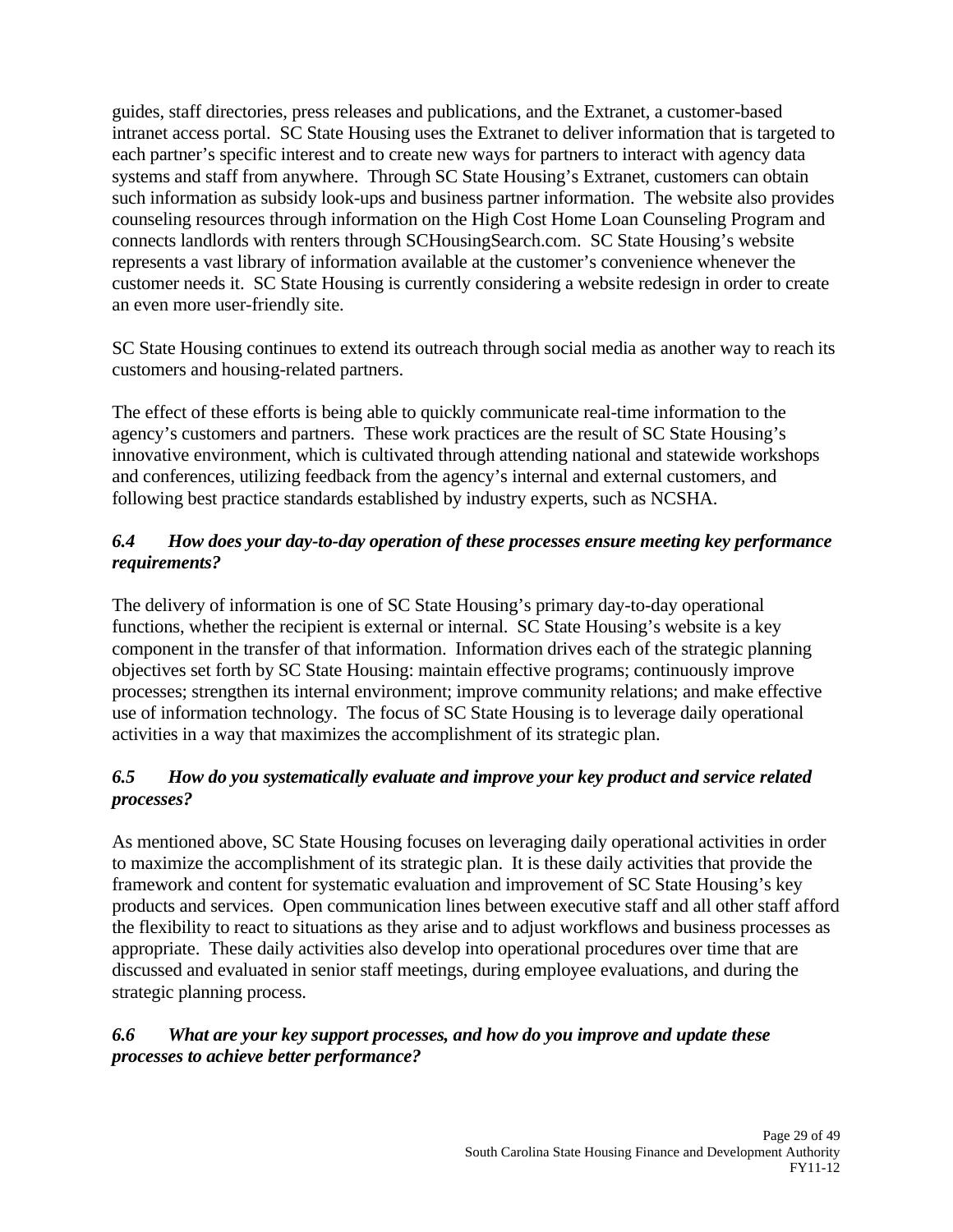SC State Housing's key support processes are in Legal, Human Resources, Finance, Information Technology, Procurement, Internal Audits and Marketing and Communications. While many of the processes that dictate the performance of these areas are either mandated by the state, governed by laws on both federal and state levels, scrutinized through the establishment of generally accepted principles and practices, or enforced through common standards, these key support areas have the flexibility to customize processes in order to deliver maximum performance and superior process quality. As with other processes, these are evaluated and adjusted to ensure that they contribute to the overall success of SC State Housing in attaining its strategic goals through its strategic plan.

#### *6.7 How does your organization determine the resources needed to meet current and projected budget and financial obligations?*

SC State Housing annually prepares a five year financial forecast which maps anticipated singlefamily production and ongoing commitments to housing programs to ensure the availability of resources. Executive staff and division directors are supplied with monthly budget variance reports to enable monitoring at an operational level.

SC State Housing continuously evaluates its allocation of resources in an effort to ensure their alignment with the agency's mission. Processes within our core business and support functions are monitored for effectiveness and efficiency.

#### **7. RESULTS**

SC State Housing is comprised of nine core programs whose missions are to create quality affordable housing opportunities for the citizens of South Carolina through the unique means that have been established.

The Mortgage Bond Program is the flagship program offered by SC State Housing. The sale of tax exempt bonds to investors provides the bulk of the funding available to qualified homebuyers. SC State Housing's loans offer qualified borrowers a fixed, competitive interest rate. This option allows us the flexibility to adjust interest rates as the market dictates and insures the financial integrity of the program, while putting homeownership within the reach of more low-to-moderate income South Carolinians. Like all of SC State Housing's homeownership programs, persons purchasing homes under the Mortgage Bond Program must not exceed income restrictions and must meet credit standards, as well as purchase price restrictions which vary by county.

The South Carolina Housing Trust Fund was created by the General Assembly in 1992. This landmark legislation is funded with dollars collected from a dedicated portion of the deed stamp tax and provides an important resource for affordable rental housing opportunities for low-income South Carolinians by funding the acquisition or construction of group homes for the disabled, as well as emergency repair to owner-occupied housing. The Trust Fund also provides multifamily rental apartments for single parent households, families and the elderly. All of this is accomplished by building partnerships among government agencies, qualified nonprofit sponsors, for-profit sponsors and those in need of affordable housing.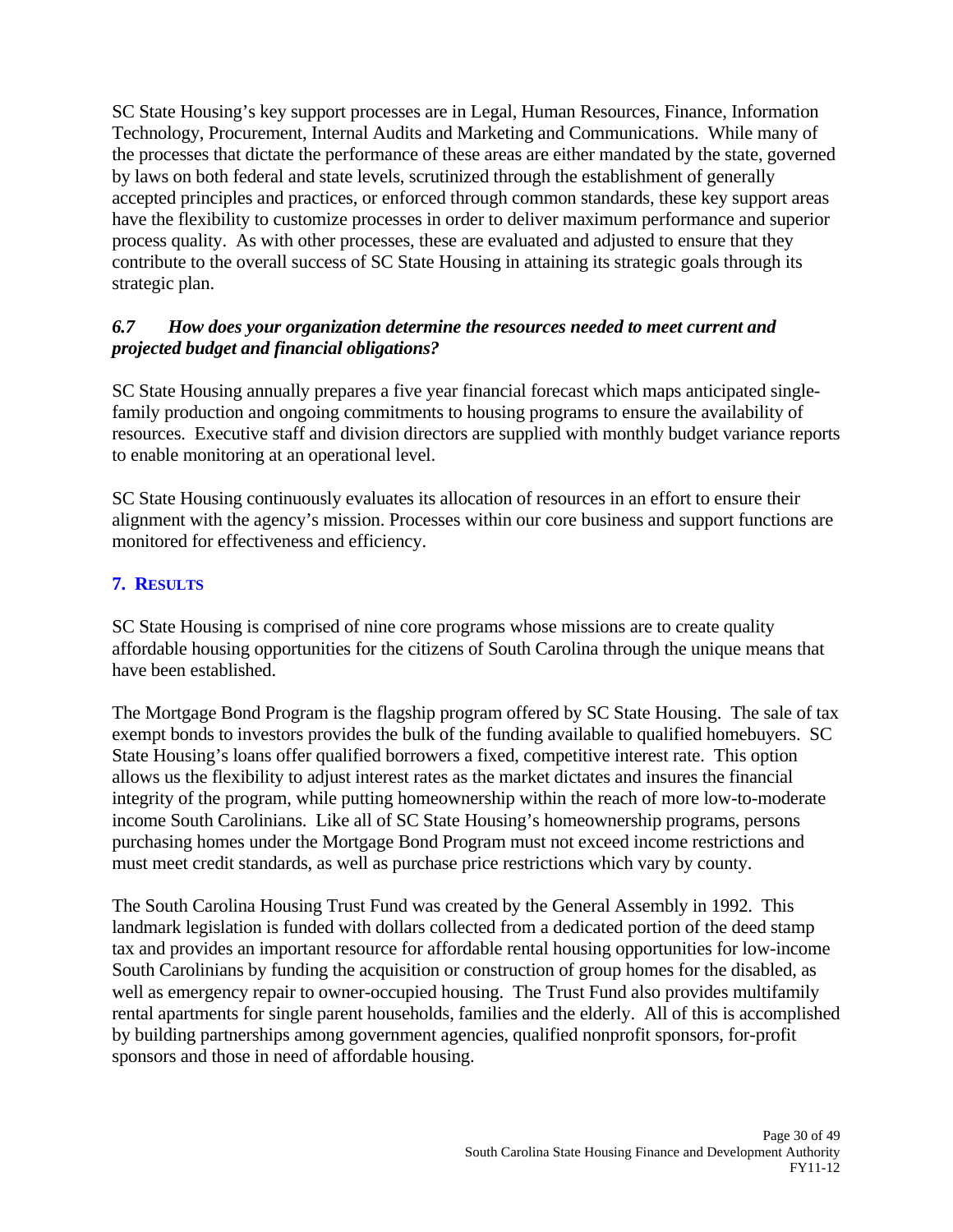The HOME Investment Partnerships Program (HOME) is designed to expand the supply of decent, safe, sanitary and affordable housing for the low- and very low-income beneficiaries. HOME promotes the development of partnerships as part of an effective delivery system to promote and create affordable housing for the citizens of South Carolina. Based on the state's population, SC State Housing receives an allocation of HOME funds each year. Funds are divided among the HOME eligible activities including homeownership and rental housing development. SC State Housing has responsibility for the implementation, administration and evolution of this program in accordance with federal regulations for the state of South Carolina.

The Multifamily Tax Exempt Bond Program provides financing for affordable multifamily rental housing. A percentage of the property's units must be set aside at all times for occupancy by lowto-moderate income individuals and families. This program has provided financing for apartments in more than 110 rental complexes located throughout the state.

The Low Income Housing Tax Credit Program (LIHTC) provides a financial incentive to owners developing multifamily rental housing. Tax credit allocations serve to leverage public and private funds to keep rents affordable for tenants. Housing developments qualifying for credits include new construction, acquisition with rehabilitation, rehabilitation and adaptive re-use. Owners receive the tax credits annually for ten years. The rental property must comply with occupancy and rent restrictions for a minimum of 30 years. These credits provide the owner a dollar-fordollar reduction in federal income tax liability.

The Housing Choice Voucher Program is the federal government's major program for assisting very low-income families, the elderly and the disabled to afford decent, safe and sanitary housing in the private rental market. SC State Housing administers the program through an Annual Contributions Contract (ACC) with HUD in seven South Carolina counties: Clarendon, Colleton, Dorchester, Fairfield, Kershaw, Lee and Lexington. Qualified families pay approximately 30 percent of their income toward rent and utilities; the remainder is paid by the program. On an annual basis, the eligibility of the participant family and the conditions of the unit are examined in accordance with standards established by HUD.

Contract Administration is responsible for the administration of much of HUD's South Carolina portfolio contracts serving as many very low- and low-income households. Contract Administrators work on behalf of HUD with owners and management agents who provide HUDsubsidized apartments in privately owned complexes. Administration includes: reviewing and approving monthly assistance payments; conducting annual management and occupancy reviews for each property within the portfolio; responding to tenant complaints and providing follow-up for inspections conducted by HUD's Real Estate Assessment Center; processing actions related to subsidy contracts; and reporting and tracking processes required under the contract between SC State Housing and HUD.

The Neighborhood Stabilization Program (NSP1) was created under Title III of the Housing and Economic Recovery Act (HERA) of 2008 to respond to rising foreclosures and declining property values. NSP funds are a special allocation of the Community Development Block Grant (CDBG) funds designed to provide emergency assistance in acquiring and redeveloping foreclosed properties that might otherwise become sources of abandonment and despair within their community. HUD allocated SC State Housing more than \$44.6 million to administer this program.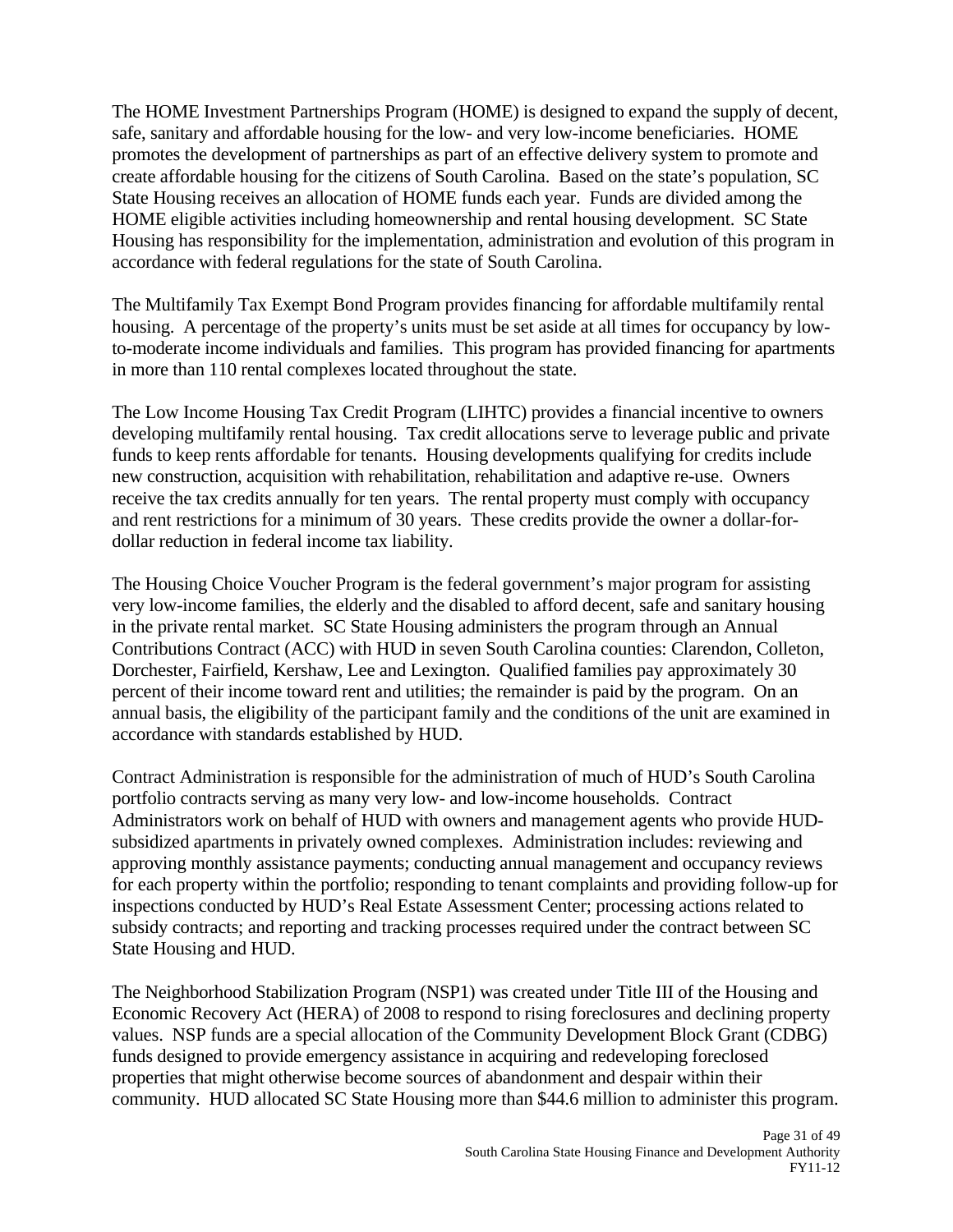The NSP3 was created under section 1497 of the Dodd-Frank Wall Street Reform and Consumer Protection Act of 2010. This represents a third round of funding through an allocation of CDBG funds. HUD has allocated over \$5.6 million to SC State Housing to administer this program. All Neighborhood Stabilization Program funds have been allocated.

SC Housing Corp. and South Carolina Homeownership Employment and Lending Program (SC HELP) were created and developed in late 2010/early 2011. These entities were created as a result of the Housing Finance Agency Innovation Fund for the Hardest-Hit Housing Markets, which gave 19 states, including South Carolina (via SC State Housing), the opportunity to develop an innovative, statewide program to help homeowners avoid foreclosure. To administer these funds, SC State Housing was required to create a separate, eligible entity. This entity is called SC Housing Corp. and is governed by a Board of Directors. The entity administers the funds in cooperation with SC State Housing. These funds will go to assist struggling but responsible borrowers – homeowners who find themselves in default due to circumstances beyond their control, which may include job loss, underemployment (job loss followed by reemployment at a substantially lower income), divorce, death of a spouse or extensive medical expenses.

Through its nine core programs, SC State Housing is able to promote and provide housing opportunities for very low-, low- and low-to-moderate income South Carolinians. Noteworthy accomplishments for FY11-12 include:

- Helping maintain South Carolina's homeownership rate at a level above 70 percent to 73percent, a rate that continues to surpass the national average of 66 percent.
- Purchasing almost \$50 million in mortgage loans through the Mortgage Bond Program.
- Making awards of almost \$7 million through the Housing Trust Fund Program.
- Providing rental subsidies to nearly 20,000 eligible families and individuals amounting to more than \$126 million.
- Surpassing SC State Housing Standard (90 percent) on both the Participant and Property Owner/Landlord satisfaction rates for the ninth straight year with a Participant satisfaction rating of 99 percent and Owner satisfaction rating of 99 percent. In addition, the Voucher Program has received an overall agency rating as a High Performer (90-100 percent) for the twelfth straight year on the HUD Section 8 Management Assessment Program (SEMAP).
- Being recognized for 13 out of 14 quarters as a HUD Tier 1 Loan Servicer.
- The Homeownership Voucher Program continued to see an increase in participation during FY11-12. A total of 34 families are utilizing this housing option which provides vouchers to assist first-time homebuyers with their monthly homeownership expenses in lieu of a rental subsidy. Four of these families are now self-sufficient and no longer require assistance.
- Earning 100 percent of Administrative Fees for the tenth straight year in the Contract Administration Program.

Table 7.0-1 presents the direct results of program activity by the performance measures outlined in Table 1.5-1. Category 7 provides details related to the activity that created these results.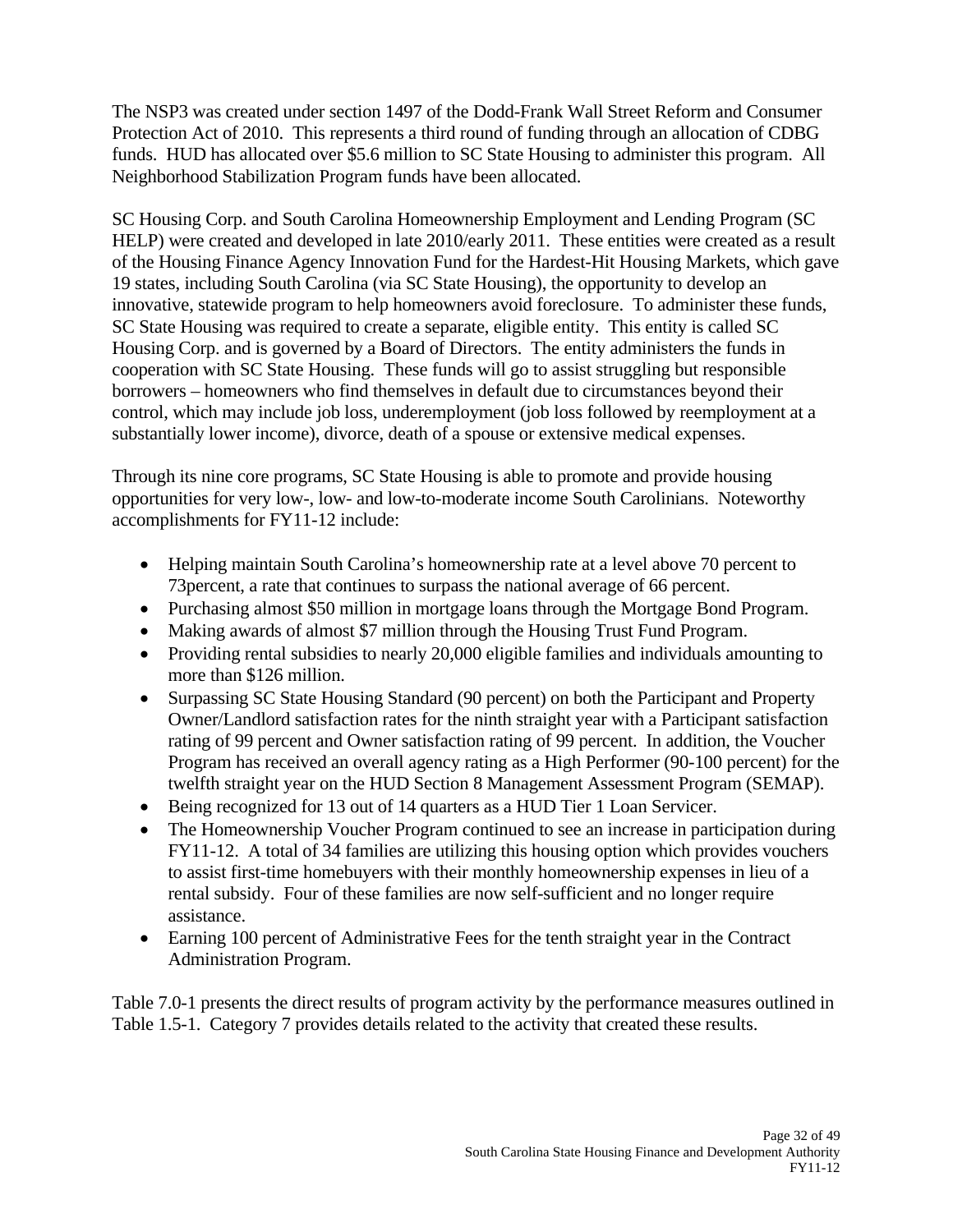| <b>Program or</b>    | <b>Measure</b>                                         | <b>Value</b>     |                 |                |  |
|----------------------|--------------------------------------------------------|------------------|-----------------|----------------|--|
| <b>Support Area</b>  |                                                        | <b>FY09-10</b>   | FY10-11         | FY11-12        |  |
|                      | Percent of Voucher Program                             |                  |                 |                |  |
|                      | Participant Satisfaction                               | 99%              | 99%             | 99%            |  |
|                      | Percent of Voucher Program                             |                  |                 |                |  |
|                      | Owner Satisfaction                                     | 99%              | 98%             | 99%            |  |
|                      | <b>HUD SEMAP Score</b>                                 | 100              | 100             | 100            |  |
| Rental               | Percent of Administrative                              |                  |                 |                |  |
| <b>Assistance</b>    | Fees Earned                                            | 100%             | 100%            | 100%           |  |
|                      | Number of Annual                                       |                  |                 |                |  |
|                      | <b>Compliance Review Findings</b>                      | 1                | 0               | $\mathbf{O}^1$ |  |
|                      | Number of Families Assisted                            | 19,931           | 19,918          | $19,886^2$     |  |
|                      | Family Data Submission                                 | 99.94%           | 99.39%          | 100%           |  |
|                      | Dollar Cost Per Contract<br><b>Administration Unit</b> | \$83.83          | \$82.58         | \$83.00        |  |
|                      | Number of Mortgage Loans                               |                  |                 |                |  |
|                      | Purchased                                              | 1,268            | 2,033           | 988            |  |
|                      | Number of Mortgage Loans                               |                  |                 |                |  |
| Homeownership        | Managed                                                | 16,831           | 16,207          | 15,977         |  |
|                      | Number of Mortgage Loans                               |                  |                 |                |  |
|                      | Serviced                                               | 15,813           | 15,740          | 15,977         |  |
|                      | SC State Housing                                       |                  |                 |                |  |
|                      | Foreclosure Rate                                       | 1.81%            | 2.53%           | 2.75%          |  |
|                      | Number of Serviced Loans                               |                  |                 |                |  |
|                      | Per Servicing FTE                                      | 1,054            | 1,049           | 1,065          |  |
|                      | Pull Through Rate                                      | 78.40%           | 71.25%          | 69.75%         |  |
|                      | Number of Awards                                       | 28               | 39              | 19             |  |
| <b>HOME</b>          | Dollar Value of Awards                                 | \$12,978,118.00  | \$15,769,829.00 | 7,589,881      |  |
|                      | Number of Units Produced                               | 775              | 496             | 204            |  |
|                      | Percent of Budget Awarded                              | 94.20%           | 100%            | 100%           |  |
| <b>Neighborhood</b>  | Number of Awards                                       | N/A              | 4               | N/A            |  |
| <b>Stabilization</b> | Dollar Value of Awards                                 | N/A              | \$5,053,518.00  | N/A            |  |
| Program <sup>3</sup> | Number of Units Produced                               | 662              | N/A             | N/A            |  |
|                      | Percent of Budget Awarded                              | N/A              | 100%            | 100%           |  |
| <b>Low Income</b>    | Number of Awards                                       | 16               | 14              | 14             |  |
| <b>Housing Tax</b>   | Dollar Value of Awards                                 | \$10,790,096.00* | \$9,956,721.35  | \$10,009,543   |  |
| <b>Credit</b>        | Number of Units Produced                               | 955              | 769             | 768            |  |
| <b>Housing Trust</b> | Number of Awards                                       | 344              | 472             | 539            |  |
| <b>Fund</b>          | Dollar Value of Awards                                 | \$8,476,782.00   | \$7,255,316.28  | \$6,814,586.08 |  |
|                      | Number of Units                                        | 670              | 570             | 643            |  |
| Human                | State Percent Turnover                                 | 10.90%           | 12.16%          | 13.53%         |  |
| <b>Resources</b>     | <b>SC State Housing</b>                                |                  |                 |                |  |
|                      | Percent Turnover                                       | 7.60%            | 7.25%           | 13.45%         |  |
|                      | Number of Borrowers                                    |                  |                 |                |  |
| <b>SC HELP</b>       | Approved for Assistance                                | N/A              | 247             | 2761           |  |
|                      | Assistance Provided                                    | N/A              | \$1,897,777     | \$29,293,633   |  |

#### **TABLE 7.0-1 PERFORMANCE MEASURES BY PROGRAM WITH SUBSEQUENT RESULTS**

*1-No compliance review was conducted in FY11-12.* 

*2-The Housing Choice Voucher Program assisted 1954 families with \$11,001,102. Contract Administration assisted 17,932 families with \$115,424,726.* 

*3-All Neighborhood Stabilization Program funds have been allocated.*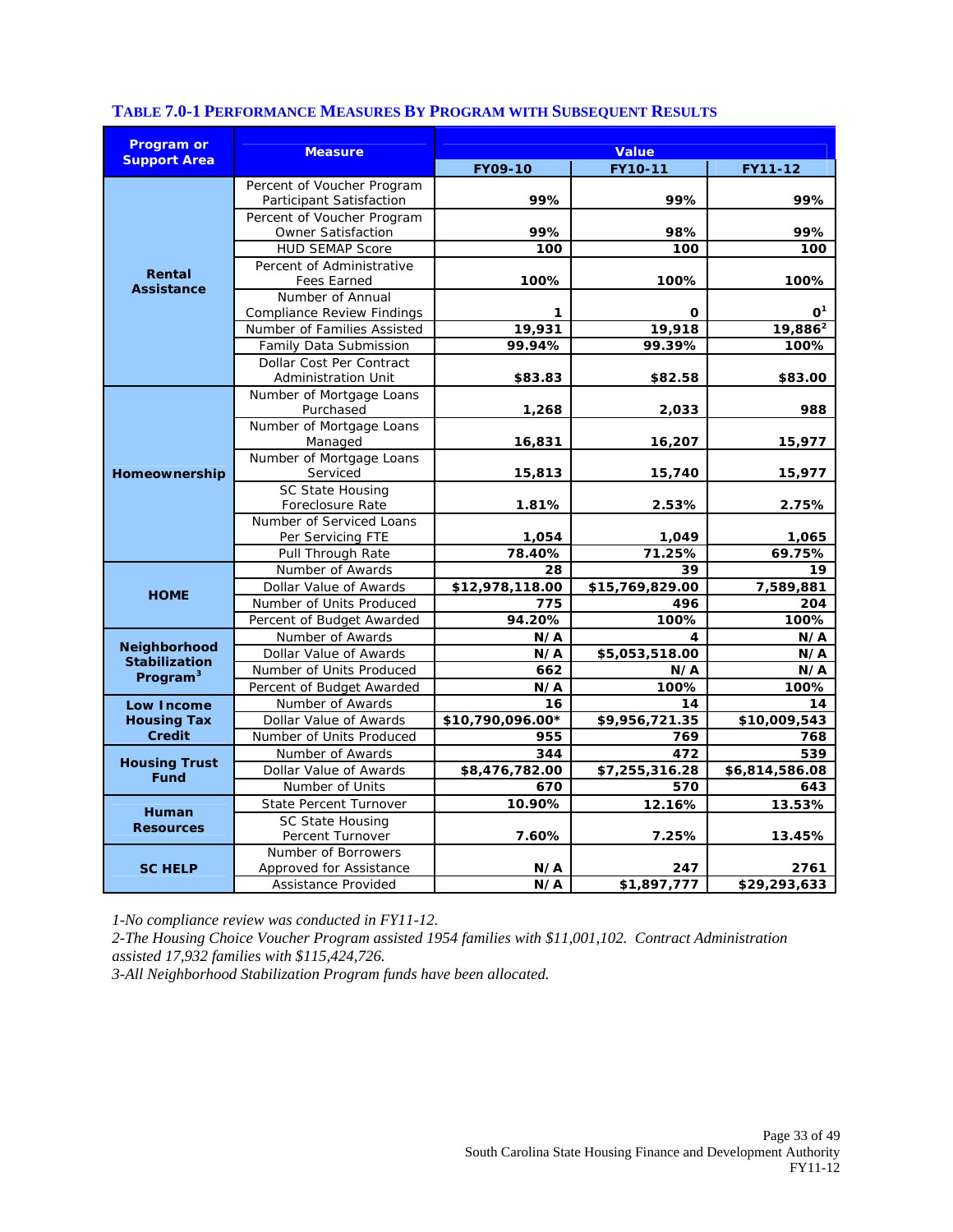#### *7.1 What are your performance levels and trends for the key measures of mission accomplishment/product and service performance that are important to your customers? How do those results compare to those of comparable organizations?*

SC State Housing is the state's single largest public source of funding for affordable multifamily and single-family housing. SC State Housing resources were invested in a wide range of programs in order to address the growing demand for affordable housing across South Carolina. Activities included mortgage purchases, down payment assistance, multifamily and single-family housing development, preservation, rental and utility payment assistance, mortgage assistance (via SC HELP) and special needs housing development for the homeless, disabled and elderly.

According to the most recent US Census Bureau data, in 2011, South Carolina had a homeownership rate of 73.0. This is significantly higher than the national average for the same time period of 66.0. In fact, for the past ten years, South Carolina has remained at least five percentage points above the national average. In 2011, South Carolina once again led the Southeast in homeownership rates, as evidenced in Table 7.1-1 below.

|                         | 2005 | 2006 | 2007 | 2008 | 2009 | 2010 | 2011 |
|-------------------------|------|------|------|------|------|------|------|
| <b>South Carolina</b>   | 73.9 | 74.2 | 74.1 | 73.9 | 74.4 | 74.8 | 73.0 |
| Alabama                 | 76.6 | 74.2 | 73.3 | 73.0 | 74.1 | 73.2 | 72.8 |
| Florida                 | 72.4 | 72.4 | 71.8 | 71.1 | 70.9 | 69.3 | 68.3 |
| Georgia                 | 67.9 | 68.5 | 67.6 | 68.2 | 67.4 | 67.1 | 65.4 |
| <b>North Carolina</b>   | 70.9 | 70.2 | 70.3 | 69.4 | 70.1 | 69.5 | 67.9 |
| Virginia                | 71.2 | 71.1 | 71.5 | 70.6 | 69.7 | 68.7 | 67.2 |
| <b>National Average</b> | 68.9 | 68.8 | 68.1 | 67.8 | 67.4 | 66.9 | 66.0 |

#### **TABLE 7.1-1 HOMEOWNERSHIP RATES IN THE SOUTHEAST**

*Source: US Census Bureau, Homeownership by State* 

#### **Mortgage Bond Program**

South Carolina's continued success in leading the national average in homeownership is due in part to the success of the Mortgage Bond Program. During FY10-11, SC State Housing purchased a total of 988 mortgages, amounting to nearly \$49 million. See Table 7.1-2.

#### **TABLE 7.1-2 HOMEOWNERSHIP PROGRAMS: MORTGAGE LOANS PURCHASED**

| <b>Program</b>                     | <b>FY06-07</b> | <b>FY07-08</b> | <b>FY08-09</b> | <b>FY09-10</b> | <b>FY10-11</b> | FY11-12      |
|------------------------------------|----------------|----------------|----------------|----------------|----------------|--------------|
| Mortgage<br><b>Bond</b><br>Program | \$187,366,260  | \$145,029,383  | \$79,847,513   | \$64,157,281   | \$110,015,286  | \$49,205,624 |
| <b>Special</b>                     | \$0            | \$0            | \$0            | \$0            | \$0            | \$0          |
| <b>Total</b>                       | \$187,366,260  | \$145,029,383  | \$79,847,513   | \$64,157,281   | \$110,015,286  | \$49,205,624 |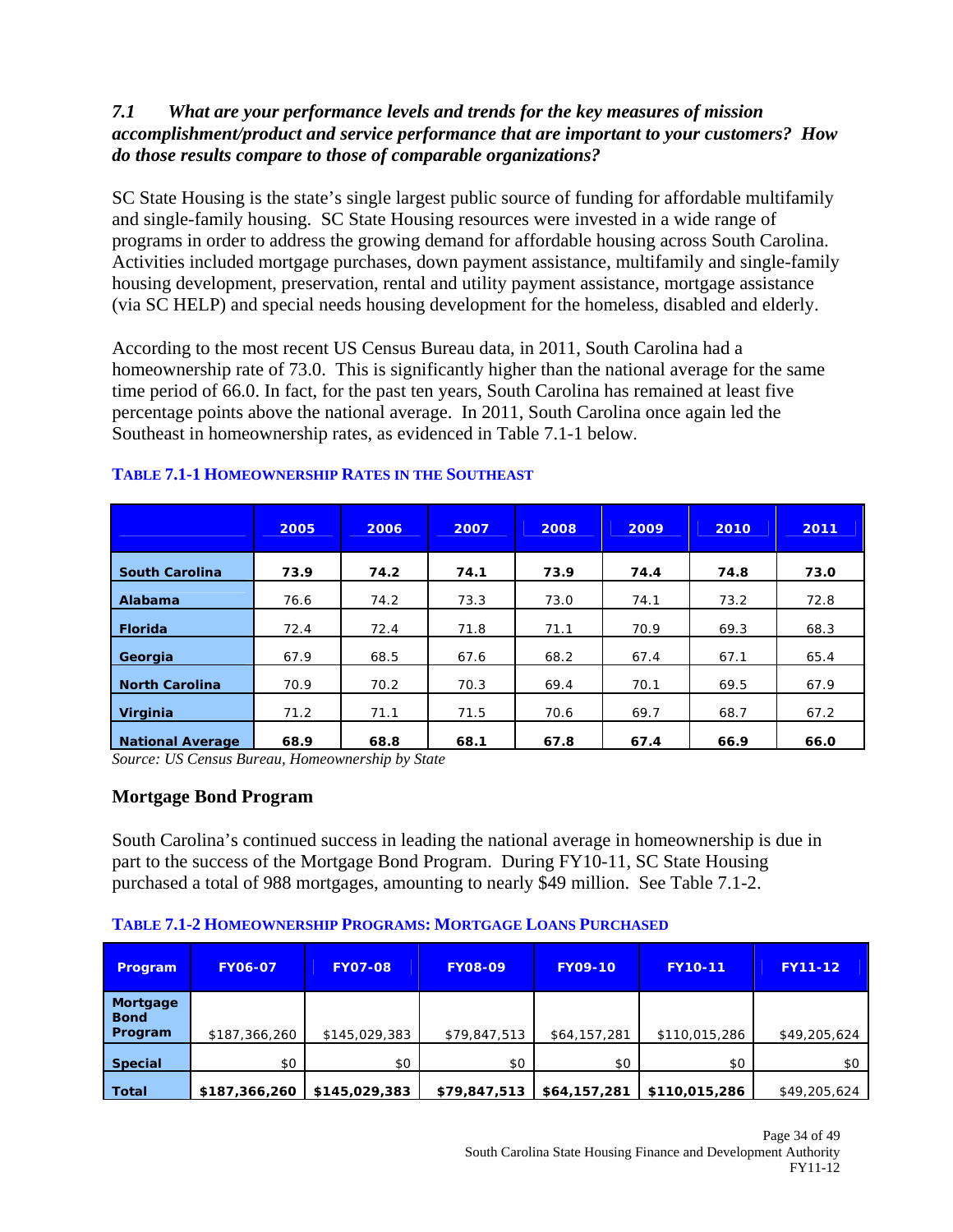| <b>Mortgages</b> | <b>FY06-07</b> | <b>FY07-08</b> | <b>FY08-09</b> | <b>FY09-10</b> | <b>FY10-11</b> | <b>FY11-12</b> |
|------------------|----------------|----------------|----------------|----------------|----------------|----------------|
| <b>First</b>     | .791           | 489, ا         | 768            | 640            | 1,042          | 466            |
| Second           | 877, ا         | 1,882          | 975            | 628            | 991            | 522            |
| <b>Total</b>     | 3,668          | 3,371          | 1,743          | 1,268          | 2,033          | 988            |

A contributing factor to the success of the program stems from SC State Housing's ability to adjust its mortgage interest rates on an as-needed basis. This allows SC State Housing to offer below-market interest rates while maintaining the financial integrity of the program. These rates can be viewed daily by participating lenders and borrowers on SC State Housing's website and are updated on a weekly basis.

SC State Housing's portfolio contains a total of 15,977 first and second mortgages that are serviced in-house. See Tables 7.1-3 and 7.1-4 below.

#### **TABLE 7.1-3 HOMEOWNERSHIP PROGRAMS: MORTGAGE LOANS MANAGED**

|                                         | <b>FY05-06</b> | <b>FY06-07</b> | <b>FY07-08</b> | <b>FY08-09</b> | <b>FY09-10</b> | <b>FY10-11</b> | <b>FY11-12</b> |
|-----------------------------------------|----------------|----------------|----------------|----------------|----------------|----------------|----------------|
| <b>Principal Balances</b><br>(Millions) | \$592          | \$726          | \$817          | \$839          | \$800          | \$730          | \$793          |
| Number of<br><b>Mortgages</b>           | 13,504         | 15,815         | 17.734         | 17,518         | 16,831         | 16,207         | 16,707         |

#### **TABLE 7.1-4 HOMEOWNERSHIP PROGRAMS: MORTGAGE LOANS SERVICED**

|                                   | <b>FY04-</b><br>05 | <b>FY05-</b><br>06 | <b>FY06-</b><br>07 | <b>FY07-</b><br>08 | <b>FY08-</b><br>09 | <b>FY09-</b><br>10 <sup>°</sup> | <b>FY10-</b><br>11 | <b>FY11-</b><br>12 <sub>2</sub> |
|-----------------------------------|--------------------|--------------------|--------------------|--------------------|--------------------|---------------------------------|--------------------|---------------------------------|
| <b>First Mortgages</b>            | 7,314              | 7,812              | 9,644              | 9,803              | 9,644              | 9,423                           | 8,911              | 9,256                           |
| <b>Second Mortgages</b>           | 3,389              | 4,256              | 5,525              | 6,735              | 6,986              | 6,390                           | 6,829              | 6,721                           |
| <b>TOTAL</b>                      | 10,703             | 12,068             | 14,400             | 16,379             | 16,789             | 15,813                          | 15,740             | 15,977                          |
| <b>Number of Loans</b><br>Per FTE | 892                | 928                | 1.029              | 1.092              | 1.119              | 1,054                           | 1.049              | 1,065                           |

The Mortgage Servicing Department's goal is to keep SC State Housing foreclosure rates below that of the Mortgage Bankers Association of America (MBA). SC State Housing has maintained a ratio below that of the MBA for several years. See Table 7.1-5 and Graph 7.1-6.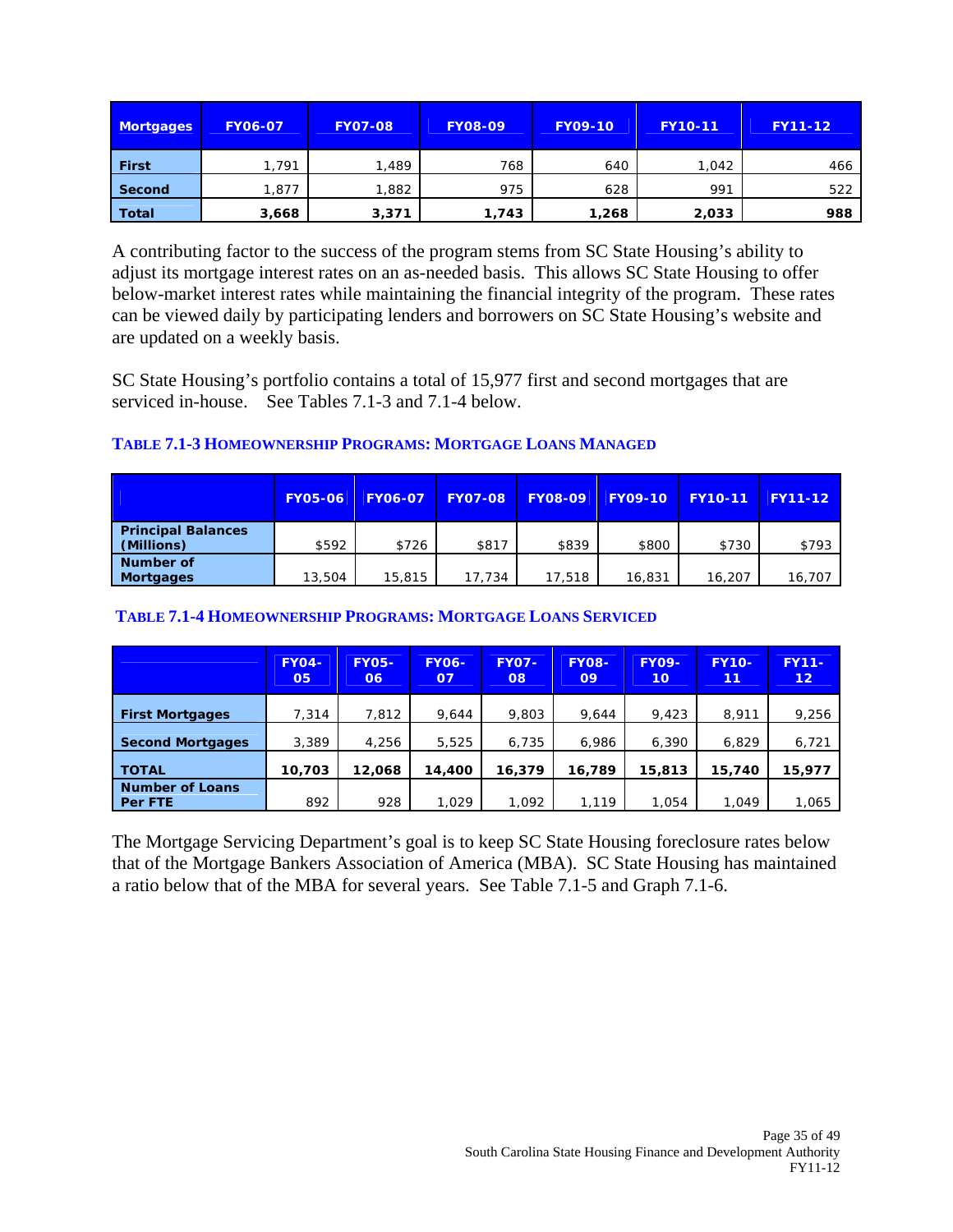#### **TABLE 7.1-5 FORECLOSURE RATES: SC STATE HOUSING VS. MBA**

| Quarter,<br>Year | <b>SC State</b><br><b>Housing</b> | <b>MBA</b> | Quarter.<br>Year | <b>SC State</b><br><b>Housing</b> | <b>MBA</b> | Quarter.<br>Year | <b>SC State</b><br><b>Housing</b> | <b>MBA</b> |
|------------------|-----------------------------------|------------|------------------|-----------------------------------|------------|------------------|-----------------------------------|------------|
| 10 '04           | 3.14                              | 3.42       | 10 '05           | 2.71                              | 2.98       | 10 '06           | 2.18                              | 2.60       |
| 20 '04           | 2.88                              | 3.30       | 20 '05           | 2.43                              | 2.77       | 20 '06           | 1.89                              | 2.67       |
| 30 '04           | 2.96                              | 3.42       | 30 '05           | 2.46                              | 2.48       | 30'06            | 1.67                              | 2.54       |
| 40 '04           | 2.96                              | 3.59       | 4Q '05           | 2.37                              | 2.71       | 40'06            | 1.28                              | 2.53       |
| Quarter,<br>Year | <b>SC State</b><br><b>Housing</b> | <b>MBA</b> | Quarter,<br>Year | <b>SC State</b><br><b>Housing</b> | <b>MBA</b> | Quarter,<br>Year | <b>SC State</b><br><b>Housing</b> | <b>MBA</b> |
| 10'07            | 1.16                              | 5.52       | 10 '08           | 1.99                              | 2.14       | 10 '09           | 1.59                              | 1.84       |
| 20 '07           | 1.02                              | 2.54       | 20 '08           | 1.80                              | 2.26       | 20 '09           | 1.29                              | 2.26       |
| 30 '07           | 1.20                              | 2.54       | 30 '08           | 1.13                              | 1.66       | 30 '09           | 1.63                              | 2.41       |
| 4Q '07           | 1.47                              | 2.39       | 40 '08           | 1.39                              | N/A        | 4Q '09           | 1.79                              | 2.45       |
| Quarter.<br>Year | <b>SC State</b><br><b>Housing</b> | <b>MBA</b> | Quarter.<br>Year | <b>SC State</b><br><b>Housing</b> | <b>MBA</b> | Quarter.<br>Year | <b>SC State</b><br><b>Housing</b> | <b>MBA</b> |
| $10'$ '10        | 1.88                              | 2.60       | 10 '11           | 2.37                              | 3.04       | 10 '12           | 2.76                              | 3.99       |
| 20 '10           | 1.81                              | 2.40       | 20'11            | 2.53                              | 2.93       | 20'12            | 2.69                              | 4.60       |
| 30 '10           | 1.87                              | 2.97       | 3Q '11           | 2.57                              | 3.12       | 30 '12           | N/A                               | N/A        |
| 40 '10           | 2.00                              | 2.94       | 4Q '11           | 2.58                              | 3.54       | 40 '12           | N/A                               | N/A        |

#### **GRAPH 7.1-6 HOMEOWNERSHIP FORECLOSURE RATES**

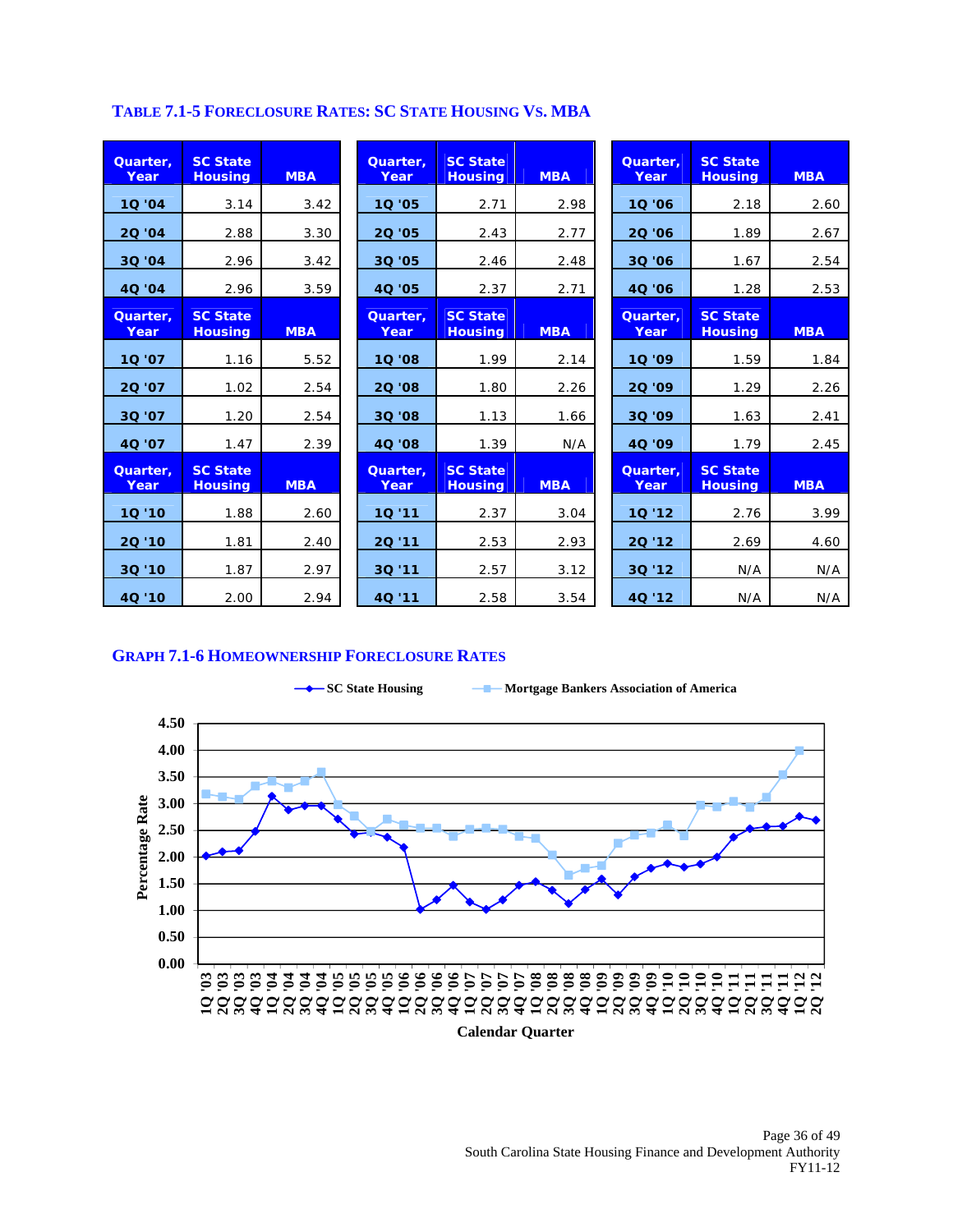#### **Contract Administration and Housing Choice Voucher Programs**

Approximately 20,000 families received housing assistance through SC State Housing's administration of the Contract Administration and Housing Choice Voucher Programs. Tenants pay approximately 30 percent of their income toward rent and utilities and the remainder is subsidized. During the FY11-12, this subsidy amounted to more than \$126 million. The level of rental assistance activity has remained at a fairly consistent level for the past several years. See Table 7.1-7.

#### **TABLE 7.1- 7 RENTAL ASSISTANCE AND SUBSIDY PAYMENTS**

|                 | <b>FY06-07</b> | <b>FY07-08</b> | <b>FY08-09</b> | <b>FY09-10</b> | <b>FY10-11</b> | $FY11-12*$  |
|-----------------|----------------|----------------|----------------|----------------|----------------|-------------|
| <b>Families</b> |                |                |                |                |                |             |
| <b>Assisted</b> | 20.129         | 20,100         | 19,955         | 19,931         | 19,918         | 19,886      |
| <b>Subsidy</b>  |                |                |                |                |                |             |
| <b>Payments</b> | \$101,166,688  | \$105,232,876  | \$110,703,513  | \$117,488,758  | \$123,283,583  | 126,425,828 |

*\* Contract Administration assisted 17,932 families totaling \$115,424,726 in subsidy payments. Housing Choice Voucher Program assisted an average of 1,954 families totaling \$11,001,102.* 

#### **HOME Investment Partnerships Program**

Table 7.1-8 and Graph 7.1-9 show the awards made by the HOME Investment Partnerships Program during FY99-00 to FY10-11. These awards are made to nonprofits, for-profits, local governments, Community Housing Development Organizations and Public Housing Authorities.

| <b>FY</b> | <b>Awards</b> | <b>Dollars</b> | <b>Units</b> | <b>Dollars Per Award</b> | <b>Dollars Per Unit</b> |
|-----------|---------------|----------------|--------------|--------------------------|-------------------------|
| 00-01     | 31            | \$9,387,612    | 704          | \$302,826                | \$13,335                |
| $01 - 02$ | 36            | \$11,099,889   | 648          | \$308,330                | \$17,129                |
| 02-03     | 56            | \$14,806,448   | 1,119        | \$264,401                | \$13,232                |
| 03-04     | 57            | \$14,826,448   | 1,120        | \$260,114                | \$13,238                |
| 04-05     | 42            | \$12,226,686   | 606          | \$291,112                | \$20,176                |
| 05-06     | 112           | \$10,236,433   | 114          | \$91,396                 | \$89,793                |
| 06-07     | 58            | \$14,697,734   | 1,406        | \$253,409                | \$10,454                |
| 07-08     | 26            | \$9,503,590    | 1,075        | \$365,522                | \$8,840                 |
| 08-09     | 31            | \$12,824,645   | 603          | \$413,698                | \$21,268                |
| $09-10$   | 28            | \$13,941,621   | 884          | \$497,915                | \$15,771                |
| $10 - 11$ | 39            | \$15,769,829   | 496          | \$404,355                | \$31,794                |
| $11 - 12$ | 19            | \$7,589,881    | 204          | \$399,467                | \$37,205                |

#### **TABLE 7.1-8 HOME INVESTMENT PARTNERSHIPS PROGRAM AWARD ACTIVITY**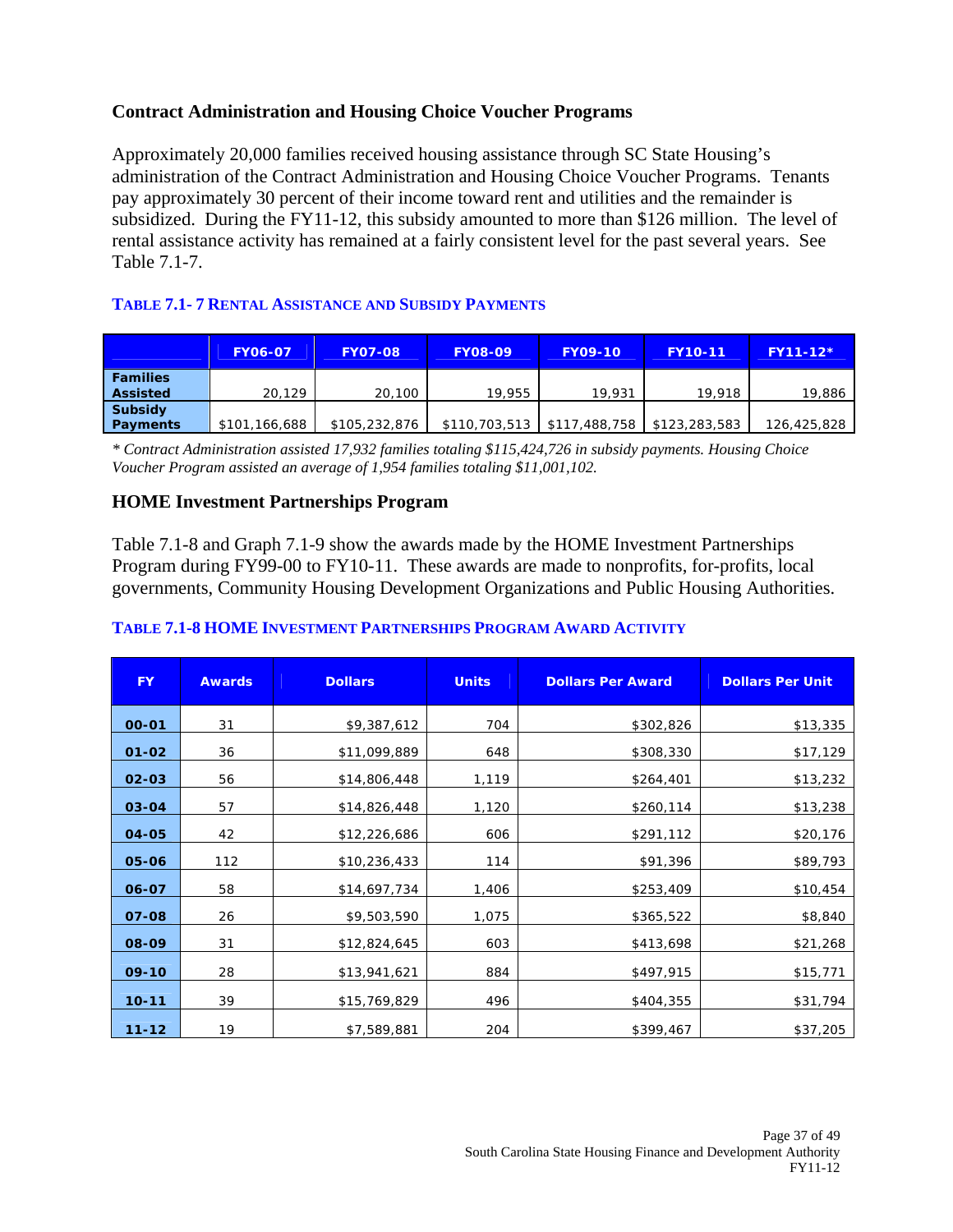#### **GRAPH 7.1-9 HOME INVESTMENT PARTNERSHIPS PROGRAM AWARD ACTIVITY**



#### **NEIGHBORHOOD STABILIZATION PROGRAM**

In 2008, the US Department of Housing and Urban Development allocated a total of \$3.92 billion to all states, particularly hard-hit areas trying to respond to the effects of high levels of foreclosures, of which \$44 million is administered by SC State Housing. The Neighborhood Stabilization Program is a one-year program that provides targeted emergency assistance to state and local governments to acquire and redevelop foreclosed properties. SC State Housing has until 2013 to expend the funds. In FY10-11, HUD allocated an additional \$5 million of NSP funds to SC State Housing through the third round of NSP funding (NSP3), of which 100% has been committed. All Neighborhood Stabilization Program funds have been allocated.

#### **Low Income Housing Tax Credit Program**

During FY08-09, investor demand in the Low Income Housing Tax Credit (LIHTC) Program sank to very low levels due to the financial crisis in the housing market. In reaction to this, Congress temporarily increased the per capita tax credit amount by 20 cents to \$2.20 and allowed states to apply a discretionary basis boost to help developments remain financially feasible. These actions helped offset the dramatic decrease in tax credit equity pricing resulting from the lack of investor demand. During FY09-10, the per capita tax credit amount was increased to \$2.30 and Congress created the Tax Credit Assistance Program (TCAP) and the Housing Credit Exchange Program. These American Recovery and Reinvestment Act programs provided the equity necessary to keep developments viable and progressing until investor demand for tax credits recovered. In FY09-10, the LIHTC Program allocated \$10.8 million to 16 housing developments which produced 955 rental units. During FY10-11, investor demand for tax credits returned to more historically normal levels. Congress reduced the per capita tax credit amount to \$2.10, but still allowed states to retain the discretionary basis boost. In FY10-11, the LIHTC Program allocated \$10.8 million to 15 housing developments which will produce 882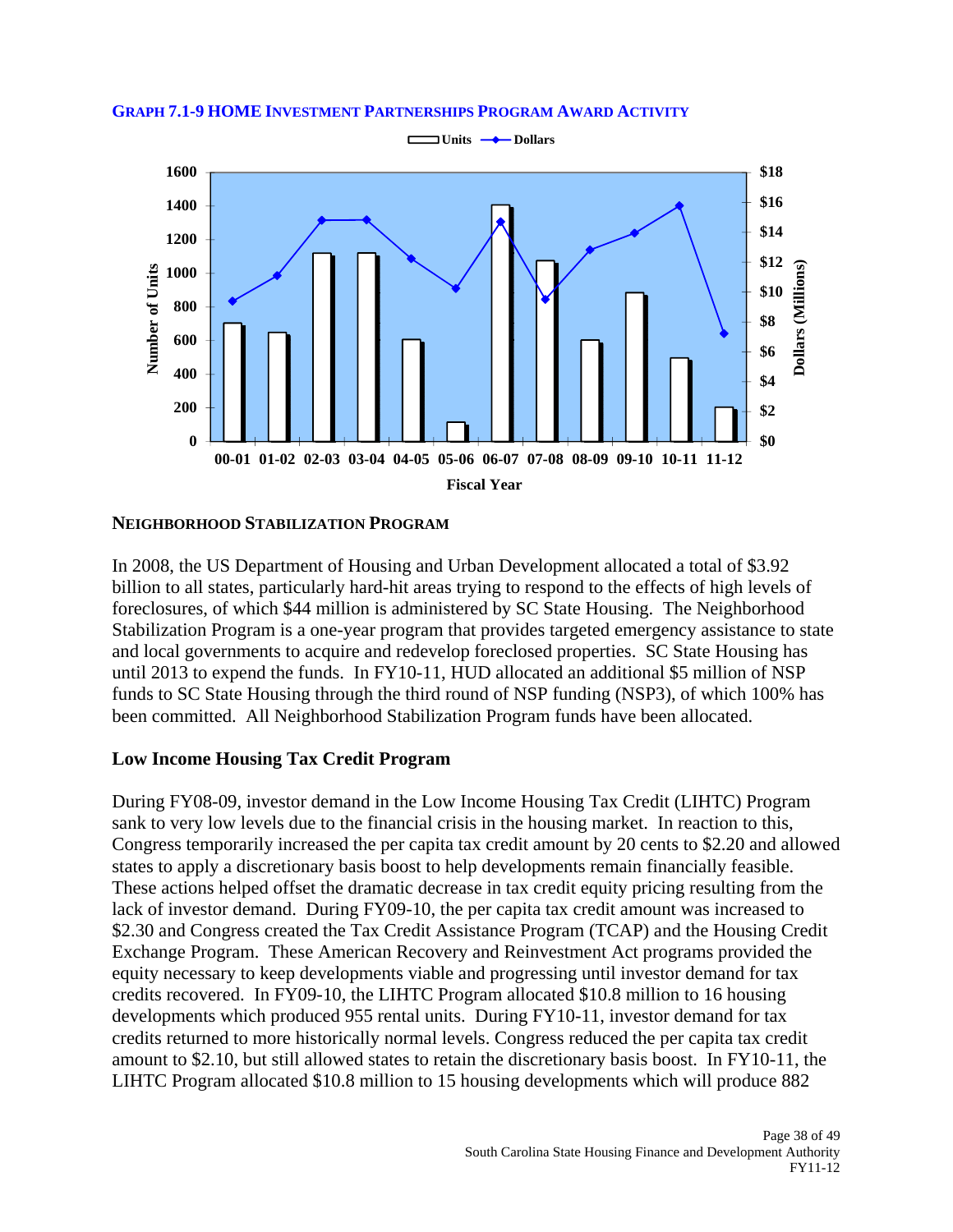units. In FY11-12, the LIHTC program allocated \$10 million to 14 housing developments which will produce 768 rental units. See Graph 7.1-10 and Table 7.1-11



#### **GRAPH 7.1-10 LOW INCOME HOUSING TAX CREDIT PROGRAM ALLOCATIONS**

| FY.       | <b>Number of</b><br><b>Developments</b> | <b>Tax Credits</b><br><b>Allocated</b> | Ш<br>Rental<br><b>Units</b> | <b>Average Credits Per</b><br><b>Development</b> | <b>Average Credits</b><br><b>Per Unit</b> |
|-----------|-----------------------------------------|----------------------------------------|-----------------------------|--------------------------------------------------|-------------------------------------------|
| $01 - 02$ | 28                                      | \$6,954,101                            | 1,312                       | \$248,360                                        | \$5,300                                   |
| $02 - 03$ | 29                                      | \$7,812,886                            | 1,220                       | \$269,410                                        | \$6,404                                   |
| $03 - 04$ | 25                                      | \$7,803,567                            | 1,297                       | \$312,143                                        | \$6,017                                   |
| 04-05     | 21                                      | \$8,045,471                            | 1,212                       | \$383,118                                        | \$6,638                                   |
| 05-06     | 26                                      | \$8,889,219                            | 1,392                       | \$341,893                                        | \$6,386                                   |
| 06-07     | 22                                      | \$8,257,701                            | 1,085                       | \$375,350                                        | \$7,611                                   |
| 07-08     | 19                                      | \$8,618,570                            | 1,112                       | \$453,609                                        | \$7,751                                   |
| 08-09     | 18                                      | \$10,241,461                           | 1,016                       | \$568,970                                        | \$10,080                                  |
| $09-10$   | 16                                      | \$10,790,096                           | 955                         | \$674,381                                        | \$11,298                                  |
| $10 - 11$ | 15                                      | \$10,856,626                           | 882                         | \$723,775                                        | \$12,309                                  |
| $11 - 12$ | 14                                      | \$10,009,543                           | 768                         | \$714,967                                        | \$13,033                                  |

#### **TABLE 7.1-11 LOW INCOME HOUSING TAX CREDIT PROGRAM AWARD ACTIVITY**

#### **Housing Trust Fund**

South Carolina Housing Trust Fund awards were made throughout the state with a total of 344 awards for \$8,476,782 in FY09-10 and 472 awards for \$7,256,816.28 in FY10-11and 539 awards for \$6,814,586.08 in FY11-12. This represents a decrease in total award amounts of 6 percent. This decrease is directly attributable to the continued reduction in real estate sales, and consequently deed transfer fees, experienced during the FY. Reliance on economy-driven proceeds can be a significant complication. It creates an unpredictable fluctuation in award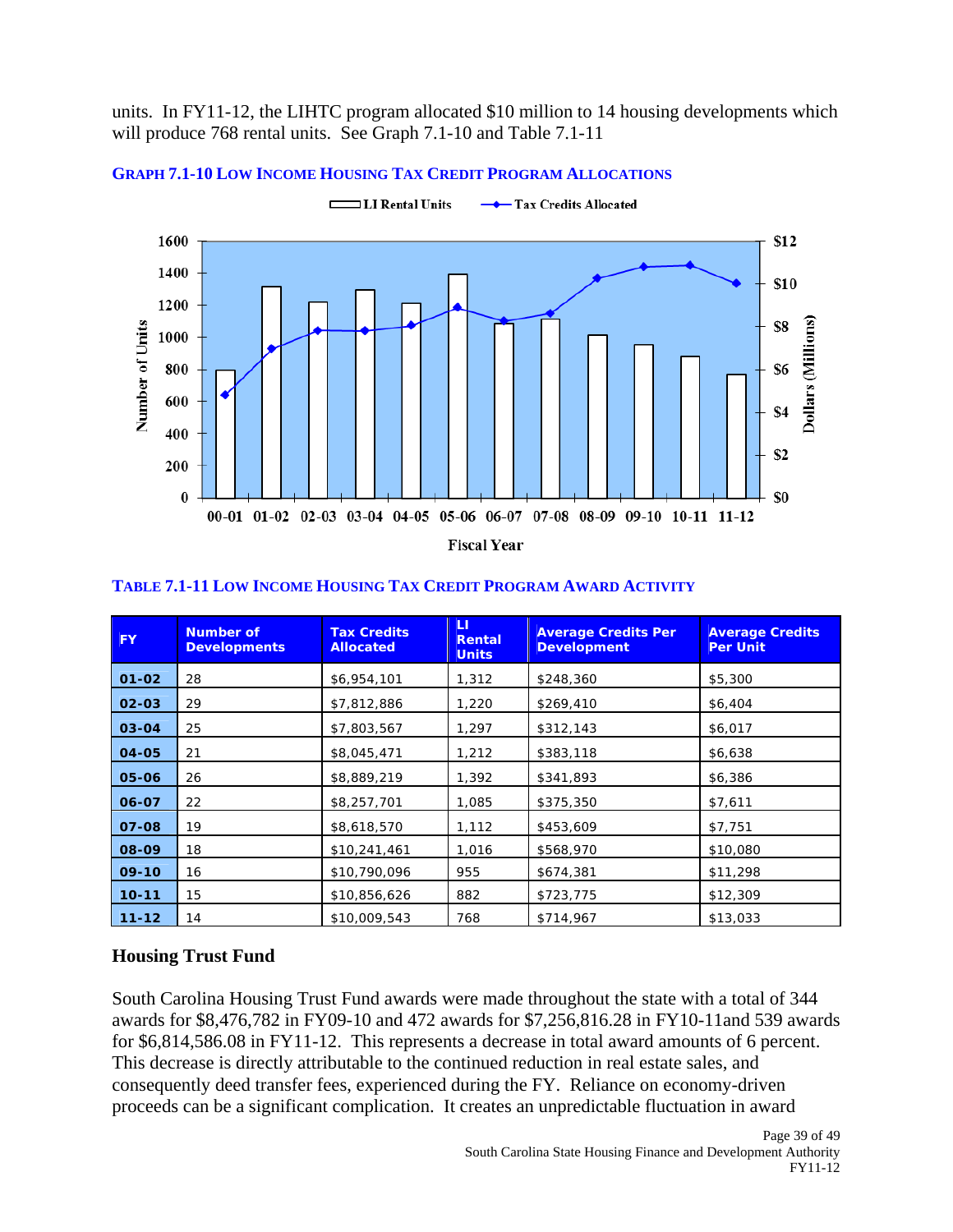activity because the amount of underlying proceeds is variable. See Table 7.1-12 and Graph 7.1- 13.

| <b>FY</b> | <b>Dollars Awarded</b> | <b>Families Assisted</b> | <b>Dollars Per Unit</b> |
|-----------|------------------------|--------------------------|-------------------------|
| $02 - 03$ | \$9,258,977            | 617                      | \$15,006                |
| 03-04     | \$13,076,447           | 730                      | \$17,913                |
| 04-05     | \$12,275,119           | 700                      | \$17,536                |
| 05-06     | \$17,125,183           | 893                      | \$19,177                |
| 06-07     | \$21,543,958           | 1225                     | \$17,587                |
| 07-08     | \$24,024,609           | 1477                     | \$16,266                |
| 08-09     | \$11,173,961           | 738                      | \$15,140                |
| $09-10$   | \$8,476,782            | 670                      | \$12,651                |
| $10 - 11$ | \$7,256,816            | 570                      | \$12,733                |
| $11 - 12$ | \$6,814,586            | 643                      | \$10,598                |

#### **TABLE 7.1-12 HOUSING TRUST FUND PROGRAM AWARD ACTIVITY**

#### **GRAPH 7.1-13 HOUSING TRUST FUND PROGRAM AWARD ACTIVITY**



Families Assisted → Dollars Е

#### **Multifamily Tax Exempt Bond Program**

For FY10-11, no bond cap was allocated to a multifamily development. During the year, two nonprofit-owned developments closed  $501(c)(3)$  bonds in a pooled transaction, adding 177 family units to the state's affordable housing stock.

No transactions occurred in FY 11-12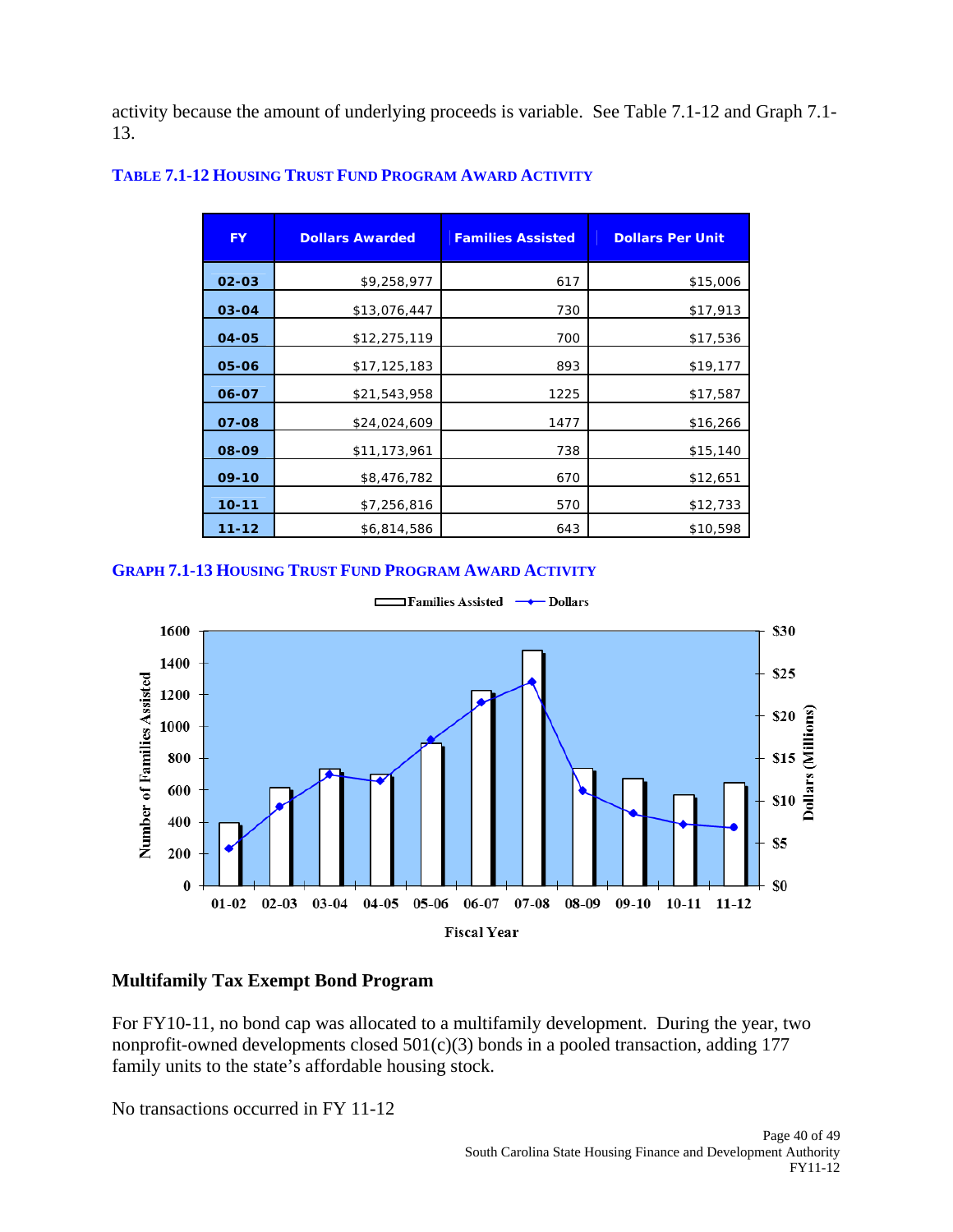#### **South Carolina Homeownership and Employment Lending Program (SC HELP)**

In March 2010, SC State Housing was notified that South Carolina was selected to receive foreclosure mitigation funding through the US Treasury's *Housing Finance Agency Innovation Fund's Hardest Hit Housing Markets* ("HFA Hardest Hit Fund" or "HHF"). South Carolina ultimately received \$295 million.

Under the final, Treasury-approved program, the South Carolina version of the HHF program is known as the SC Homeownership and Employment Lending Program (SC HELP). Key components of the plan include:

- Monthly Payment Assistance Program
- Direct Loan Assistance
- Transition Assistance

As part of SC HELP, SC State Housing provided for an online application and processing system, local community service agencies to assist homeowners in applying for assistance, a call center to handle calls from homeowners seeking assistance, and closing agents to assist in processing transactions under the program. Customers are able to begin the application either via the program website: www.SCHelp.com; via phone (toll free) by calling 1 (855) 435-7472 or by visiting an approved processing agency office in person.

#### *7.2 What are your performance levels and trends for the key measures of customer satisfaction and dissatisfaction? How do your results compare to those of other organizations?*

SC State Housing program areas measure customer and stakeholder satisfaction in different ways. Some program areas have more formalized methods and some rely on informal communication lines. Those with formal processes for evaluating customer satisfaction are detailed below.

#### **Housing Choice Voucher Program**

SC State Housing is unable to predict exactly when it will offer rental assistance to those applicants who have applied to the waiting list. This is primarily due to large numbers of applicants and are on the waiting list, the number of families being assisted, and the funding level provided by HUD. Basically, HUD only allows SC State Housing to assist a specific number of families and expend a specific amount of funding to assist those families.

#### Customers

The Housing Choice Voucher Program has a formalized process for evaluating customer satisfaction. Participants and rental property owners/landlords are the two primary customers of the Housing Choice Voucher Program. HUD is an intermediate customer or stakeholder. SC State Housing's performance for each of these groups is outlined in Graphs 7.2-1 – 7.2-5.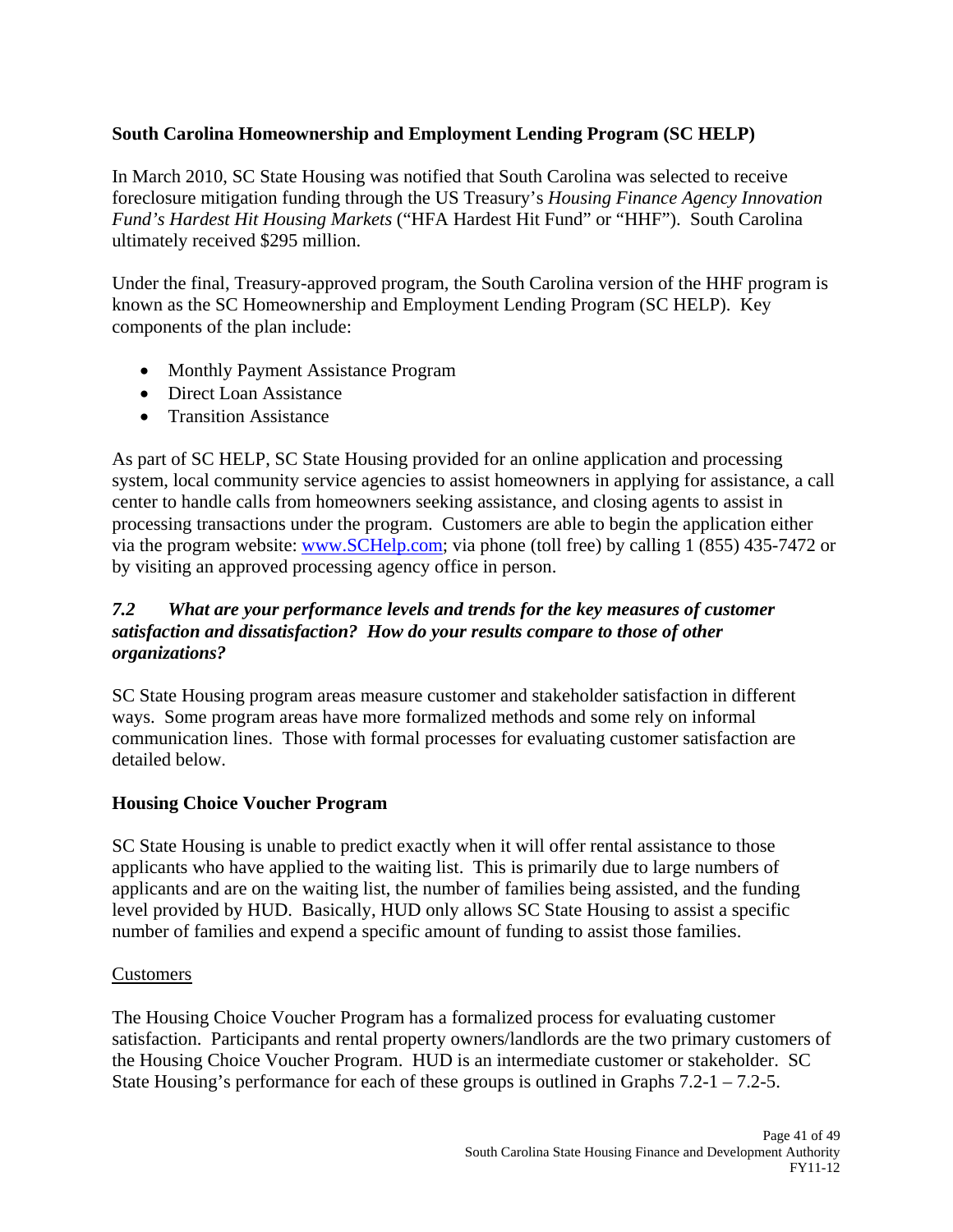The Housing Choice Voucher Program provided assistance to an average of 1,954 participants within SC State Housing's seven-county jurisdiction. Participation in the program is limited due to the number of vouchers and budget available from HUD.



#### **GRAPH 7.2-1 HOUSING CHOICE VOUCHER PROGRAM PARTICIPANT SATISFACTION**

Approximately 800 property owners or apartment complexes rent units to Housing Choice Voucher Program participants. The units under contract are inspected, at least annually, to ensure that they continue to meet Housing Quality Standards. SC State Housing continues to survey owners in an effort to track performance and customer satisfaction. See Graph 7.2-2.

**GRAPH 7.2-2 HOUSING CHOICE VOUCHER PROGRAM OWNER SATISFACTION**

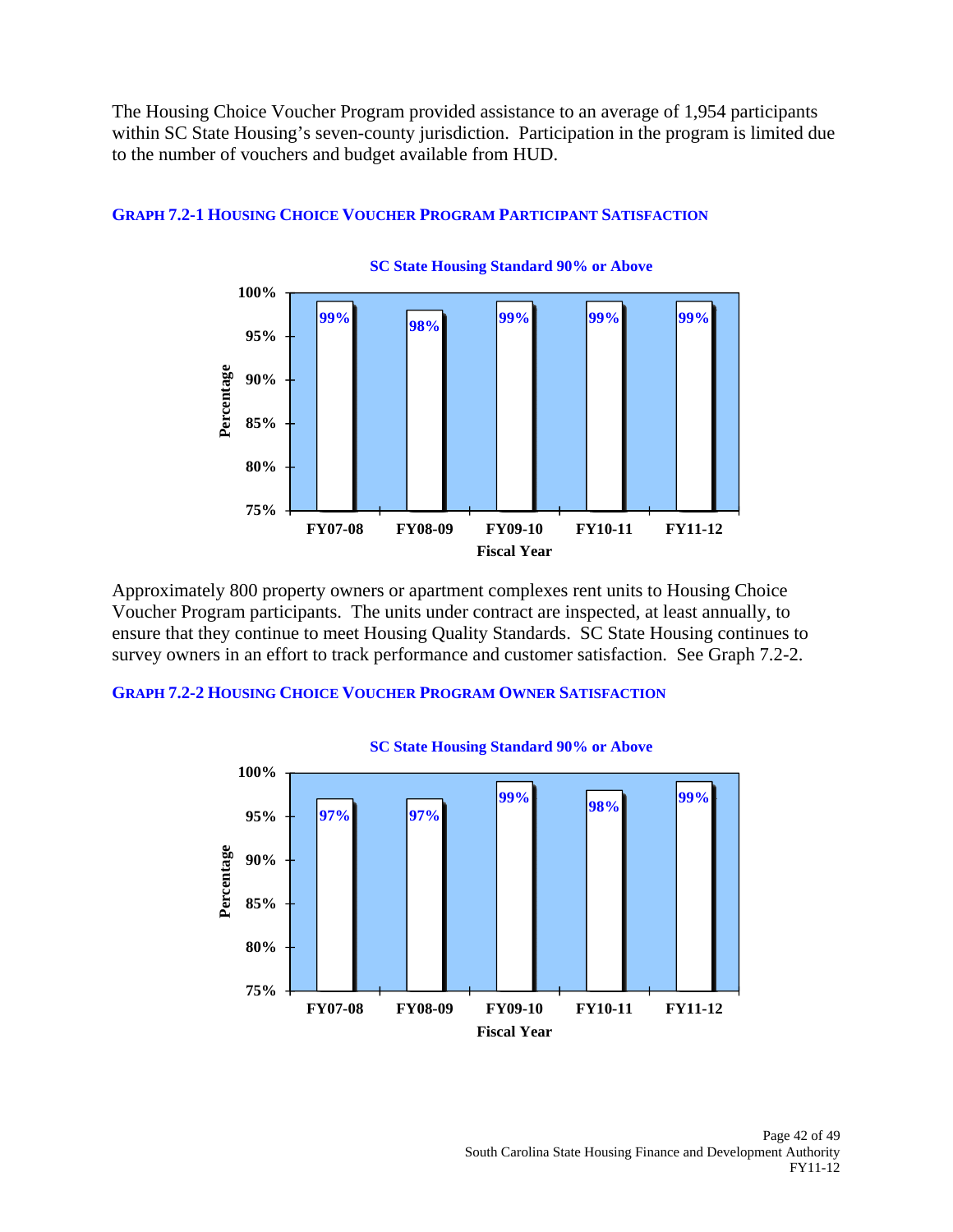#### Stakeholders

A rating system was established by HUD for Public Housing Authorities (PHAs) that administer the Housing Choice Voucher Program. The Section 8 Management Assessment Program (SEMAP) enables HUD to better manage the Section 8 tenant-based program by identifying PHA capabilities and deficiencies related to the administration of the program. As a result, HUD is able to provide more effective program assistance to PHAs. SEMAP measures 14 indicators of program success covering compliance, timeliness, unit inspections and occupancy. See Table 7.2-3 and Graph 7.2-4.

| Indicator 1  | Selection from Waiting List                        |
|--------------|----------------------------------------------------|
| Indicator 2  | Reasonable Rent                                    |
| Indicator 3  | Determination of Adjusted Income                   |
| Indicator 4  | Utility Allowance Schedule                         |
| Indicator 5  | Housing Quality Standards Quality Control          |
| Indicator 6  | Housing Quality Standards Enforcement              |
| Indicator 7  | <b>Expanding Housing Opportunities</b>             |
| Indicator 8  | Payment Standards                                  |
| Indicator 9  | <b>Timely Annual Reexaminations</b>                |
| Indicator 10 | <b>Correct Tenant Rent Calculations</b>            |
| Indicator 11 | Pre-Contract Housing Quality Standards Inspections |
| Indicator 12 | Annual Housing Quality Inspections                 |
| Indicator 13 | Lease-Up                                           |
| Indicator 14 | <b>Family Self-Sufficiency</b>                     |

#### **TABLE 7.2-3 SEMAP INDICATORS**

HUD issued SEMAP ratings for the first time during FY99-00. The assessment percentage on each Indicator outlined above is used to determine the overall performance rating for each PHA. The performance rating is on a scale of 1 to 100. See Graph 7.2-4.



#### **GRAPH 7.2-4 HOUSING CHOICE VOUCHER PROGRAM SEMAP SCORE**

*\* Projected*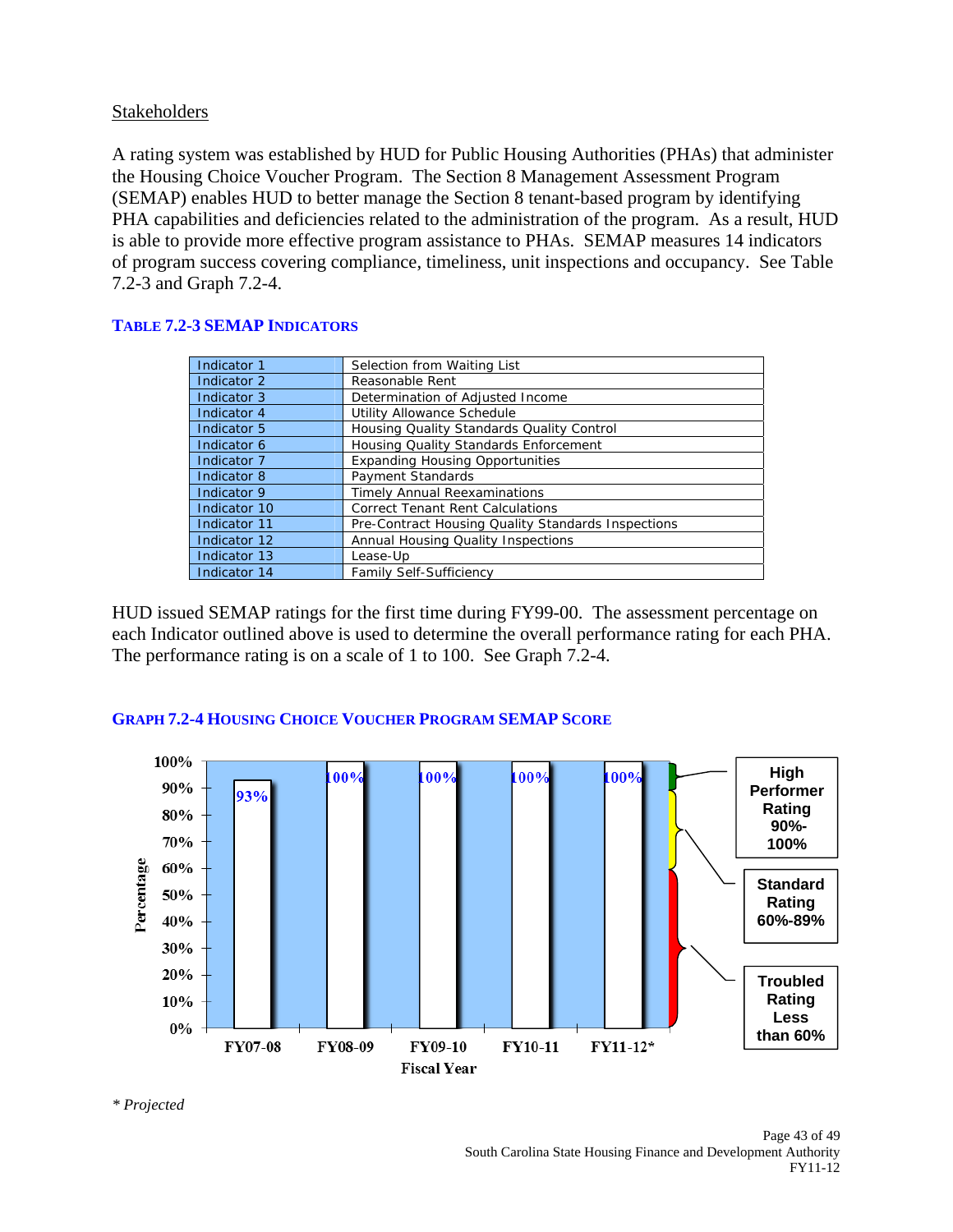Troubled PHAs may be sanctioned or have their operations assumed by HUD.

PHAs that administer the Housing Choice Voucher Program must submit 100 percent of family records to the Department's Public and Indian Housing Computer System (PIC) Form HUD 50058 module. Form HUD 50058 records must be transmitted electronically to PIC, and the module is HUD's official system to track and account for Housing Choice Voucher Program family characteristics, income, rent portions and other occupancy factors. PHAs must have a minimum 95 percent reporting rate or be subject to sanctions for each month the PHA is noncompliant. See Graph 7.2-5.



**GRAPH 7.2-5 HOUSING CHOICE VOUCHER PROGRAM FAMILY DATA SUBMISSION**

#### **Contract Administration**

Customer satisfaction for Contract Administration is measured primarily by the determination of actual fees earned as a ratio of potential fees available. SC State Housing is a subcontractor for HUD, which creates very specific accountability measures for its subcontractors, including performance timeframe requirements. Maximization of fees is the truest indicator of HUD's satisfaction with SC State Housing's level of performance. If HUD is not satisfied with the performance of SC State Housing, that dissatisfaction would be reflected in a percent of fees earned of less than 100 percent. SC State Housing would be charged with a "disincentive" or reduction in fees. Graph 7.2-6 represents the actual fees earned as a ratio of the potential fees available.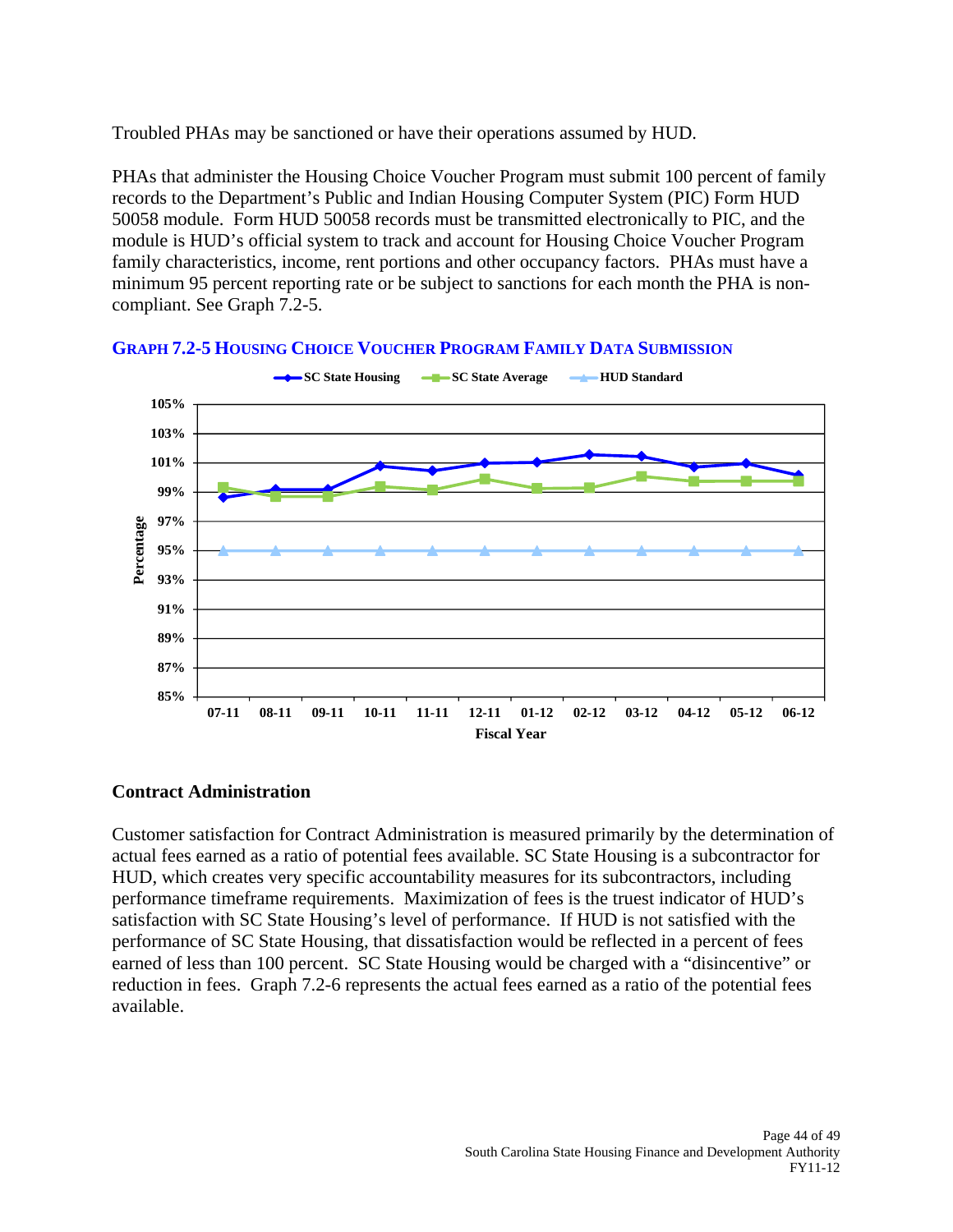

#### **GRAPH 7.2-6 PERCENT OF ADMINISTRATIVE FEES EARNED**

The contract allowed an initial grace period in which 100 percent of fees were paid to SC State Housing regardless of performance. The performance–based contract currently in place requires the timely completion of 16 core tasks. These tasks are:

- 1. Management & Occupancy Review
- 2. Documenting Owner Civil Rights Compliance
- 3. Processing Rental Adjustments
- 4. Owner Opt-Out Notices and Contract Terminations
- 5. Owner Opt-Out and HAP Contract Termination: Submit Resident Data to HUD
- 6. Review, Verify and Authorize Monthly Housing Choice Vouchers
- 7. Notice of Corrective Actions
- 8. Monitoring & Reporting Owner's Follow-up Efforts on Discrepancies Identified as a Result of Tenant Income Matching Initiatives
- 9. Life-Threatening Health & Safety Issues
- 10. Non-Life-Threatening Health & Safety Issues
- 11. Budgets, Requisitions, Revisions
- 12. Year-End Statement
- 13. Public Housing SC State Housing Audit
- 14. Renewals of Expiring HAP Contracts
- 15. General Reporting Requirements
- 16. Monitoring Physical Inspection Results

Completion of core tasks involving electronic payments to owners and renewals of subsidy contracts require that owners make system preparations and provide information to SC State Housing staff. Many owners did not make necessary system changes in a timely manner or were slow to provide information to staff. This, combined with the lack of a system to provide for task prioritization and issues with private contractors hired to obtain data, resulted in early fee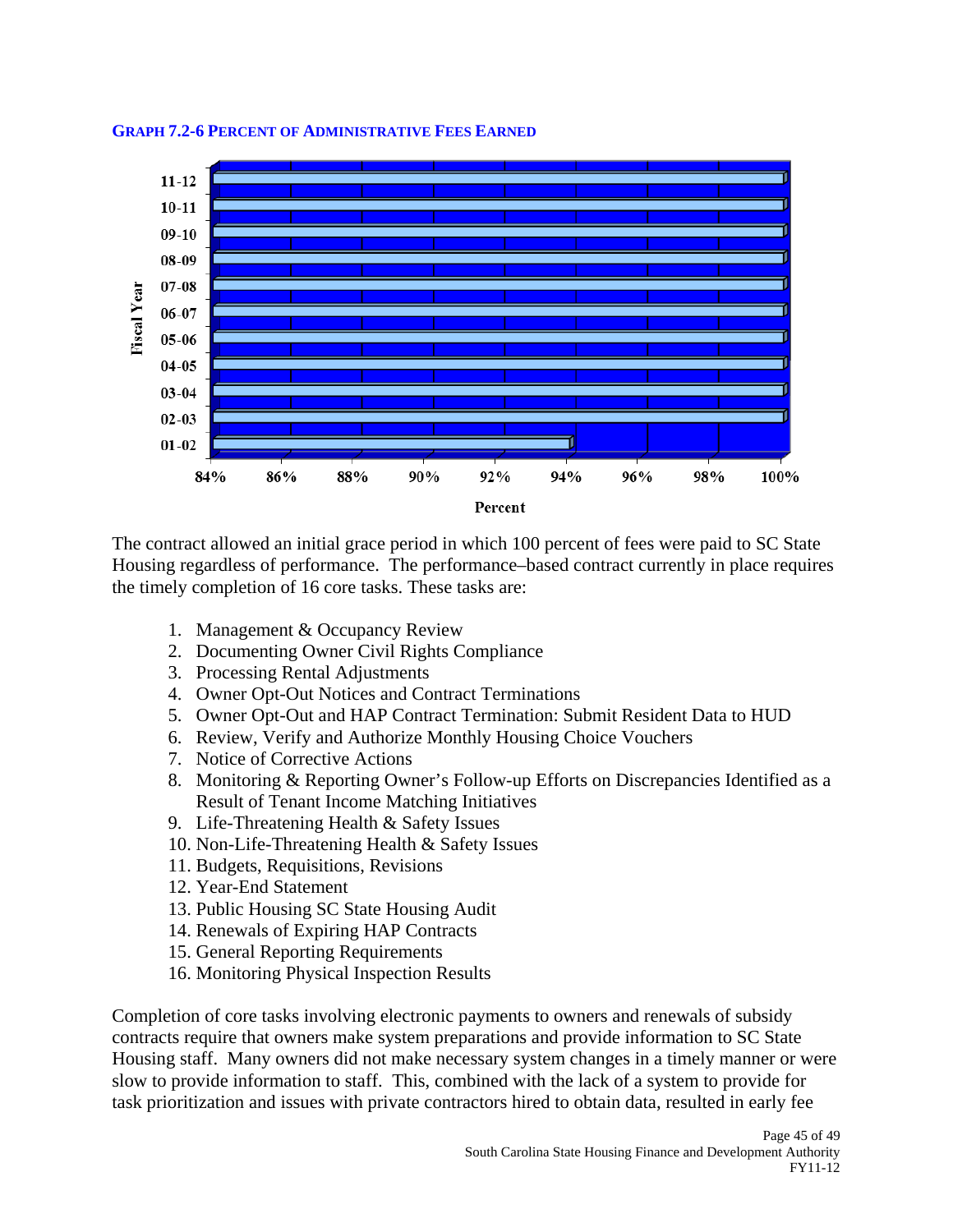losses. Property owners have updated or established systems that allow timely electronic funds transfers that have eliminated fee losses in this area. Contract Administration staff have implemented the use of tracking and prioritization spreadsheets to efficiently process subsidy contract renewals. These changes have resulted in fee maximization over the last nine years.

Another indication of staff effectiveness or customer satisfaction is the Annual Compliance Review. This review is an audit performed annually by HUD in relation to the Contract Administration performance-based contract. Graph 7.2-7 indicates the results of the ten years of this contract. Audit findings have significantly decreased over this period. The FY09-10 audit report indicated that "the Performance Based Contract Administrator (PBCA) staff had developed some excellent computer checklists, reports and tracking charts to assist them in meeting the requirements of the Annual Contributions Contract." Through the implementation of these enhancements, the FY10-11 audit report revealed no findings. No compliance review was conducted in FY11-12.



#### **GRAPH 7.2-7 ANNUAL COMPLIANCE REVIEW AUDIT FINDINGS**

*\* No compliance review was conducted in FY11-12.* 

SC State Housing also continues to enhance customer satisfaction as it builds positive working relationships with HUD by responding quickly and courteously to requests for information. We continually demonstrate a willingness to meet to discuss implementation of regulatory changes. Positive working relationships are developed with HUD and owners as SC State Housing demonstrates its administrative competency. All Contract Administration staff are required to successfully complete third-party sponsored training. Staff meetings are held monthly to discuss issues and best practices. In addition, the Contract Administration staff is always represented at user group meetings sponsored by the agency's primary software provider. Strong relationships are developed with tenants by responding to their complaints within the timeframes established in the agency's performance-based contract.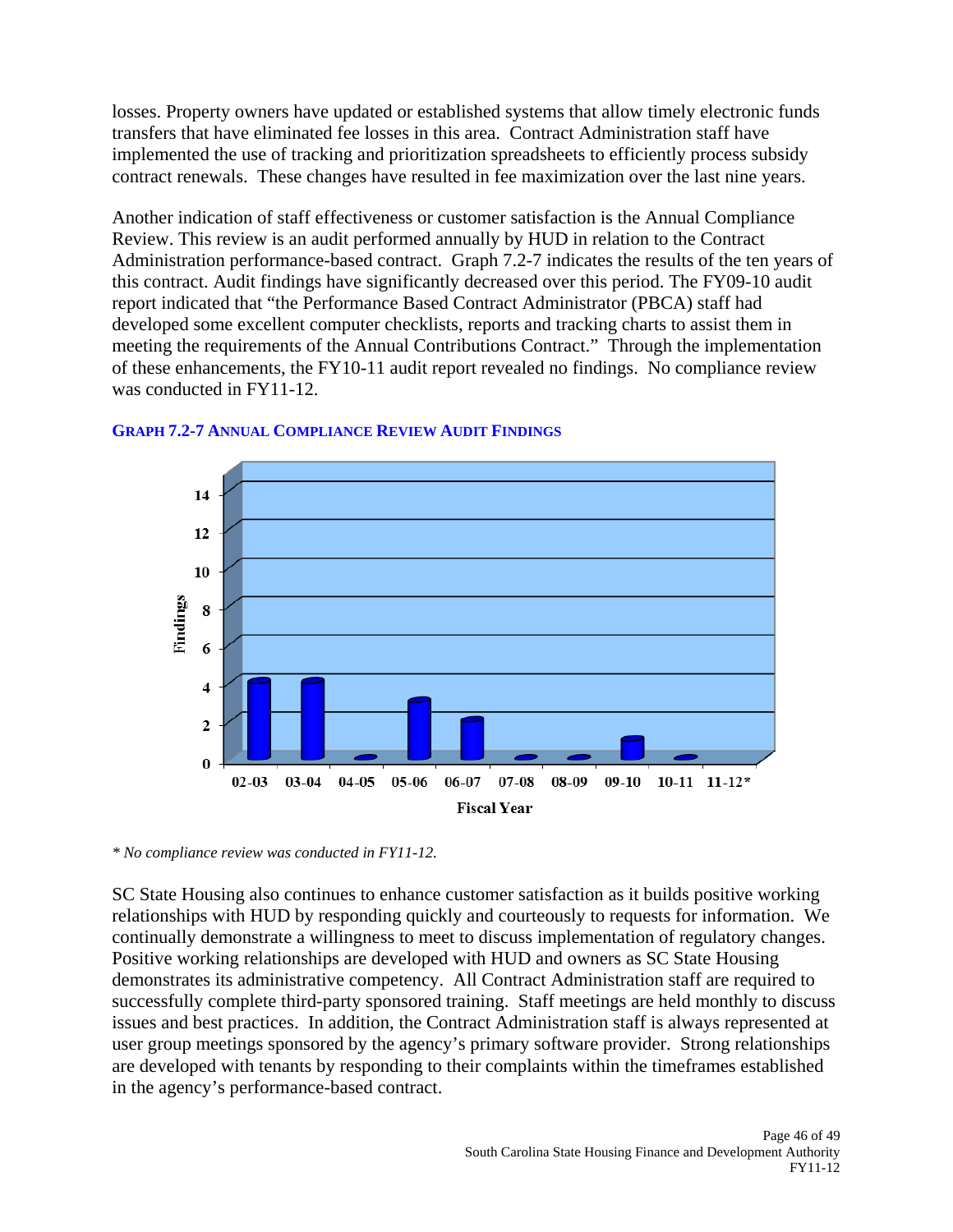#### **Mortgage Bond Program**

In the Mortgage Production Department, turnaround time is used as an indicator of customer satisfaction. Lenders and realtors are generally satisfied when turnaround time is three days or less.

Customer satisfaction in the Mortgage Servicing Department is measured by the reduction in the number of valid complaints received from homeowners concerning errors with property taxes, insurance and payoffs from one year to the next.

#### *7.3 What are your performance levels for the key measures of financial performance, including measures of cost containment, as appropriate?*

SC State Housing continues to be highly regarded by rating agencies during these recent turbulent times. Moody's Investor Services rates SC State Housing's Single-Family Bond Indenture and Homeownership Revenue Bond Indenture as Aaa, its highest rating meaning these indentures have the smallest degree of risk. Moody's also rates SC State Housing's Mortgage Revenue Bond Indenture as Aa1, also one of the highest ratings.

This vote of confidence was renewed in July 2009 even after Moody's had downgraded one of SC State Housing's Bond Insurers (AMBAC) and a number of Mortgage Insurers used by the agency. To date, the Bond Insurance has not been needed, and all of the Mortgage Insurers have continued to pay claims.

Published in August 2009, Moody's "US Public Finance" report demonstrates the strength of SC State Housing's Finances and Bonds. See Table 7.3-1.

|                                                                       | 2006   | 2007   | 2008   | $2009*$ | <b>National</b><br><b>Median</b> |
|-----------------------------------------------------------------------|--------|--------|--------|---------|----------------------------------|
| <b>Combined Fund</b><br>Balance as a % of<br><b>Bonds Outstanding</b> | 41.30% | 40.50% | 37.41% | 39.79%  | 19.40%                           |
| <b>General Fund Balance</b><br>as a % of Bonds<br>Outstanding         | 9.90%  | 11.60% | 10.60% | 11.20%  | 9.40%                            |
| <b>Asset to Debt Ratio</b>                                            | 1.44   | 1.40   | 1.45   | 1.40    | 1.09                             |

#### **TABLES 7.3-1 MOODY'S US PUBLIC FINANCE REPORT FOR SC STATE HOUSING**

*\* Most recent data available is 2009.* 

#### *7.4 What are your performance levels and trends for the key measures of workforce engagement, workforce satisfaction, the development of your workforce, including leaders, workforce retention, and workforce climate including workplace health, safety and security?*

#### **Human Affairs Goal Attainment**

SC has a strong commitment to supporting federal and state policies that seek to achieve equal employment opportunity for all persons in all occupations, trades, vocations and professions of our society. The agency has successfully maintained its exemption from Affirmative Action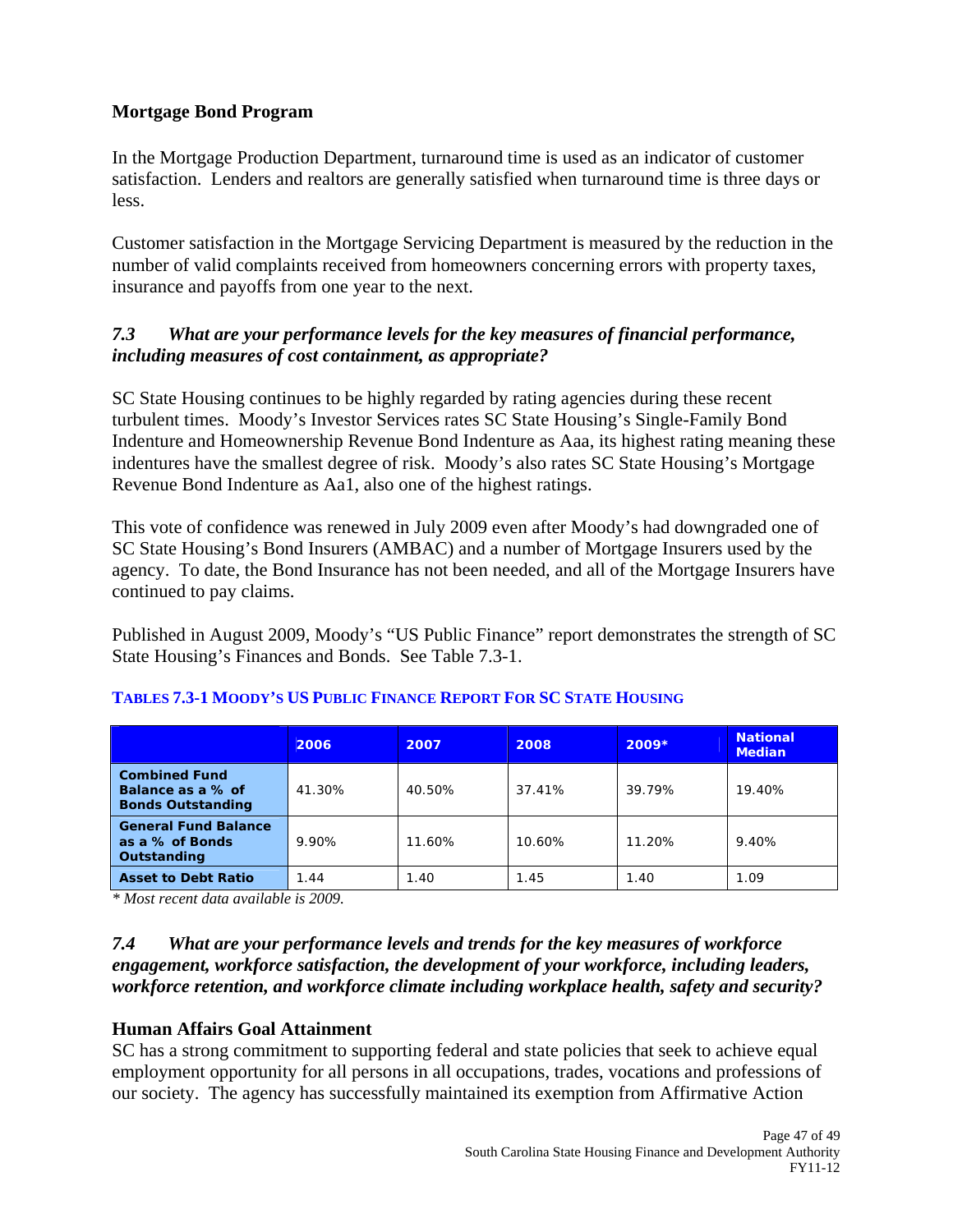reporting as a result of attaining 100% achievement of affirmative action goals for more than six years.

#### **Turnover Data**

Turnover data reflects all separations from SC State Housing. As shown in Table 7.4-1, see also Graph 7.4-2.

**TABLE 7.4-1 TURNOVER RATE: COMPARISON OF SC STATE HOUSING TO STATE**

| <b>FY</b> | <b>SC State</b><br><b>Housing</b> | <b>South</b><br><b>Carolina</b> |
|-----------|-----------------------------------|---------------------------------|
| 03-04     | 4.32%                             | 11.73%                          |
| 04-05     | 16.45%                            | 12.64%                          |
| 05-06     | 10.61%                            | 15.23%                          |
| 06-07     | 11.40%                            | 13.99%                          |
| 07-08     | 7.75%                             | 14.06%                          |
| 08-09     | 2.51%                             | 12.32%                          |
| 09-10     | 7.60%                             | 10.90%                          |
| $10 - 11$ | 7.25%                             | 12.16%                          |
| $11 - 12$ | 13.45%                            | 13.53%                          |

#### **GRAPH 7.4-2 TURNOVER RATE: COMPARISON OF TRENDS FOR SC STATE HOUSING AND STATE OF SOUTH CAROLINA**